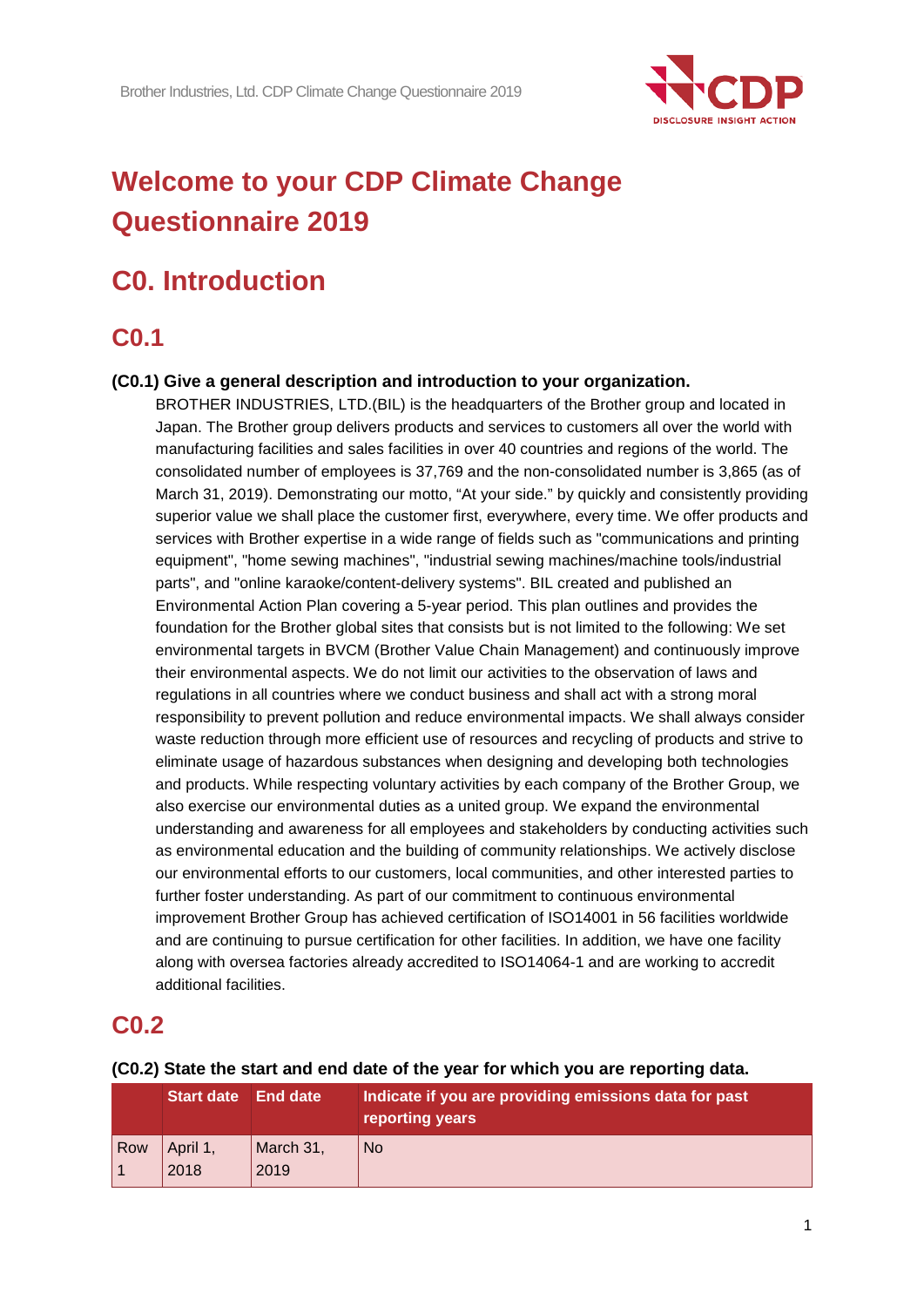

## **C0.3**

## **(C0.3) Select the countries/regions for which you will be supplying data.**

Argentina Australia Austria Belgium Brazil Bulgaria Canada Chile China Czechia Denmark Finland France Germany Hungary India Indonesia Ireland Italy Japan Malaysia Mexico **Netherlands** New Zealand Norway Peru Philippines Poland Portugal Republic of Korea Romania Russian Federation Singapore Slovakia South Africa Spain Sweden **Switzerland** Taiwan, Greater China Thailand **Turkey** United Arab Emirates United Kingdom of Great Britain and Northern Ireland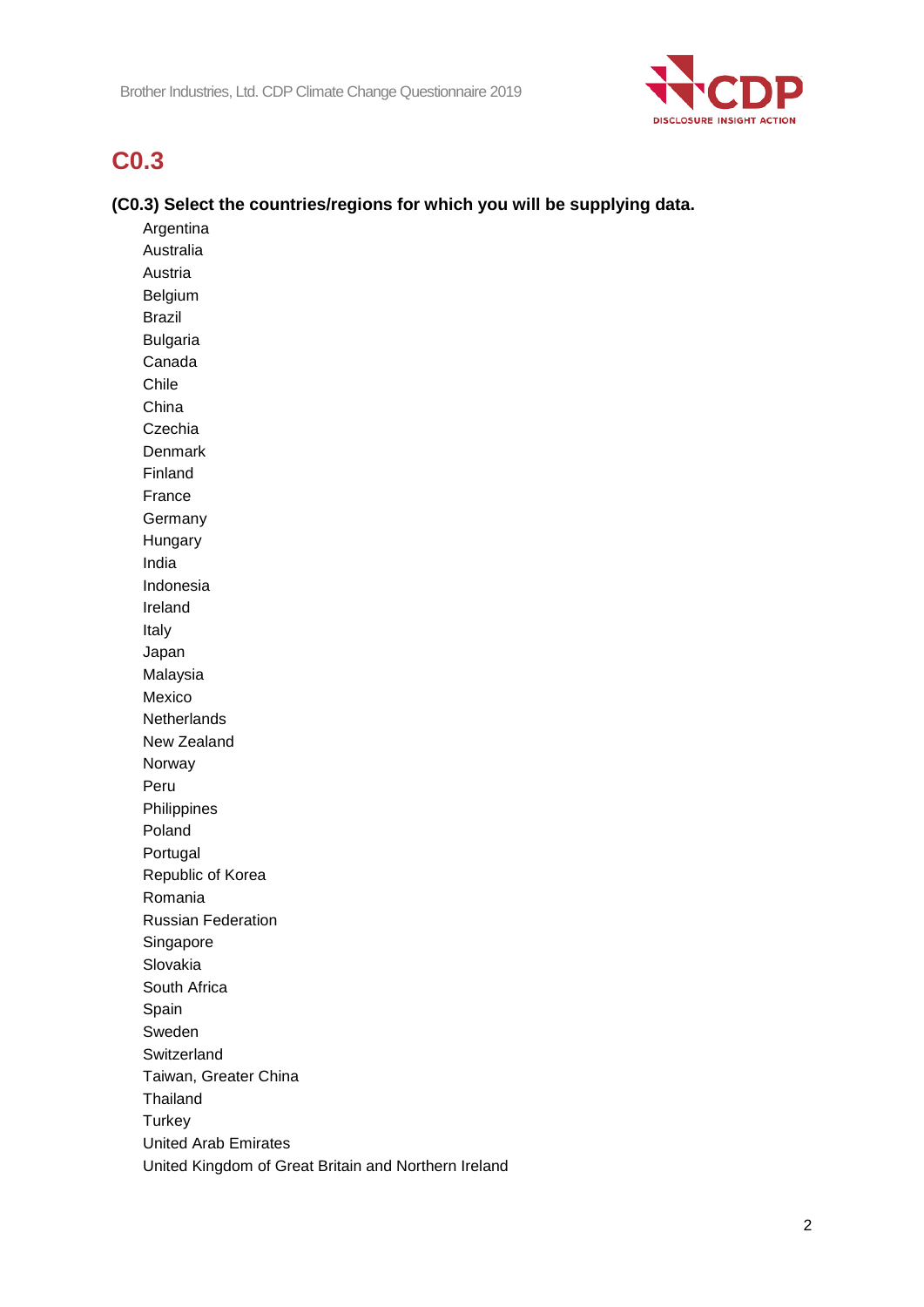

United States of America Viet Nam

# **C0.4**

**(C0.4) Select the currency used for all financial information disclosed throughout your response.**

JPY

# **C0.5**

**(C0.5) Select the option that describes the reporting boundary for which climaterelated impacts on your business are being reported. Note that this option should align with your consolidation approach to your Scope 1 and Scope 2 greenhouse gas inventory.**

Operational control

# **C1. Governance**

# **C1.1**

## **(C1.1) Is there board-level oversight of climate-related issues within your organization?**

Yes

# **C1.1a**

**(C1.1a) Identify the position(s) (do not include any names) of the individual(s) on the board with responsibility for climate-related issues.**

| <b>Position of</b><br>individual(s) | <b>Please explain</b>                                                               |
|-------------------------------------|-------------------------------------------------------------------------------------|
| <b>Chief Operating</b>              | The COO is a Managing Executive Officer overseeing the environmental programs       |
| Officer (COO)                       | at Brother. This position is the chief executive of the "Law, Environment & General |
|                                     | Affairs Department" and responsible as chairman of the environmental committee.     |
|                                     | The COO has the authority to settle single-year environmental objectives and        |
|                                     | medium-term environmental action plans. The Mid-term Environmental Action Plan      |
|                                     | includes targets for climate change, resource recycling and biodiversity.           |

# **C1.1b**

## **(C1.1b) Provide further details on the board's oversight of climate-related issues.**

| <b>Frequency with</b> | Governance                               | <b>Please explain</b> |
|-----------------------|------------------------------------------|-----------------------|
| which climate-        | mechanisms into                          |                       |
|                       | related issues are which climate-related |                       |
|                       | issues are integrated                    |                       |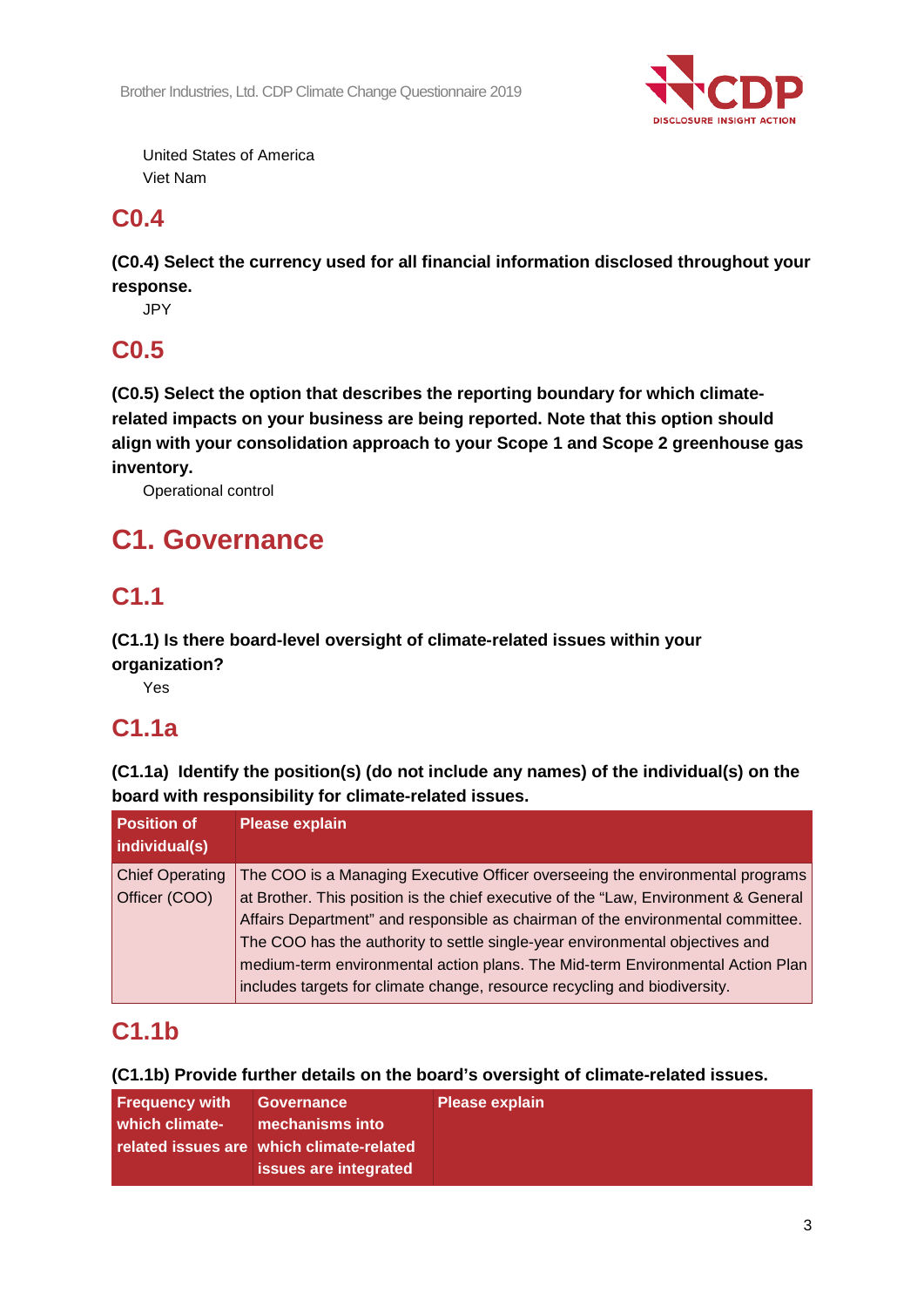

| a scheduled<br>agenda item  |                                                                                                                                                                                                                                                                                                                                                                        |                                                                                                                                                                                                                                                                                                                                                                                                                                                                                                            |
|-----------------------------|------------------------------------------------------------------------------------------------------------------------------------------------------------------------------------------------------------------------------------------------------------------------------------------------------------------------------------------------------------------------|------------------------------------------------------------------------------------------------------------------------------------------------------------------------------------------------------------------------------------------------------------------------------------------------------------------------------------------------------------------------------------------------------------------------------------------------------------------------------------------------------------|
| Scheduled - all<br>meetings | Reviewing and guiding<br>strategy<br>Reviewing and guiding<br>major plans of action<br>Reviewing and guiding<br>risk management<br>policies<br>Setting performance<br>objectives<br>Monitoring<br>implementation and<br>performance of<br>objectives<br>Monitoring and<br>overseeing progress<br>against goals and<br>targets for addressing<br>climate-related issues | The risk management committee as chaired by the<br>president, manages the activities of the<br>environmental committee. This committee develops<br>the strategy, annual plan (Brother Medium Term<br>Environmental Action Plan) and tracks the<br>performance of the climate change programs as well<br>as evaluates risks associated with the programs. At<br>the Board of Directors meetings, he is responsible for<br>reporting and problem solving as the person in<br>charge of environmental issues. |

## **C1.2**

## **(C1.2) Provide the highest management-level position(s) or committee(s) with responsibility for climate-related issues.**

| Name of the position(s)<br>and/or committee(s) | <b>Responsibility</b>                                                     | Frequency of reporting to the<br>board on climate-related<br><b>issues</b> |
|------------------------------------------------|---------------------------------------------------------------------------|----------------------------------------------------------------------------|
| <b>Chief Operating Officer</b><br>(COO)        | Both assessing and managing<br>climate-related risks and<br>opportunities | Half-yearly                                                                |

# **C1.2a**

**(C1.2a) Describe where in the organizational structure this/these position(s) and/or committees lie, what their associated responsibilities are, and how climate-related issues are monitored (do not include the names of individuals).**

The COO is a Managing Executive Officer overseeing the environmental programs at Brother. This position is the chief executive of the "Law, Environment and General Affairs Department" and responsible as chairman of the environmental committee. This position provides advice and requests the data from all facilities necessary to evaluate climate change in Brother. The COO makes the final decisions regarding operational changes that can affect the performance of facilities in achieving the groups Environmental Target 2030 objectives.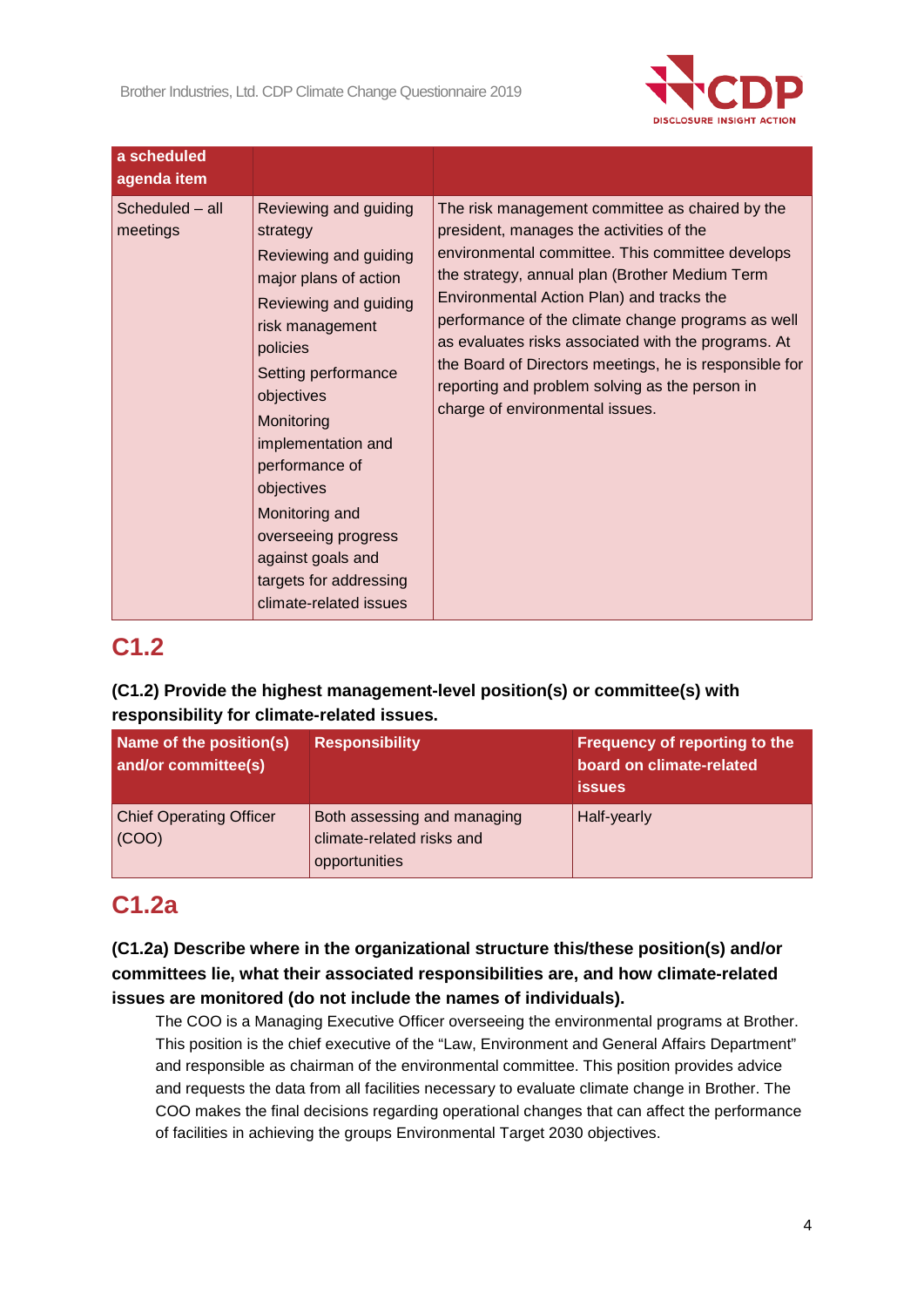

The environmental committee is top management organization in Brother group regarding environmental issues and responsibility for managing our environmental policy, plans and major environmental issues including climate change.

Law, Environment & General Affairs Department is collecting all environmental risks and opportunities from group-wide and reports the information to Environmental committee halfyearly.

# **C1.3**

**(C1.3) Do you provide incentives for the management of climate-related issues, including the attainment of targets?**

Yes

## **C1.3a**

**(C1.3a) Provide further details on the incentives provided for the management of climate-related issues (do not include the names of individuals).**

**Who is entitled to benefit from these incentives?** Executive officer

## **Types of incentives**

Recognition (non-monetary)

### **Activity incentivized**

Emissions reduction target

#### **Comment**

A President Award will be presented from the President. CO2 emissions reduction is one of the evaluation indexes. This year it was based on the following Meeting CO2 Emission reduction targets of the Environmental Action Plan: The targets for manufacturing sites administered by executive officers include reducing CO2 emissions by 1% per annum (per unit of sales).

## **Who is entitled to benefit from these incentives?**

All employees

#### **Types of incentives**

Monetary reward

#### **Activity incentivized**

Energy reduction target

#### **Comment**

Bonus on the achievement of targets will be presented. This year it was based on the following yearly review of environmental performance against specific objectives in the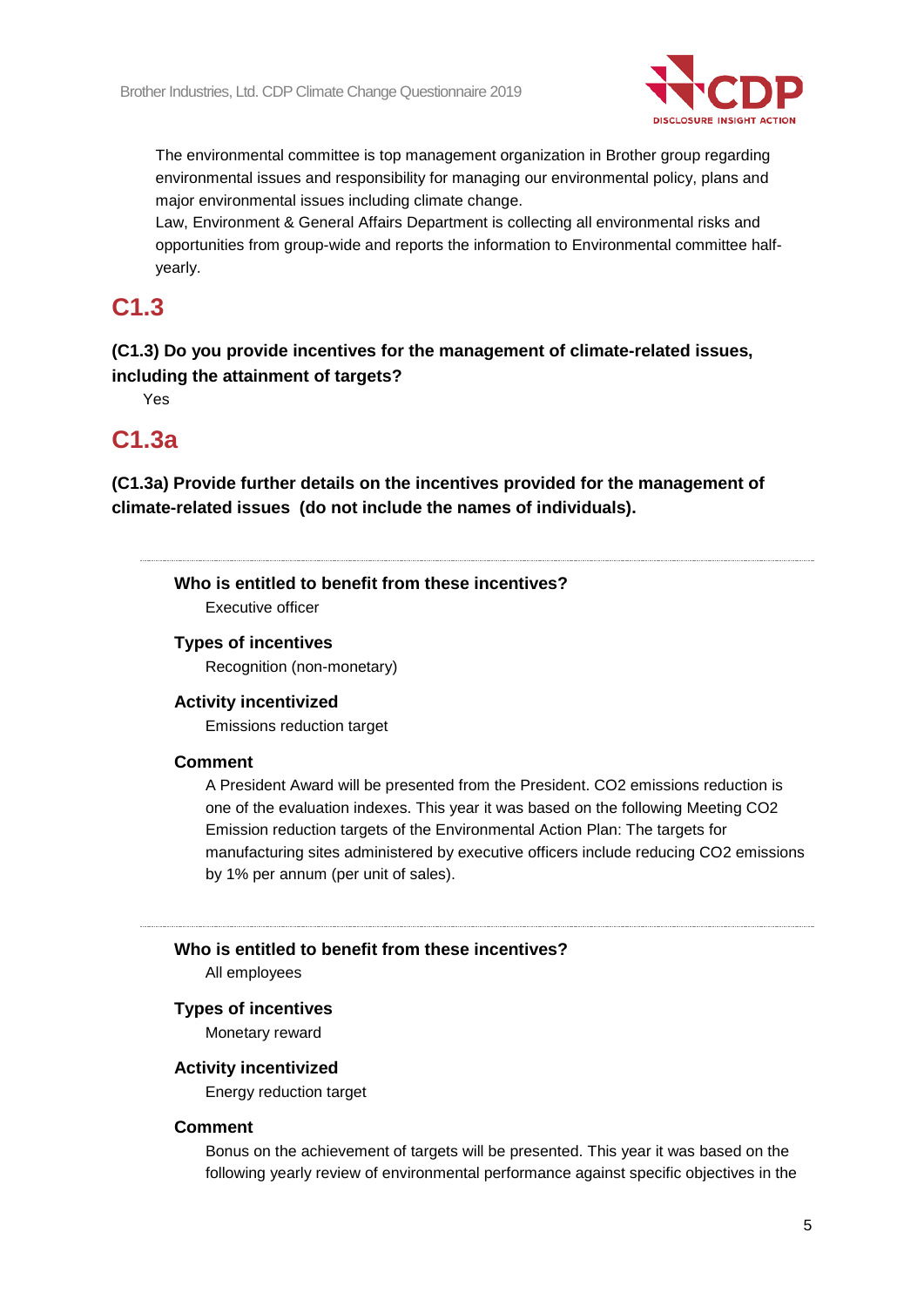

Environmental Action Plan: Reducing CO2 emissions by 1% per annum (per unit of sales)

#### **Who is entitled to benefit from these incentives?**

All employees

### **Types of incentives**

Recognition (non-monetary)

### **Activity incentivized**

Emissions reduction target

### **Comment**

Annually, all Brother offices globally have opportunities to complete an application for the internal Brother Group award for environmental performance called the "5R Award". The "5R Award" recognizes efforts by group companies and departments in five different categories. This includes activities at business sites (such as manufacturing facilities and offices), eco-consciousness specs in products, environmental activities conducted in and outside the company (such as employee awareness programs or biodiversity activities conducted for ecosystems, natural communities and habitats among their local communities).

From 1999, the Brother Group has been conducting environmental activities based on the "5Rs," which adds "Refuse" and "Reform" to the "Reduce," "Reuse" and "Recycle" 3Rs as the basis for establishing a sound material-cycle society. "Reform" in particular is an original idea from Brother for creating value by introducing novel approaches and ideas for changing the state of a waste material.

## **Who is entitled to benefit from these incentives?**

All employees

#### **Types of incentives**

Monetary reward

#### **Activity incentivized**

Behavior change related indicator

#### **Comment**

Brother Group promotes and provides Employees with the "Brother Eco Point Program". This program awards points to employees for eco-conscious actions by employees such as reuse of cloth bags instead of plastic shopping bags, saving electricity and water, using sustainable alternative travel by to destinations such as walking, bicycle or public transportation, and participating in local clean-up activities. Monetary rewards throughout the year are provided to boost the program, and annual recognition to highest point participants and locations are commended and rewarded.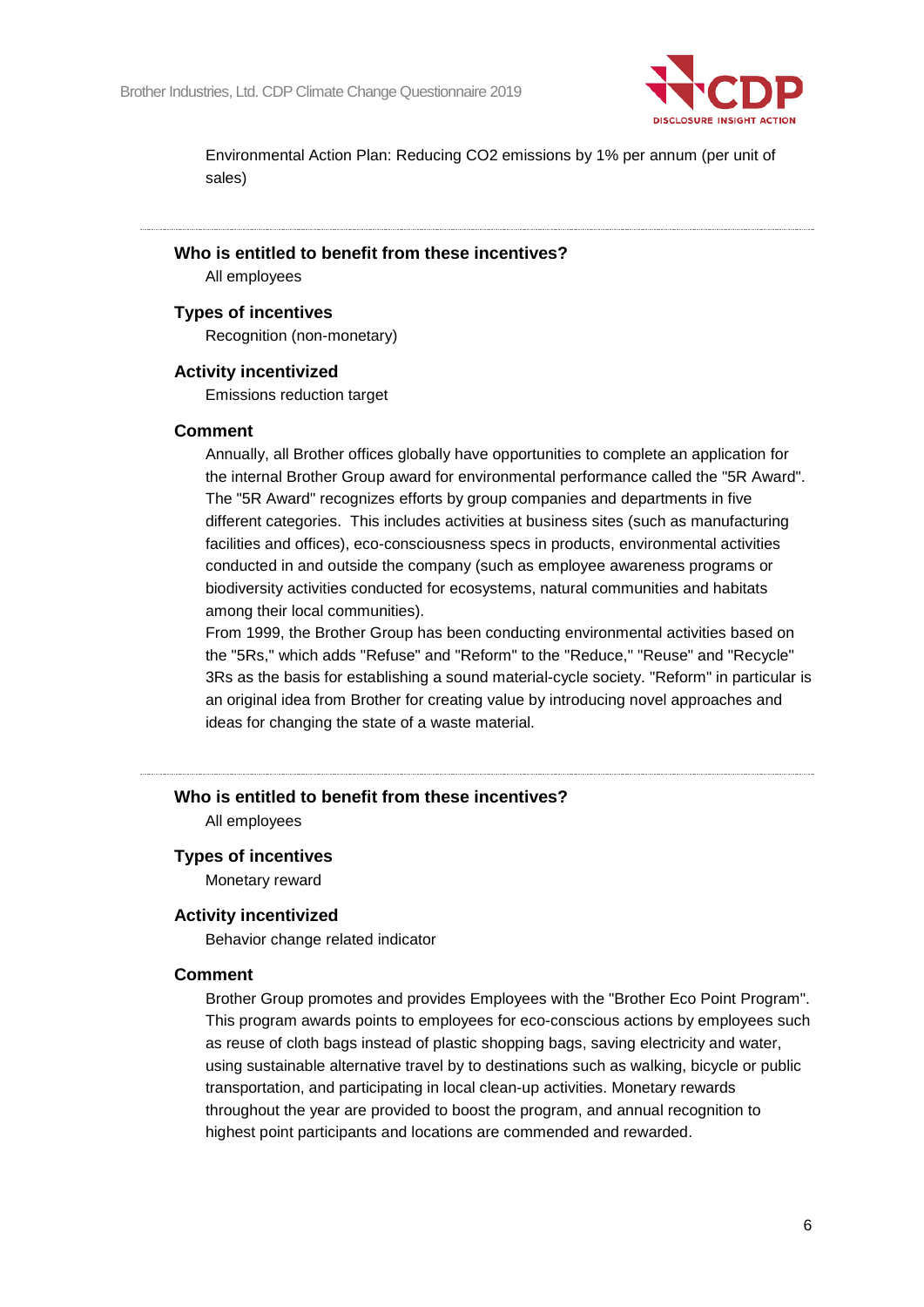

# **C2. Risks and opportunities**

# **C2.1**

**(C2.1) Describe what your organization considers to be short-, medium- and long-term horizons.**

|                 | <b>From</b><br>(years) | Τo<br>(years) | <b>Comment</b>                                                         |
|-----------------|------------------------|---------------|------------------------------------------------------------------------|
| Short-term      | O                      | 3             | Brother Group Short-term Environmental Action Plan                     |
| Medium-<br>term | 3                      | 11            | Brother Group Mid-term Environmental Action Plan (2019-<br>21,         |
| Long-term       | 11                     | 31            | Brother Group Environmental Vision 2050, Mid-term target<br>for FY2030 |

# **C2.2**

## **(C2.2) Select the option that best describes how your organization's processes for identifying, assessing, and managing climate-related issues are integrated into your overall risk management.**

Integrated into multi-disciplinary company-wide risk identification, assessment, and management processes

# **C2.2a**

**(C2.2a) Select the options that best describe your organization's frequency and time horizon for identifying and assessing climate-related risks.**

|     | monitoring                           | Frequency of How far into the<br>future are risks<br>considered? | <b>Comment</b>                                                                                                                                                                                                                                                  |
|-----|--------------------------------------|------------------------------------------------------------------|-----------------------------------------------------------------------------------------------------------------------------------------------------------------------------------------------------------------------------------------------------------------|
| Row | Six-monthly or<br>more<br>frequently | >6 years                                                         | Brother formulates a short term environmental plan (3-<br>year goals), a mid-term environmental plan 2030, and a<br>long-term environmental vision through 2050. These<br>plans are developed by the environmental committee<br>and approved by top management. |

## **C2.2b**

## **(C2.2b) Provide further details on your organization's process(es) for identifying and assessing climate-related risks.**

To identify risks related to climate, the Brother group calculates the CO2 emissions of Scope1, 2 and 3, which is the greenhouse gas emissions of the entire value chain every year. Based on the result of the calculation, we identify the process with high CO2 emissions that are considered business risk. Treating CO2 emissions as a risk related to climate change, we set the CO2 reduction target for fiscal 2030 in line with the goal for the Paris Agreement, a global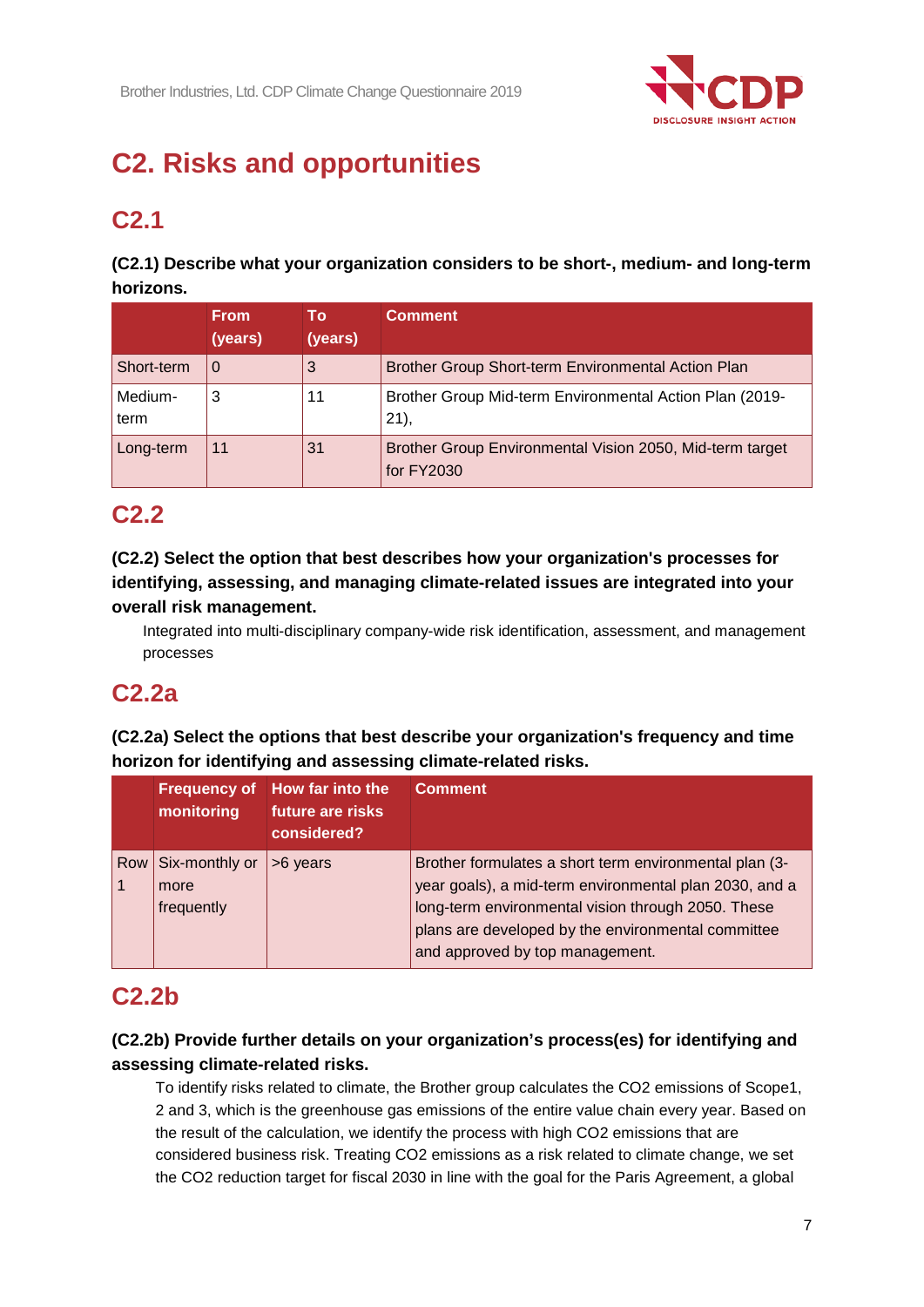

agreement. This goal is certified as Science Based Targets by SBTi. Aiming at achieving this goal, short-term reduction targets are formulated in the environmental action plan of 3-5 years, and progress management is carried out at the environmental committee which board members participate. We are currently studying how to assess the financial impact to our company due to the risk of climate change.

# **C2.2c**

## **(C2.2c) Which of the following risk types are considered in your organization's climate-related risk assessments?**

|                        | <b>inclusion</b>                | <b>Relevance &amp; Please explain</b>                                                                                                                                                                                                                                                                                                                                                                                                                                                                                                       |
|------------------------|---------------------------------|---------------------------------------------------------------------------------------------------------------------------------------------------------------------------------------------------------------------------------------------------------------------------------------------------------------------------------------------------------------------------------------------------------------------------------------------------------------------------------------------------------------------------------------------|
| Current<br>regulation  | Relevant,<br>always<br>included | In Japan, Vietnam and China where main factories producing our<br>products are located, there are regulations that oblige to reduce<br>energy consumption, so penalties will be given by the government if<br>we cannot comply. Therefore, current legal regulations must always<br>be considered in assessing the risk of the current climate change.                                                                                                                                                                                      |
| Emerging<br>regulation | Relevant,<br>always<br>included | In the Asian region where our products are located, the environmental<br>regulations including the emission of greenhouse gases are<br>strengthened. Furthermore, when regulations are strengthened and<br>there is an influence on the operation of the production factory, since<br>financial influence is significant, we always gaze at the latest laws and<br>regulations trends according to our environmental management<br>system trends.                                                                                           |
| Technology             | Relevant,<br>always<br>included | To achieve the goal of reducing the CO2 emissions of Scope 1, 2 and<br>Scope 3 set by the Brother group in FY 2030, we must always<br>incorporate new technologies and do not use it for energy saving and<br>resource conservation of facilities and products I believe it will not.<br>Delay in the introduction of new technologies has the risk of relative<br>environmental performance deterioration in the market and the risk of<br>not reaching the CO2 reduction goal, so we must always consider the<br>trend of new technology. |
| Legal                  | Relevant,<br>always<br>included | In the Asian region where our products are located, the environmental<br>regulations including the emission of greenhouse gases are<br>strengthened. Furthermore, when regulations are strengthened and<br>there is an influence on the operation of the production factory, since<br>financial influence is significant, we always gaze at the latest laws and<br>regulations trends according to our environmental management<br>system trends.                                                                                           |
| <b>Market</b>          | Relevant.<br>always<br>included | We believe that demand for low-carbon products will increase in the<br>market due to the worldwide interest in climate change. Therefore, we<br>constantly monitor the level of low-carbon products required by the<br>market. To create low-carbon products, the Brother group is<br>committed to the following objectives: Reduce absolute Scope 3 GHG<br>emissions from purchased goods and services, use of sold products                                                                                                               |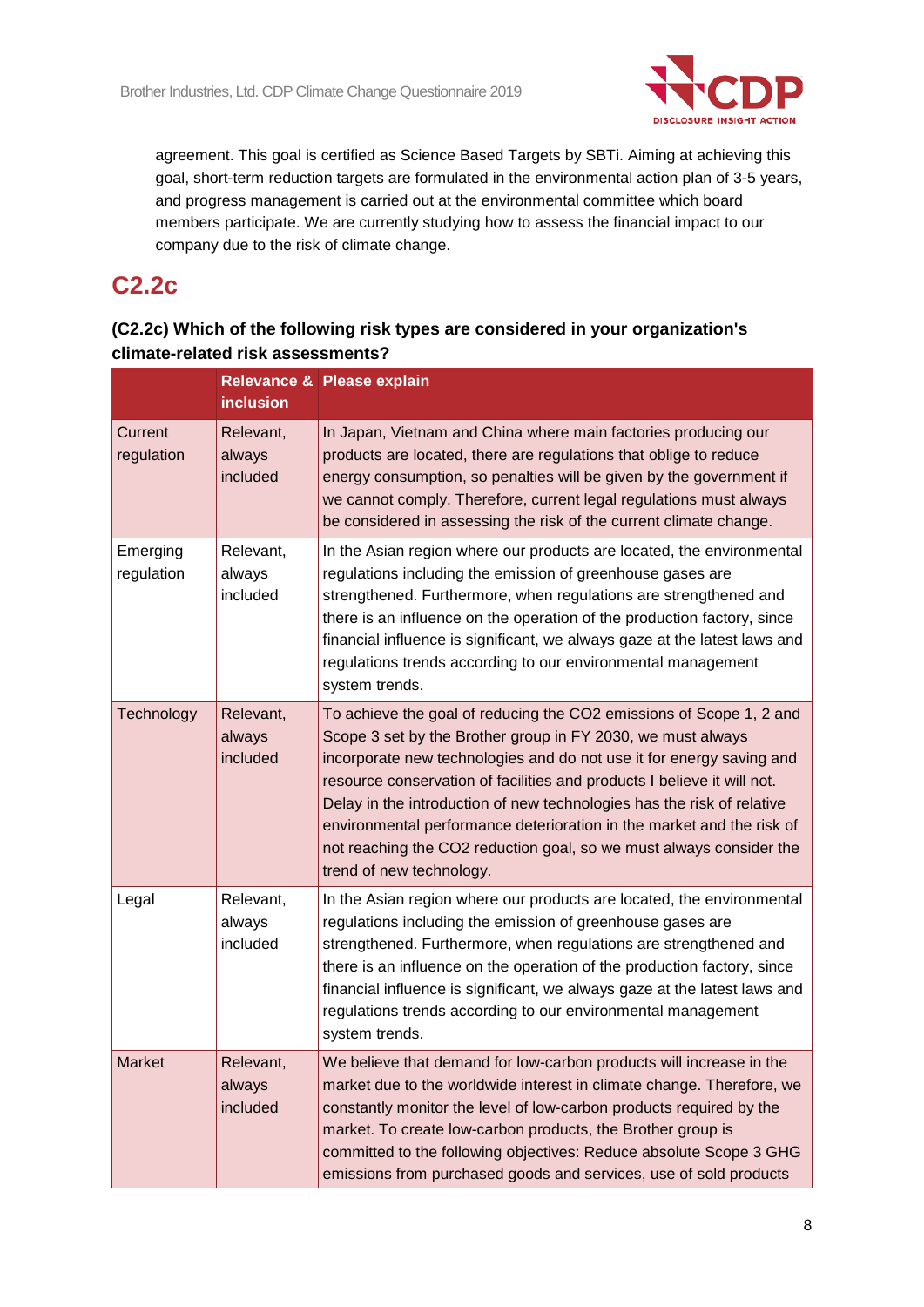

|                     |                                 | and end-of-life treatment of sold products 30% by FY 2030 from a FY<br>2015 base-year.                                                                                                                                                                                                                                                                                                                                                                                                                                                                 |
|---------------------|---------------------------------|--------------------------------------------------------------------------------------------------------------------------------------------------------------------------------------------------------------------------------------------------------------------------------------------------------------------------------------------------------------------------------------------------------------------------------------------------------------------------------------------------------------------------------------------------------|
| Reputation          | Relevant,<br>always<br>included | Based on the agreement of the Paris Agreement, it is expected that<br>demand for low carbonization to companies will increase worldwide.<br>For that reason, not to tackle low carbonity leads to a decline in<br>reputation from stakeholders, and we believe there is a risk that the<br>Brother Group's brand will decrease. As one of the purpose of<br>avoiding this reputation risk, the Brother group has set CO2 reduction<br>targets for FY 2030 and clarifies the attitude to tackle low carbon.                                             |
| Acute<br>physical   | Relevant,<br>always<br>included | To minimize the impact on operations due to intense weather such as<br>typhoons and guerrilla torrential rains and the intensification of floods,<br>we have bases in countries and regions with low risk in our production,<br>procurement from the supply chain, transportation of parts and<br>products.                                                                                                                                                                                                                                            |
| Chronic<br>physical | Relevant,<br>always<br>included | We are based in countries and regions with low risk of survival due to<br>long-term changes in climate and rainfall patterns that cause sea level<br>rise, drought and heat waves.                                                                                                                                                                                                                                                                                                                                                                     |
| Upstream            | Relevant,<br>always<br>included | Scope 3 GHG emissions from purchased goods and services, which is<br>the GHG emissions upstream of the value chain, accounts for 43% of<br>the Brother Group's total emissions, and it is subject to the reduction<br>by the Brother Group's CO2 reduction target in FY 2030. Since this<br>contribution rate of GHG emissions to reduction targets is high, there<br>is a risk that this delayed reduction will result in failure to reach the<br>target. Therefore, this GHG emissions are an important component of<br>climate change related risk. |
| Downstream          | Relevant,<br>always<br>included | The Scope 3 GHG emissions from use of sold products, which is the<br>GHG emissions downstream of the value chain, accounts for 40% of<br>the Brother Group's total emissions, which is the target of the Brother<br>Group's CO2 reduction target in FY 2030. Since this contribution rate<br>of GHG emissions to reduction targets is high, there is a risk that this<br>delayed reduction will result in failure to reach the target. Therefore,<br>this GHG emissions are an important component of climate change<br>related risk.                  |

## **C2.2d**

## **(C2.2d) Describe your process(es) for managing climate-related risks and opportunities.**

(Company level) In Brother, the Environment Committee (Environmental Management Promotion Committee), which is the decision-making body for environmental problems, decides appropriate measures and measures that can be taken with respect to important aspects related to global climate change and environmental laws and regulations. The Environmental Committee is also responsible to collect data and report against the targets outlined in the Environmental Action Plan. We will identify key issues at that committee and set ambitious targets for climate change, environmental laws and regulations. In addition, though the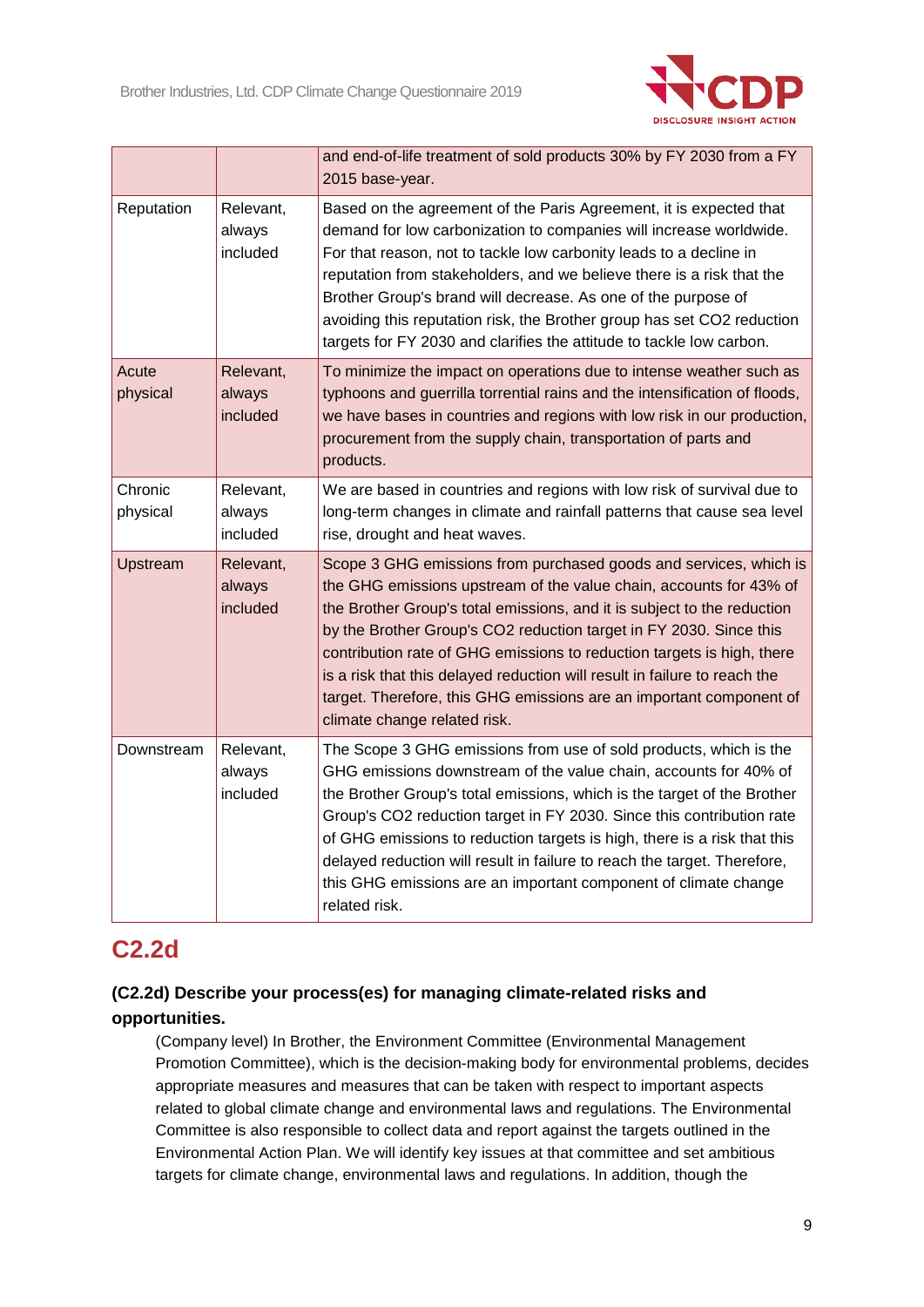

Environmental Issues Review Committee, we draw up and review specific policies and measures for solving environmental issues related to products on monthly basis. The Environmental Committee then presents the final report to the president and board members of the Risk Management Committee.

(Asset level) The Risk Management Committee will cooperate with the environmental management personnel (EMR) in each country/region at the global level. The committee reports risks and opportunities in tackling environmental activities in accordance with the Brother Group's environmental action plan. Prior to the committee, from the management planning department every year, risk assessment sheets are sent to the bases of each country/region. This assessment sheet contains concerns about climate change, environmental law concerns and problems at present, presence of accidents and incidents, compliance with environmental law, and so on. The environmental department reviews this assessment sheet, extracts risks and opportunities, and reports it to the committee. In addition, the environmental department will conduct hearings directly to the sites as necessary.

## **C2.3**

**(C2.3) Have you identified any inherent climate-related risks with the potential to have a substantive financial or strategic impact on your business?**

Yes

## **C2.3a**

**(C2.3a) Provide details of risks identified with the potential to have a substantive financial or strategic impact on your business.**

#### **Identifier**

Risk 1

**Where in the value chain does the risk driver occur?**

Supply chain

#### **Risk type**

Transition risk

## **Primary climate-related risk driver**

Policy and legal: Mandates on and regulation of existing products and services

## **Type of financial impact**

Increased costs and/or reduced demand for products and services resulting from fines and judgments

#### **Company- specific description**

Brother has formed a regulation team within the department responsible for the environment and is watching product environmental regulations globally. Employees can view the information they grasp on the company intranet. Depending on the degree of urgency, we will use instructions and environmental committees to give instructions.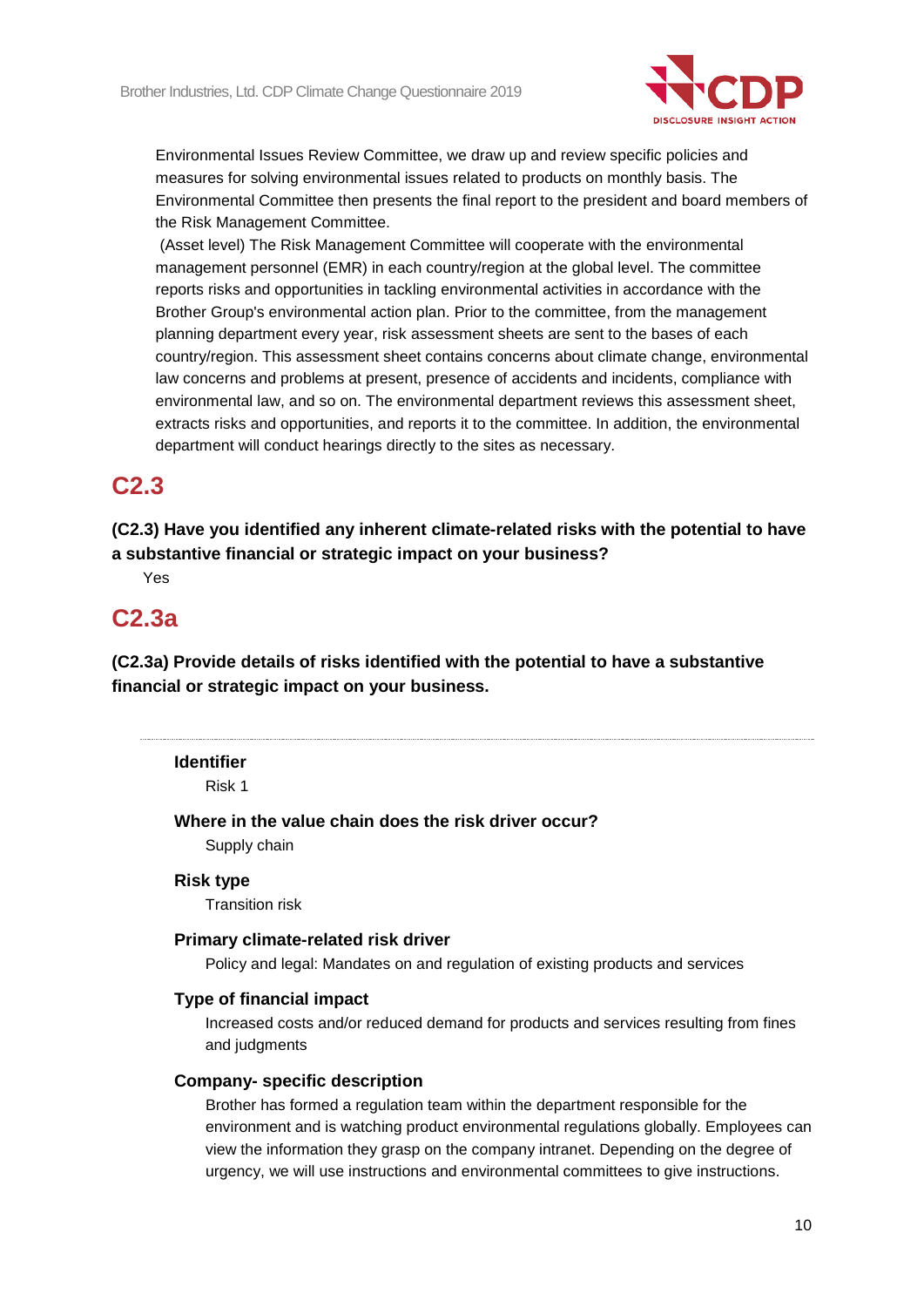Brother Industries, Ltd. CDP Climate Change Questionnaire 2019



## **Time horizon** Short-term

**Likelihood** Very likely

# **Magnitude of impact**

High

**Are you able to provide a potential financial impact figure?** Yes, an estimated range

## **Potential financial impact figure (currency)**

**Potential financial impact figure – minimum (currency)**

7,000,000,000

**Potential financial impact figure – maximum (currency)** 70,000,000,000

## **Explanation of financial impact figure**

Products must comply with global environmental regulations. Otherwise our products cannot be put on the market (100% of sales). If non-compliant products are placed on the market, we could face fines and product recall. The estimated financial impact of this would be 1-10% reduction of our sales revenue.

## **Management method**

Environmental management systems are designed to meet current regulations and respond quickly to new regulations/legislation through Green Procurement and Product Life Cycle Assessments to ensure compliance. We lobby through JBMIA and other industry associations. We have dedicated people at major sales companies and work with consultants for lobbying.

## **Cost of management**

350,000,000

## **Comment**

The costs of management are included in management activity costs in environmental accounting to meet various laws and regulations. Therefore, we quoted its management costs from environmental accounting.

## **Identifier**

Risk 2

## **Where in the value chain does the risk driver occur?**

Supply chain

**Risk type**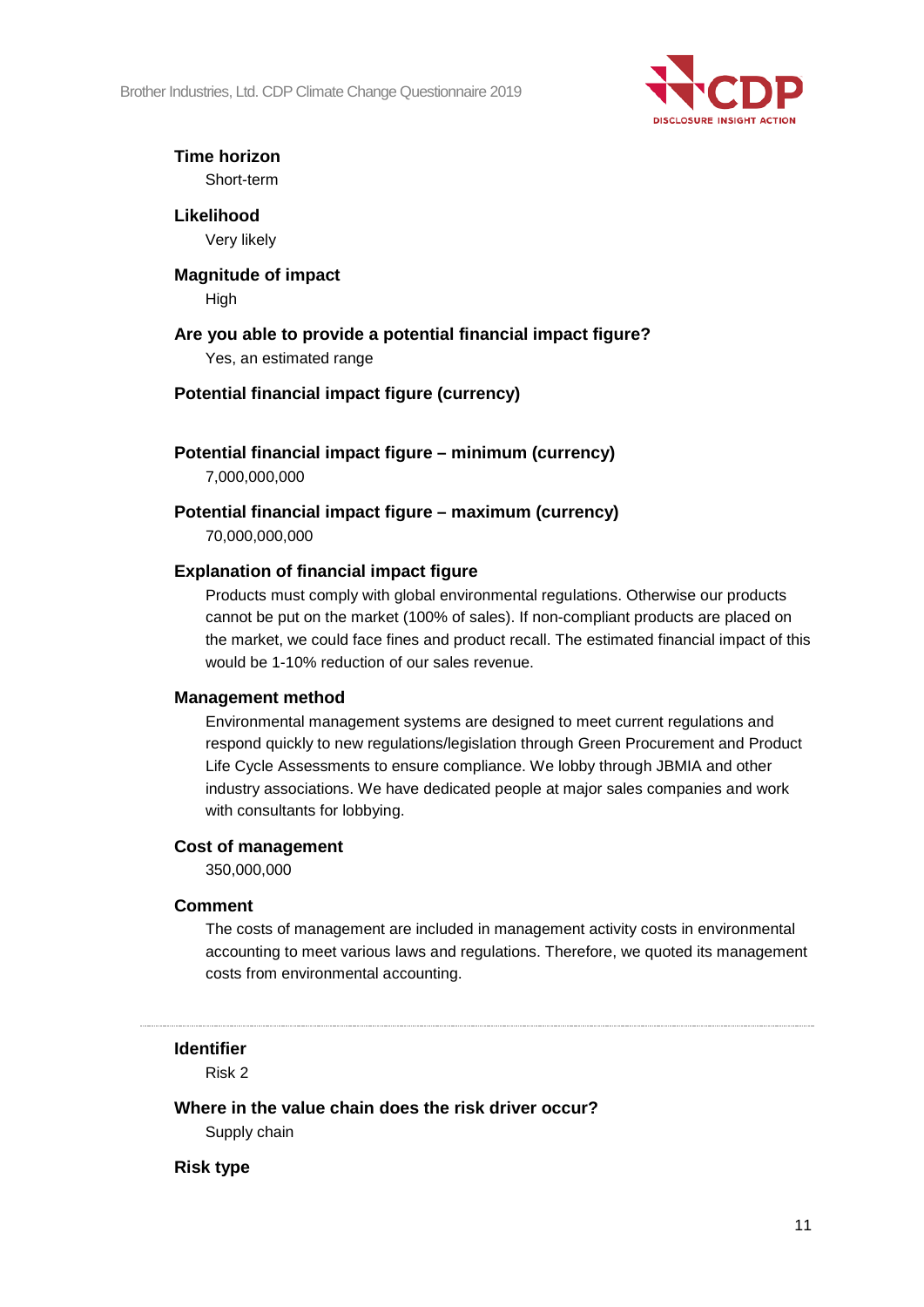

Transition risk

### **Primary climate-related risk driver**

Technology: Substitution of existing products and services with lower emissions options

### **Type of financial impact**

Research and development (R&D) expenditures in new and alternative technologies

### **Company- specific description**

Compliance with new regulations and standards requires a budget for re-designing or re-engineering. Potential to lose sale opportunities for products.

#### **Time horizon**

Short-term

#### **Likelihood**

Very likely

### **Magnitude of impact**

High

### **Are you able to provide a potential financial impact figure?**

Yes, an estimated range

## **Potential financial impact figure (currency)**

**Potential financial impact figure – minimum (currency)**

20,000,000,000

## **Potential financial impact figure – maximum (currency)**

30,000,000,000

## **Explanation of financial impact figure**

Compliance with product labelling (Energy Star, Blue Angel, etc.) expresses our printing products strong advantage in the market. Labelled products make up about 50-70% of our sales and our profit. The loss of these labelled products would significantly impact on sales.

#### **Management method**

The Brother Group monitors stake holder demands, actively participates through Brother subject matter experts and designs products to environmental label requirements. In addition, Brother has set specific targets in the Environmental Action Plan to acquire specific environmental labels in respective countries including Blue Angel, Eco Mark, Nordic Swan, EPEAT, and China's Ten Circle Mark, and efforts have been accelerated to fulfil the targets.

#### **Cost of management**

144,000,000

#### **Comment**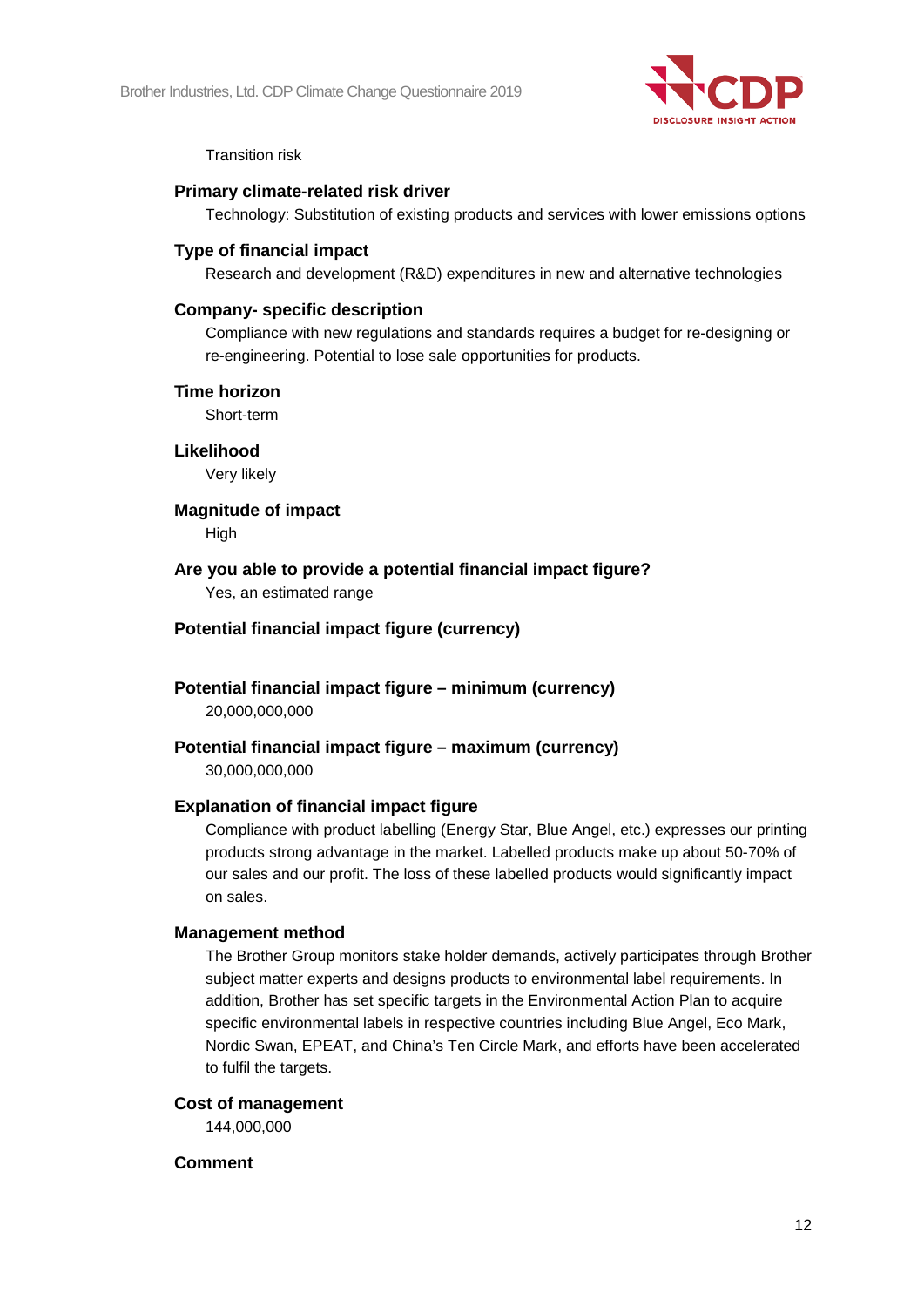

The costs for the development of eco conscious products and technologies are included in the R&D costs of environmental accounting. Therefore, we quoted its management costs from environmental accounting.

#### **Identifier**

Risk 3

## **Where in the value chain does the risk driver occur?**

Direct operations

#### **Risk type**

Transition risk

#### **Primary climate-related risk driver**

Policy and legal: Mandates on and regulation of existing products and services

#### **Type of financial impact**

Research and development (R&D) expenditures in new and alternative technologies

#### **Company- specific description**

If the Japanese government sets targets based on the framework of the Paris Agreement and allocates these to each industry as well as individual companies, it may impact Brother's targets for CO2 emissions in domestic locations and the energy efficiency indicator in products. The estimated financial impact of this would be 1-10% reduction of our sales revenue.

### **Time horizon**

Medium-term

#### **Likelihood**

Likely

#### **Magnitude of impact**

Medium

**Are you able to provide a potential financial impact figure?** Yes, an estimated range

### **Potential financial impact figure (currency)**

# **Potential financial impact figure – minimum (currency)**

7,000,000,000

**Potential financial impact figure – maximum (currency)** 70,000,000,000

#### **Explanation of financial impact figure**

Bother has been promoting improvements in both energy efficiency in each location and in products. However, if industry and individual companies are pressured to raise our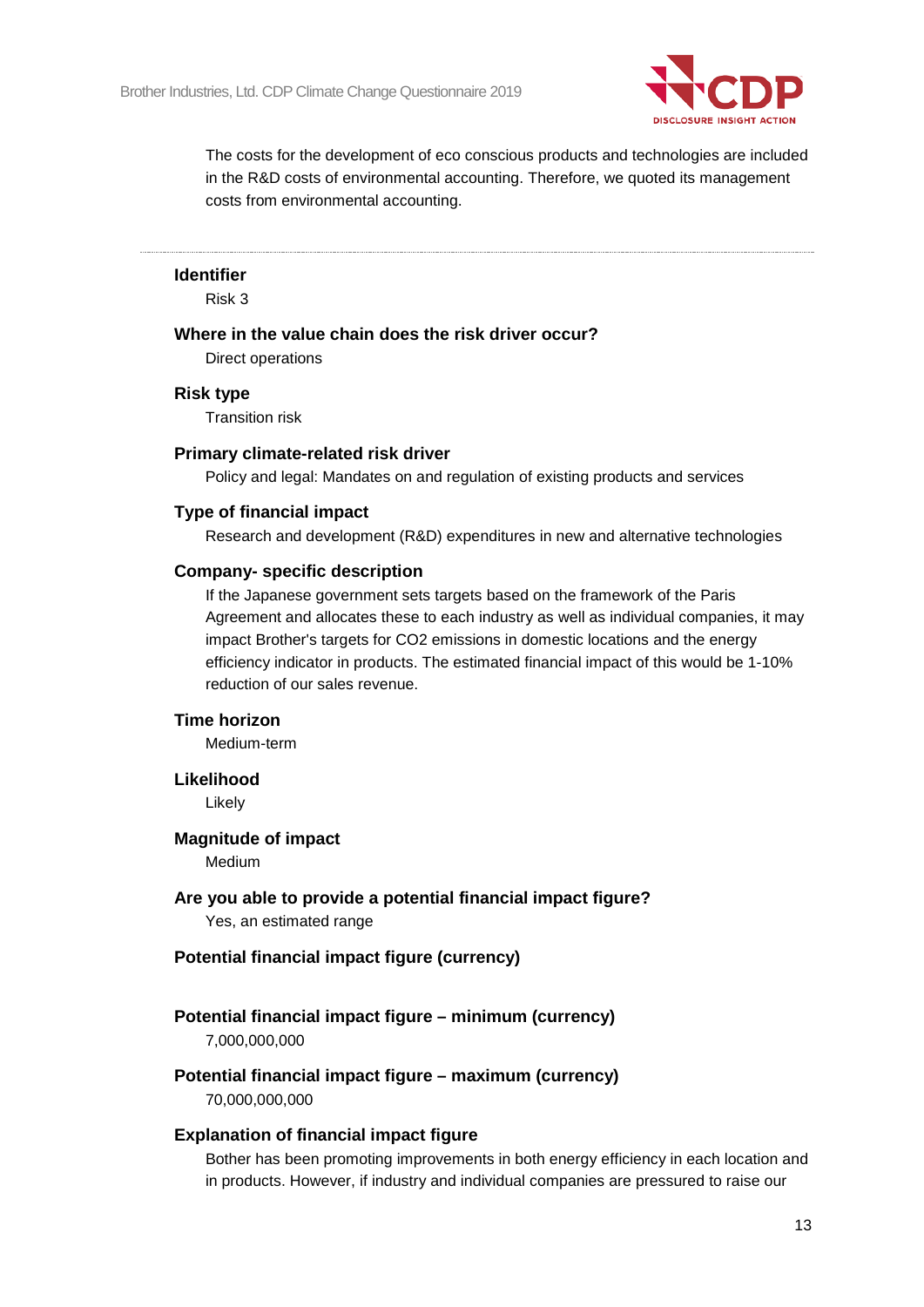

targets, our cost for investment, operations management and developing may increase. We estimate that if Brother's head office reduces CO2 emissions domestically by 1% compared to the previous year, it will be covered by capital investment related to energy conservation.

## **Management method**

Brother continues to establish new systems in new locations along with development plans in products. We have started Scope3 CO2 emissions analysis in addition to existing Scope1 and 2 emissions and can see and now focus on Category11 emissions from use of sold products as one of the major emissions in Scope3. Towards this, to reduce CO2 emissions, we are considering the necessity to create products that can contribute to CO2 emission reduction through things such as making the product enable offset emissions during the use of product.

## **Cost of management**

3,000,000

### **Comment**

As a representative numerical value, the cost of Brother 's head office receiving verification of the calculated amount of Scope1, 2 and 3 by an external organization and expenses related to the construction of the aggregation system used for the calculation are described.

## **Identifier**

Risk 4

#### **Where in the value chain does the risk driver occur?**

Direct operations

#### **Risk type**

Physical risk

#### **Primary climate-related risk driver**

Chronic: Rising mean temperatures

#### **Type of financial impact**

Reduced revenue from negative impacts on workforce management and planning (e.g., employee attraction and retention)

### **Company- specific description**

The predicted impact of an increase in the mean average temperature will affect our facilities located in regions where higher temperatures are experienced as the norm. This will result in increased demand in cooling systems and electrical usage. An increase in electrical usage costs for buildings in those regions and countries where weather changes resulting in higher or lower than average temperatures for an extended period will cause higher energy usage (Air Conditioning).

## **Time horizon**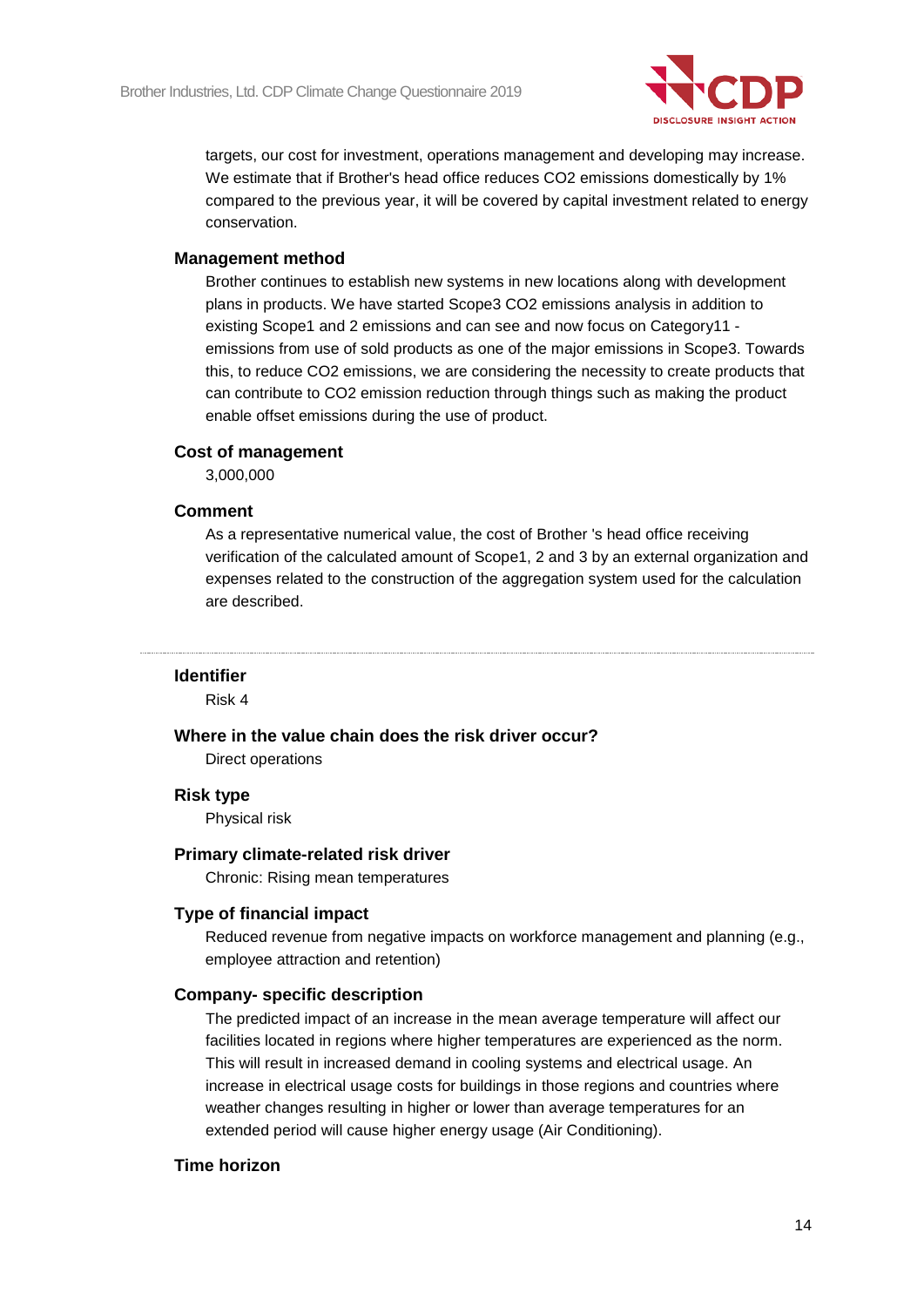

#### Medium-term

**Likelihood** Very likely

**Magnitude of impact** Medium-high

**Are you able to provide a potential financial impact figure?** Yes, an estimated range

### **Potential financial impact figure (currency)**

**Potential financial impact figure – minimum (currency)** 50,000,000

**Potential financial impact figure – maximum (currency)**

100,000,000

#### **Explanation of financial impact figure**

This is the maximum estimated value of the electricity usage of the air conditioner due to domestic Brother's base, which is 1 degree higher in the summer and 1 degree in the winter than in the normal year. If the average summer temperature may be one to two degrees higher, we estimate that the costs associated with the plant's energy consumption will be this amount.

#### **Management method**

Monitoring energy consumption at each facility on monthly basis. We are setting goals for each facility to reduce energy consumption to offset the predicted impact of climate change. Some of the methods to accomplish energy reduction include the study of LED installation, hours of operations, HVAC (heat ventilation air conditioning), and applying insulation to equipment with high heat output and shut down of non-essential equipment during peak hours.

#### **Cost of management**

199,000,000

#### **Comment**

This is the amount of investment related to energy conservation measures including the establishment and renewal of air conditioners in environmental accounting. Therefore, we quoted its management costs from environmental accounting.

#### **Identifier**

Risk 5

**Where in the value chain does the risk driver occur?**

Direct operations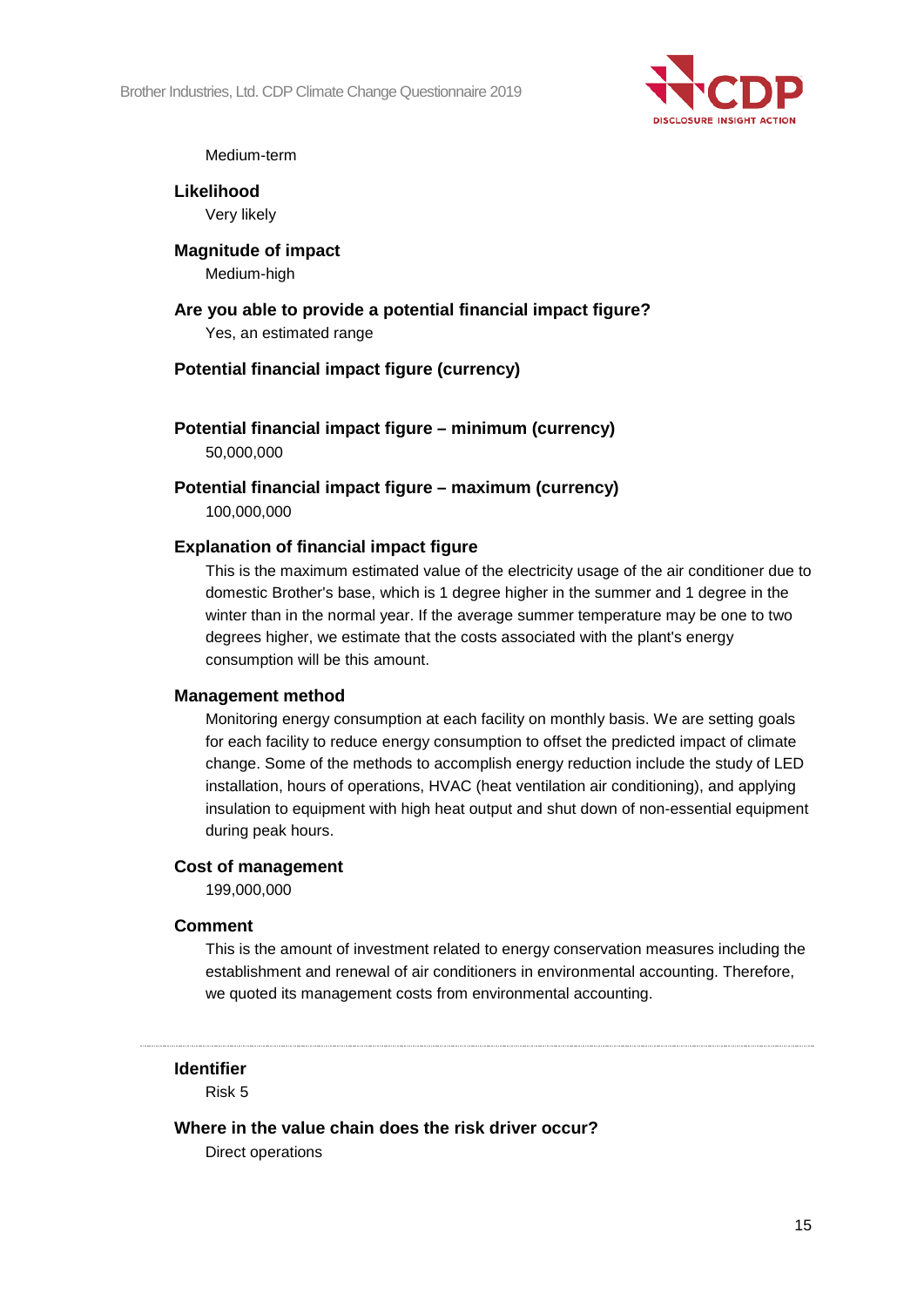

## **Risk type**

Physical risk

### **Primary climate-related risk driver**

Acute: Increased severity of extreme weather events such as cyclones and floods

### **Type of financial impact**

Reduced revenue from decreased production capacity (e.g., transport difficulties, supply chain interruptions)

### **Company- specific description**

Risk drivers can cause temporary closures, loss of personnel, complete or partial loss of facilities resulting in disruption to Brother's supply chain. Operational cost will increase.

### **Time horizon**

Medium-term

#### **Likelihood**

Very likely

### **Magnitude of impact**

High

**Are you able to provide a potential financial impact figure?** Yes, an estimated range

## **Potential financial impact figure (currency)**

## **Potential financial impact figure – minimum (currency)**

7,000,000,000

## **Potential financial impact figure – maximum (currency)**

70,000,000,000

#### **Explanation of financial impact figure**

The financial risks are decreased revenue through lost sales and an increase in distribution costs combined with capital cost increases to rebuild facilities that have the highest potential to be destroyed. The estimated financial impact of this would be 1- 10% reduction of our sales revenue.

#### **Management method**

We are reducing our exposure through expansion of product manufacturing for the same product category to multiple factory sites which includes construction of new facilities.

#### **Cost of management**

 $\Omega$ 

**Comment**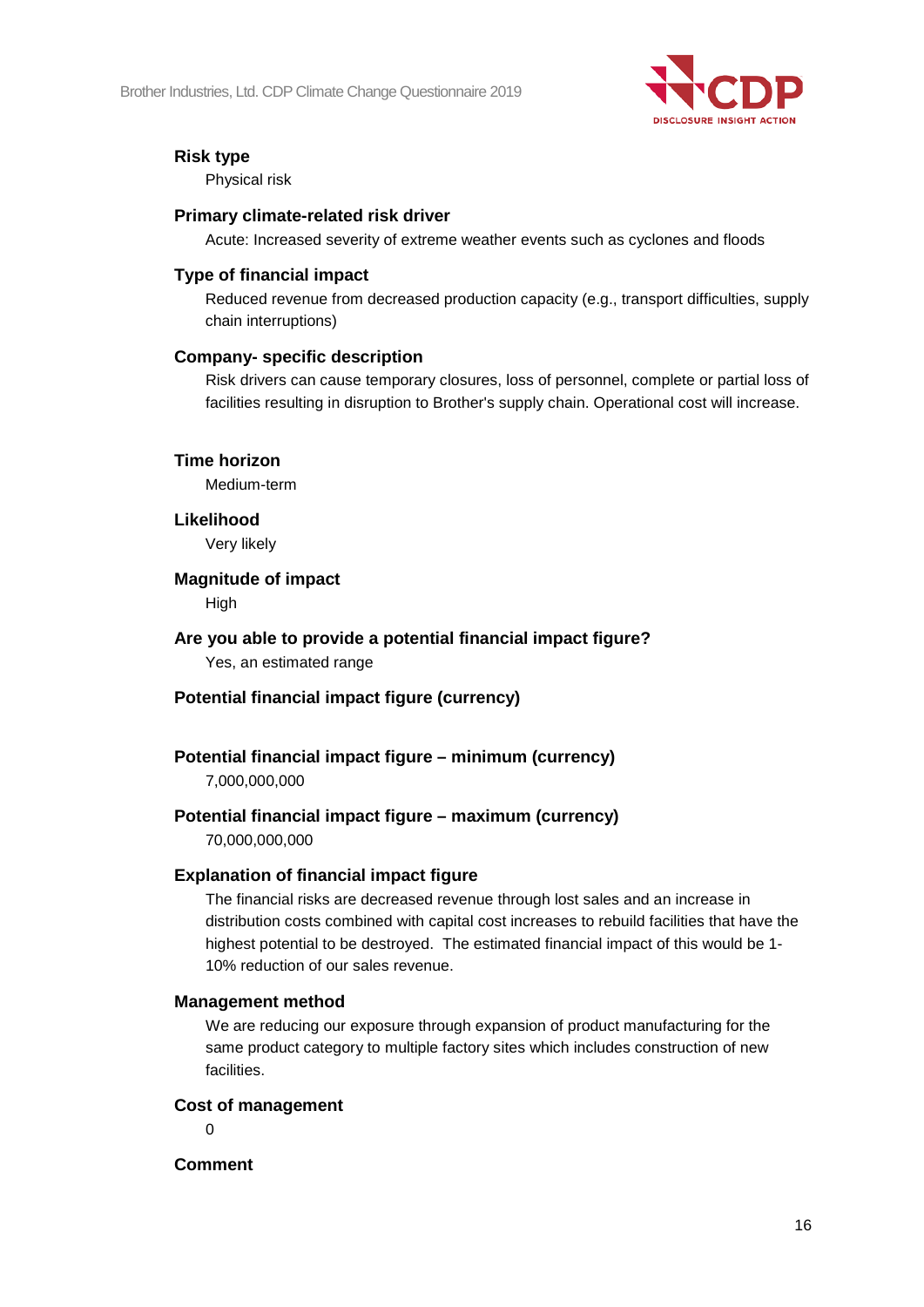

Last year, there was no relocation or establishment of the factory. Therefore, we entered the management cost as zero.

#### **Identifier**

Risk 6

### **Where in the value chain does the risk driver occur?**

Customer

#### **Risk type**

Transition risk

#### **Primary climate-related risk driver**

Reputation: Shifts in consumer preferences

#### **Type of financial impact**

Research and development (R&D) expenditures in new and alternative technologies

#### **Company- specific description**

Customers who cannot be satisfied with the current energy-saving performance increase in future.

#### **Time horizon**

Medium-term

#### **Likelihood**

Likely

#### **Magnitude of impact**

Medium-high

#### **Are you able to provide a potential financial impact figure?**

No, we do not have this figure

#### **Potential financial impact figure (currency)**

**Potential financial impact figure – minimum (currency)**

### **Potential financial impact figure – maximum (currency)**

#### **Explanation of financial impact figure**

Customer-oriented product designing will lead to an increase in operation costs. However, it is difficult to calculate the potential financial impact.

#### **Management method**

Research and understand customers demand and trend and reflect the result in our product planning and designing.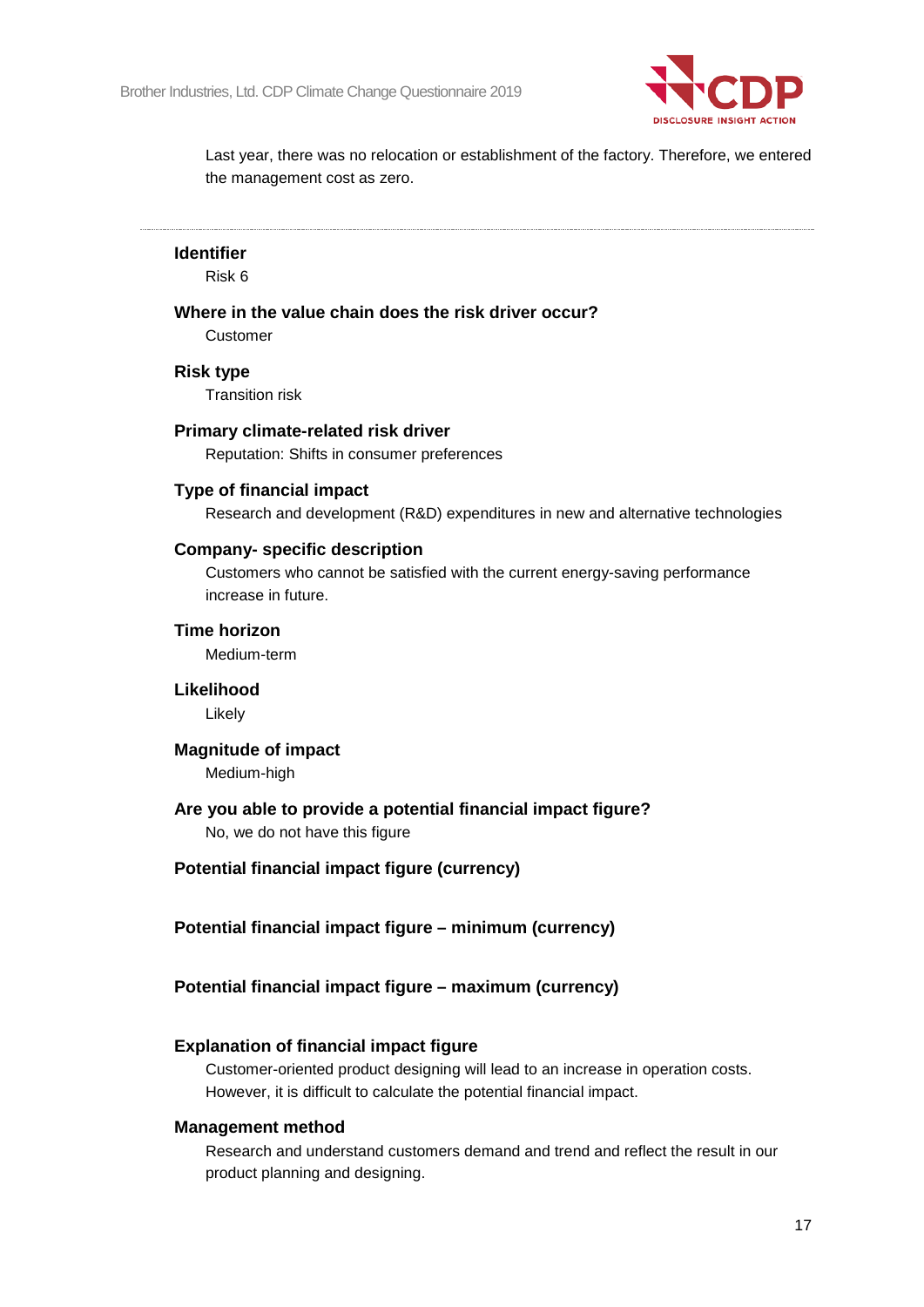

## **Cost of management**

144,000,000

## **Comment**

The costs for the development of eco conscious products and technologies are included in the R&D costs of environmental accounting. Therefore, we quoted its management costs from environmental accounting.

## **C2.4**

## **(C2.4) Have you identified any climate-related opportunities with the potential to have a substantive financial or strategic impact on your business?**

Yes

# **C2.4a**

**(C2.4a) Provide details of opportunities identified with the potential to have a substantive financial or strategic impact on your business.**

### **Identifier**

Opp1

**Where in the value chain does the opportunity occur?** Direct operations

## **Opportunity type**

Resource efficiency

## **Primary climate-related opportunity driver**

**Other** 

## **Type of financial impact**

Reduced operating costs (e.g., through efficiency gains and cost reductions)

## **Company-specific description**

In fiscal 2018, the Brother Group aims to reduce Scope1 and 2 CO2 emissions by 1% (unit of sales) compared with the previous fiscal year, reducing the amount of materials for solvents containing greenhouse gases in the production process. As a result, we achieved 30.9% reduction compared to FY2017.

## **Time horizon**

**Current** 

## **Likelihood**

Virtually certain

## **Magnitude of impact**

High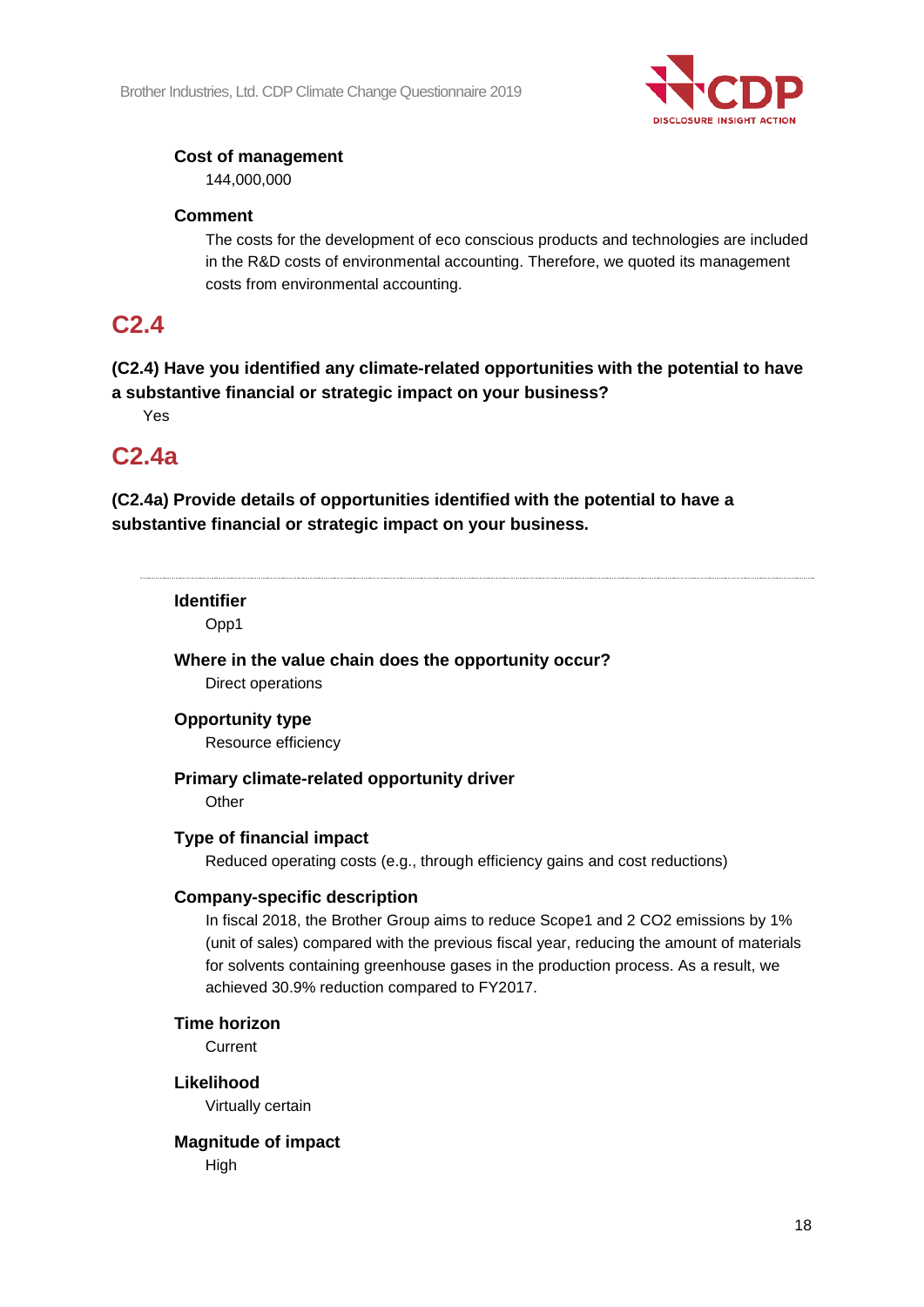

### **Are you able to provide a potential financial impact figure?** No, we do not have this figure

## **Potential financial impact figure (currency)**

## **Potential financial impact figure – minimum (currency)**

### **Potential financial impact figure – maximum (currency)**

### **Explanation of financial impact figure**

Because there are various factors, it is difficult to calculate the financial effect.

#### **Strategy to realize opportunity**

We will develop, implement and manage a single or multi-year GHG reduction plan.

### **Cost to realize opportunity**

350,000,000

#### **Comment**

The costs of management are included in management activity costs in environmental accounting. Therefore, we quoted its management costs from environmental accounting.

#### **Identifier**

Opp2

#### **Where in the value chain does the opportunity occur?**

Direct operations

#### **Opportunity type**

Products and services

#### **Primary climate-related opportunity driver**

Development and/or expansion of low emission goods and services

#### **Type of financial impact**

Increased revenue through demand for lower emissions products and services

#### **Company-specific description**

Brother produce energy reducing products and meeting substance legislation.

#### **Time horizon**

**Current** 

#### **Likelihood**

Very likely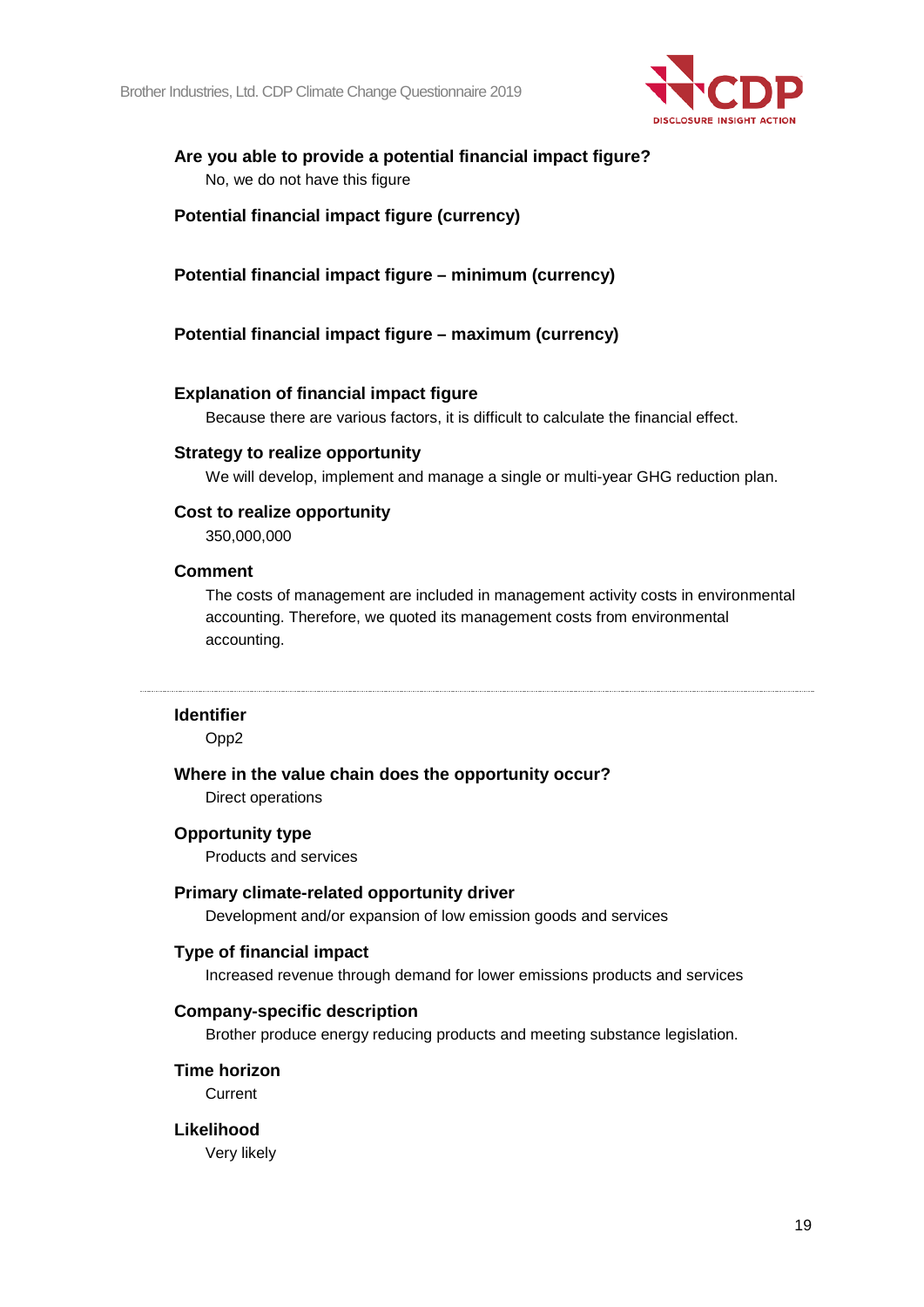

## **Magnitude of impact**

Medium-high

**Are you able to provide a potential financial impact figure?** No, we do not have this figure

**Potential financial impact figure (currency)**

**Potential financial impact figure – minimum (currency)**

**Potential financial impact figure – maximum (currency)**

## **Explanation of financial impact figure**

The potential financial implications of the opportunity in this area we believe is gaining a larger market share of like products over our competitors.

## **Strategy to realize opportunity**

We quickly respond to new laws and regulations by utilizing the environmental management system. Our activities range from the procurement of parts and materials, development, design and product use to produce eco-conscious products that comply with regulations.

## **Cost to realize opportunity**

 $\Omega$ 

## **Comment**

The cost to realize opportunities cannot be calculated.

#### **Identifier**

Opp3

## **Where in the value chain does the opportunity occur?**

Customer

#### **Opportunity type**

Products and services

#### **Primary climate-related opportunity driver**

Development and/or expansion of low emission goods and services

## **Type of financial impact**

Increased revenue through demand for lower emissions products and services

#### **Company-specific description**

Brother gains business opportunities by creating products that conform to the following environmental labels and regulations.

- Blue Angel Mark and Nordic Swan, Eco Mark (Japan) EU ECO Flower, EPEAT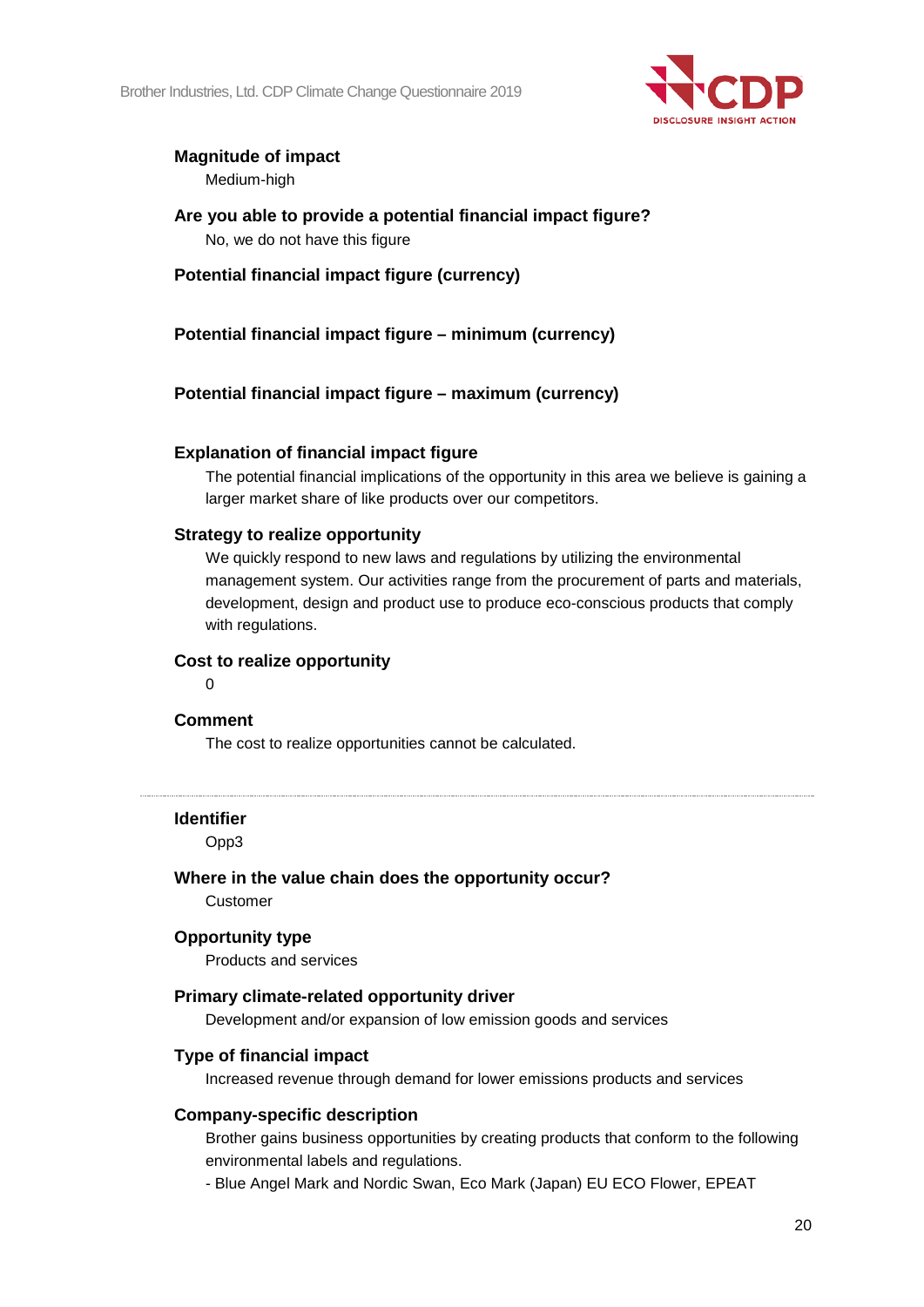

- EU ErP Lot4 VA, France VA collection of consumables, Action Plan of the Industries of Electrical and Electronics on a Low Carbon Society.

#### **Time horizon**

**Current** 

**Likelihood** Very likely

**Magnitude of impact** Medium-high

**Are you able to provide a potential financial impact figure?** No, we do not have this figure

**Potential financial impact figure (currency)**

**Potential financial impact figure – minimum (currency)**

## **Potential financial impact figure – maximum (currency)**

### **Explanation of financial impact figure**

Our products meet the criteria for environmental labels. This provides a strong opportunity to gain market share and provide our consumers a greater choice of eco conscious products over our competitors who are not meeting the criteria. The development and update of environmental label criteria required investment and development for the products and consumables. Mitigation of implementation costs if regulations were enacted. We estimate that we can expect an increase of about 1% of total sales.

#### **Strategy to realize opportunity**

We actively promote acquisition of environmental labels around the world, communicate through our website and provide customers helpful information. Brother also participates in the development process of new criteria through industry organizations. Brother through participation in the Industries of Electrical and Electronics on a Low Carbon Society and various industry organizations collectively negotiates the development of requirements and targets specified in voluntary agreements.

### **Cost to realize opportunity**

144,000,000

#### **Comment**

Costs vary globally and are difficult to quantify. If we estimate risks and opportunities as being coincident, the costs for the development of eco conscious products and technologies are included in the R&D costs of environmental accounting. Therefore, we quoted its management costs from environmental accounting.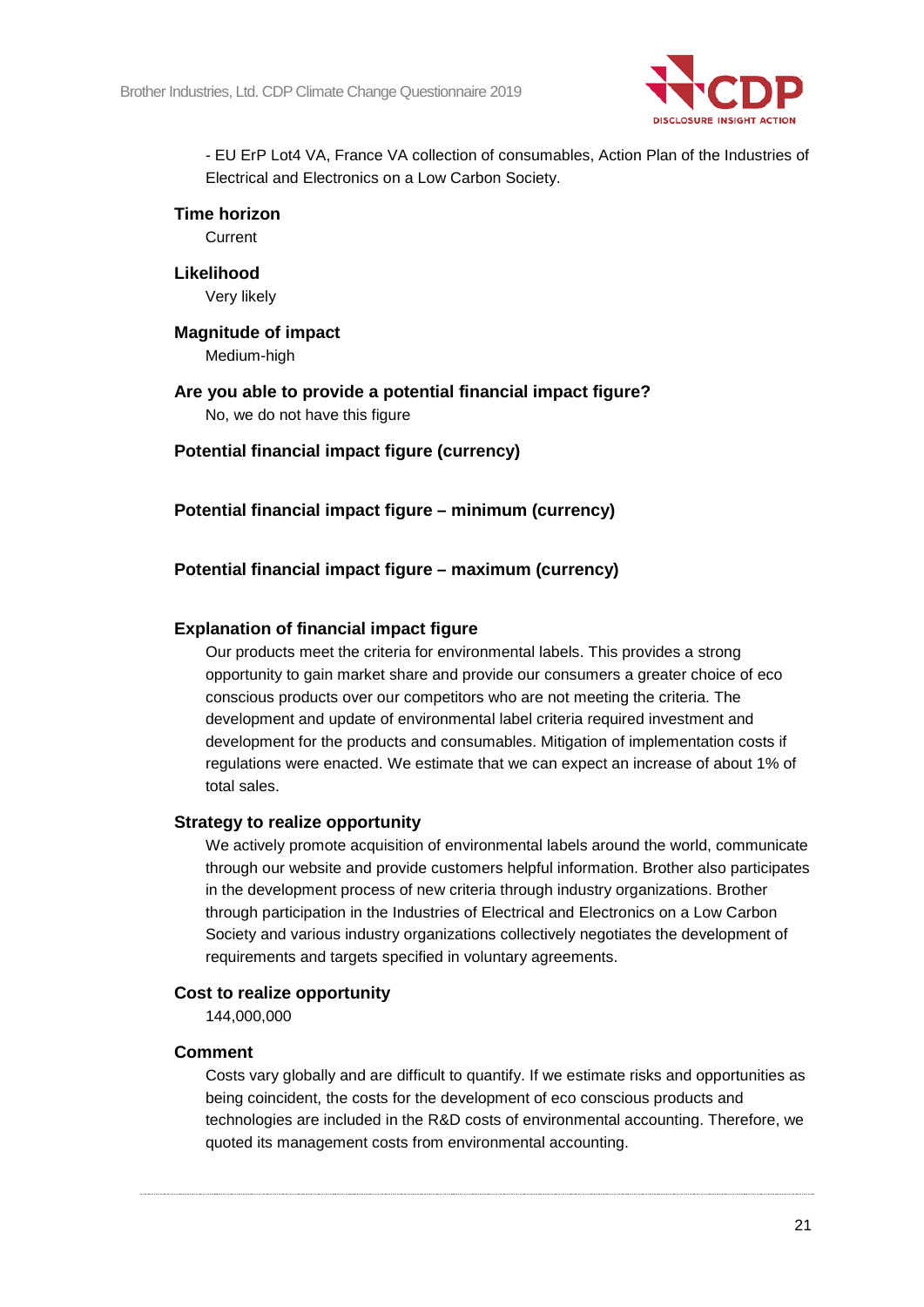

## **Identifier**

Opp4

**Where in the value chain does the opportunity occur?** Direct operations

## **Opportunity type**

Energy source

## **Primary climate-related opportunity driver** Use of lower-emission sources of energy **Type of financial impact**

Reduced operational costs (e.g., through use of lowest cost abatement)

## **Company-specific description**

Ensuring the continuous flow of goods through our supply chain and the opportunity to implement the latest technologies for energy efficiency within a new facility in Asia.

## **Time horizon**

Current

**Likelihood** More likely than not

### **Magnitude of impact**

Medium

**Are you able to provide a potential financial impact figure?** No, we do not have this figure

## **Potential financial impact figure (currency)**

**Potential financial impact figure – minimum (currency)**

## **Potential financial impact figure – maximum (currency)**

## **Explanation of financial impact figure**

The operation cost has been reduced by utilizing the latest technologies in energy efficiencies and CO2 emission reduction in a new Vietnam factory.

## **Strategy to realize opportunity**

Field studies were conducted within various Asian countries that took into consideration climate change risks, the ability to procure parts from regional suppliers, cost factors, as well as local conditions that would support our manufacturing and supply chain requirements and new technologies in energy efficiencies.

## **Cost to realize opportunity**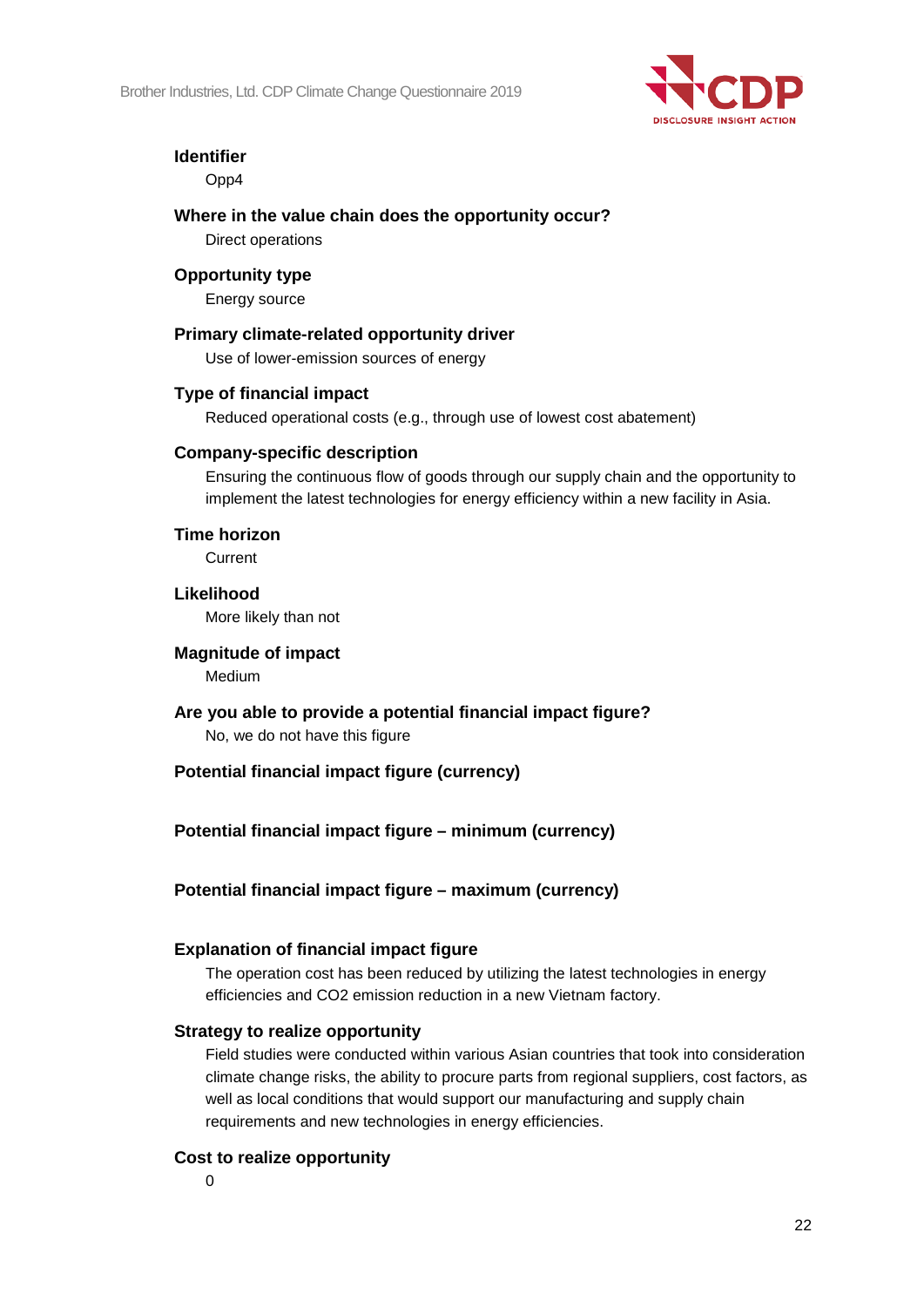

## **Comment**

We have not announced the cost concerning the establishment of the factory.

**Identifier**

Opp5

## **Where in the value chain does the opportunity occur?**

Customer

## **Opportunity type**

Products and services

## **Primary climate-related opportunity driver**

Shift in consumer preferences

### **Type of financial impact**

Increased revenue through demand for lower emissions products and services

### **Company-specific description**

Customers who cannot be satisfied with the current energy-saving performance increase in future.

#### **Time horizon**

Medium-term

#### **Likelihood**

Likely

#### **Magnitude of impact**

Medium-high

## **Are you able to provide a potential financial impact figure?**

No, we do not have this figure

#### **Potential financial impact figure (currency)**

**Potential financial impact figure – minimum (currency)**

## **Potential financial impact figure – maximum (currency)**

#### **Explanation of financial impact figure**

By preceding the customer-oriented products can lead to the development of new customers.

### **Strategy to realize opportunity**

Research and understand customers demand and trend and reflect the result in our product planning and designing.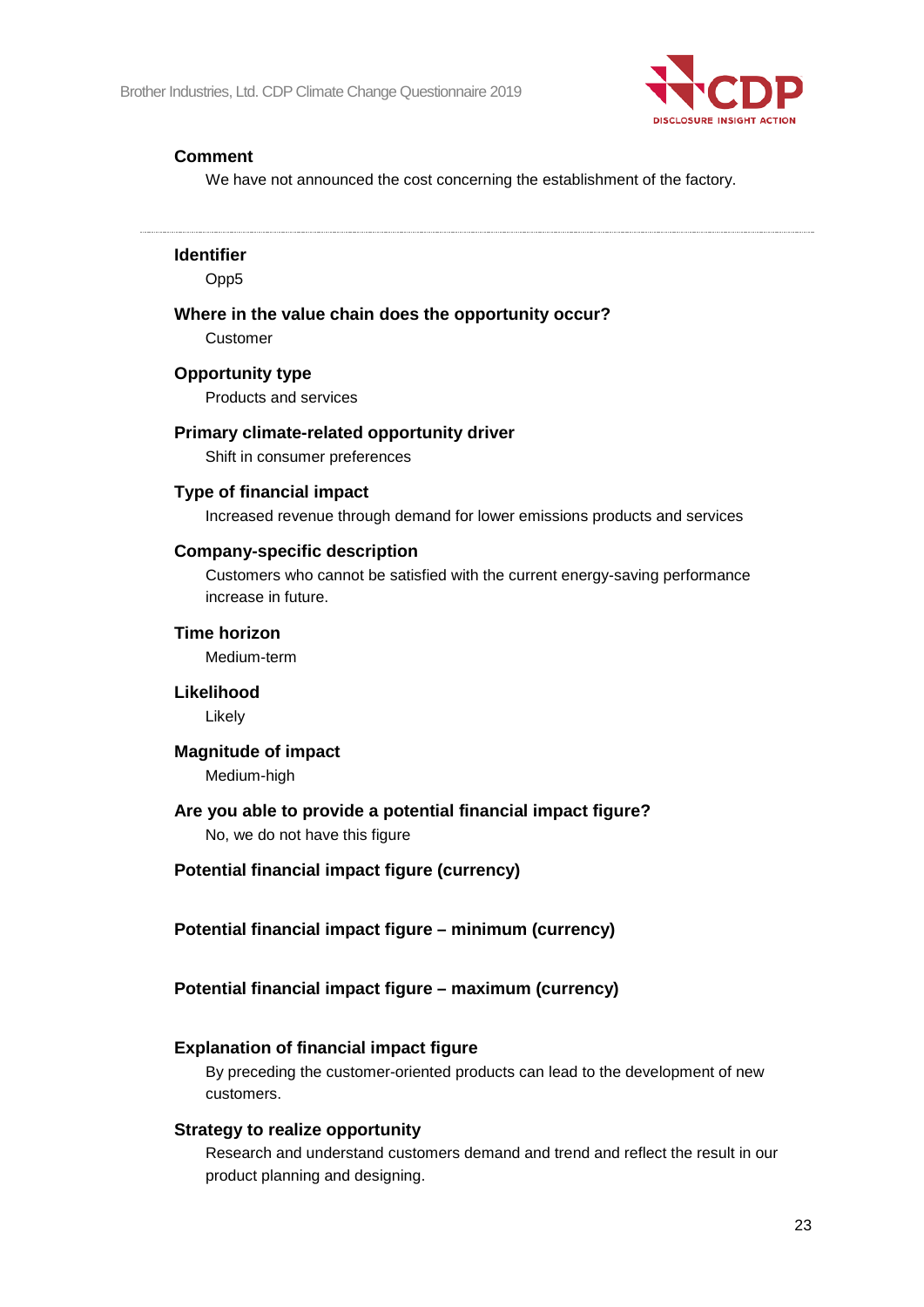

## **Cost to realize opportunity**

0

## **Comment**

The cost to realize opportunities is difficult to calculate specifically.

# **C2.5**

## **(C2.5) Describe where and how the identified risks and opportunities have impacted your business.**

|                                            | <b>Impact</b>                                                      | <b>Description</b>                                                                                                                                                                                                                                                                                                                                                                                                                                                                                                                                                                                   |
|--------------------------------------------|--------------------------------------------------------------------|------------------------------------------------------------------------------------------------------------------------------------------------------------------------------------------------------------------------------------------------------------------------------------------------------------------------------------------------------------------------------------------------------------------------------------------------------------------------------------------------------------------------------------------------------------------------------------------------------|
| Products and<br>services                   | Impacted                                                           | We incorporate low-carbon product creation and line up into<br>annual environmental targets and mid- and long-term plans, and<br>the environmental committee manages the progress situation.<br>Product example; Printers, All-in-Ones, Home Sewing Machines,<br>Industrial Sewing Machines, Machine Tools, Reducers and Gears,<br>etc.                                                                                                                                                                                                                                                              |
| Supply chain<br>and/or value<br>chain      | Impacted for<br>some suppliers,<br>facilities, or<br>product lines | When initiating transactions with the supply chain, or periodically,<br>we are requesting the setting and reporting of voluntary targets for<br>GHG reduction.                                                                                                                                                                                                                                                                                                                                                                                                                                       |
| Adaptation<br>and mitigation<br>activities | Not evaluated                                                      | When establishing a factory in the past, Brother takes into<br>consideration the factory location conditions for climate change,<br>logistics with suppliers, and so forth.                                                                                                                                                                                                                                                                                                                                                                                                                          |
| Investment in<br>R&D                       | Impacted for<br>some suppliers,<br>facilities, or<br>product lines | In 2016, Brother succeeded in developing a fuel cell system by<br>making use of miniaturization technology accumulated through the<br>development of printers and multifunction machines, and power<br>control technology cultivated in machine tools and others. We<br>believe that we can contribute to the development of a low carbon<br>society and a decarbonized society.                                                                                                                                                                                                                     |
| Operations                                 | Impacted                                                           | We have incorporated the latest energy-saving facilities in<br>establishing a new factory and building a new building. Even in<br>existing buildings, we have budgeted and introduced devices that<br>compatible with functions and energy saving, such as updating to<br>devices with fewer GHGs. In the office, operational standards are<br>set for air conditioner, lighting and office equipment operation,<br>contributing to energy conservation. At the factory, we reviewed<br>the unnecessary power, updated the equipment, improved the<br>process, contributing to the reduction of GHG. |
| Other, please<br>specify                   | Not impacted                                                       | Except for products and services, supply chain and/or value chain,<br>investment in R&D, operations, it seems that we are not impacted.                                                                                                                                                                                                                                                                                                                                                                                                                                                              |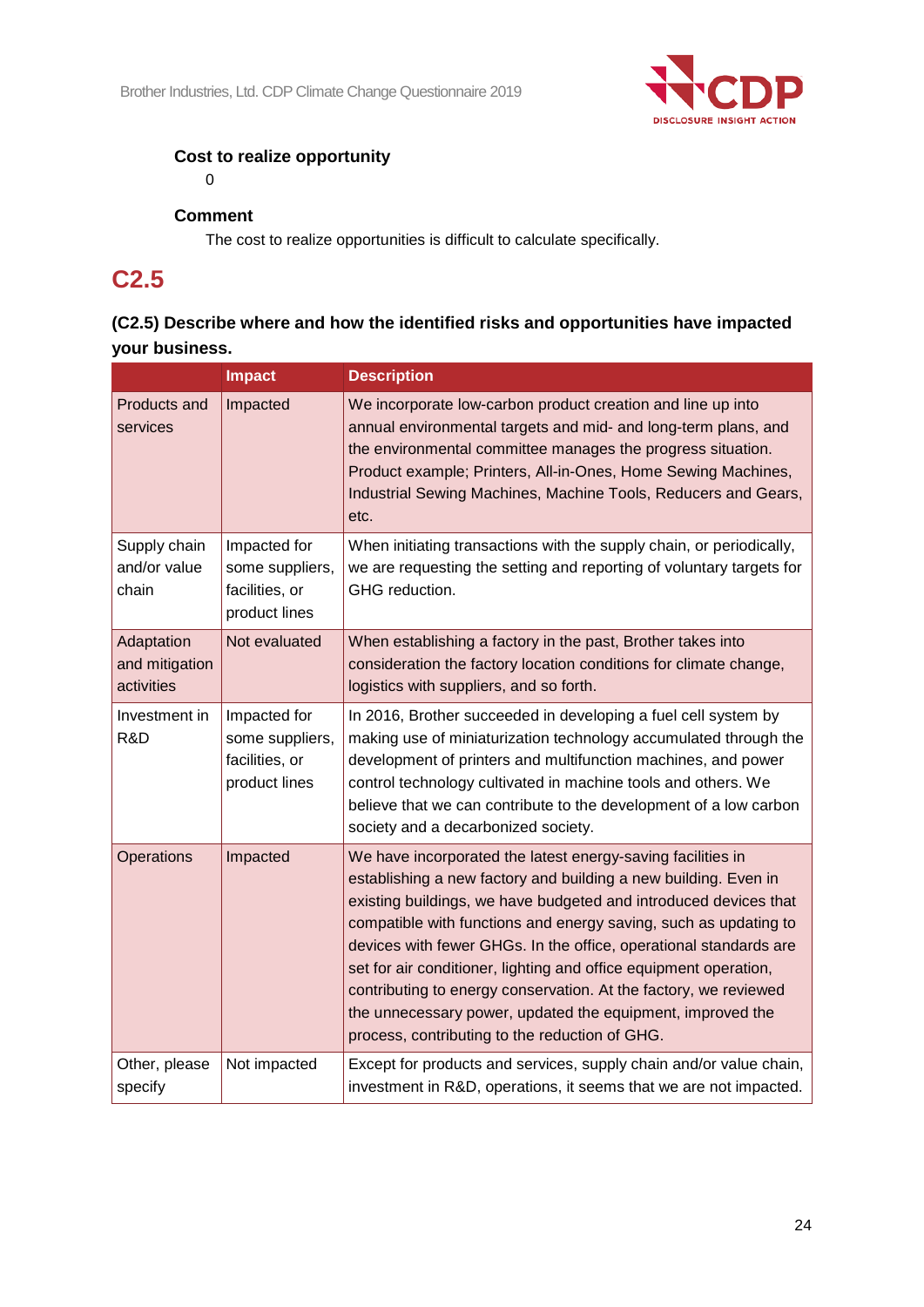

# **C2.6**

## **(C2.6) Describe where and how the identified risks and opportunities have been factored into your financial planning process.**

|                                                 |                        | <b>Relevance Description</b>                                                                                                                                                                                                                |
|-------------------------------------------------|------------------------|---------------------------------------------------------------------------------------------------------------------------------------------------------------------------------------------------------------------------------------------|
| Revenues                                        | Impacted               | Changes in factory production volumes and changes in consumer<br>trends caused by the effects of climate change will have an impact<br>on Brother's financial plan for revenue.                                                             |
| Operating costs                                 | Impacted               | Due to the effects of climate change, financial planning concerning<br>Brother's business expenditure, such as product quality control,<br>employee safety and health, and introduction of low GHG<br>emissions equipment, may be affected. |
| Capital<br>expenditures /<br>capital allocation | <b>Not</b><br>impacted | Regarding capital expenditures/capital allocation, we do not think<br>our financial process will be affected.                                                                                                                               |
| Acquisitions and<br>divestments                 | <b>Not</b><br>impacted | Regarding acquisitions and divestments, we do not think our<br>financial process will be affected.                                                                                                                                          |
| Access to capital                               | <b>Not</b><br>impacted | Regarding access to capital, we do not think our financial process<br>will be affected.                                                                                                                                                     |
| Assets                                          | <b>Not</b><br>impacted | Regarding assets, we do not think our financial process will be<br>affected.                                                                                                                                                                |
| Liabilities                                     | <b>Not</b><br>impacted | Regarding liabilities, we do not think our financial process will be<br>affected.                                                                                                                                                           |
| Other                                           | <b>Not</b><br>impacted | Except for revenues, operating costs, it seems that we are not<br>impacted.                                                                                                                                                                 |

# **C3. Business Strategy**

# **C3.1**

**(C3.1) Are climate-related issues integrated into your business strategy?** Yes

# **C3.1a**

## **(C3.1a) Does your organization use climate-related scenario analysis to inform your business strategy?**

Yes, qualitative and quantitative

# **C3.1c**

**(C3.1c) Explain how climate-related issues are integrated into your business objectives and strategy.**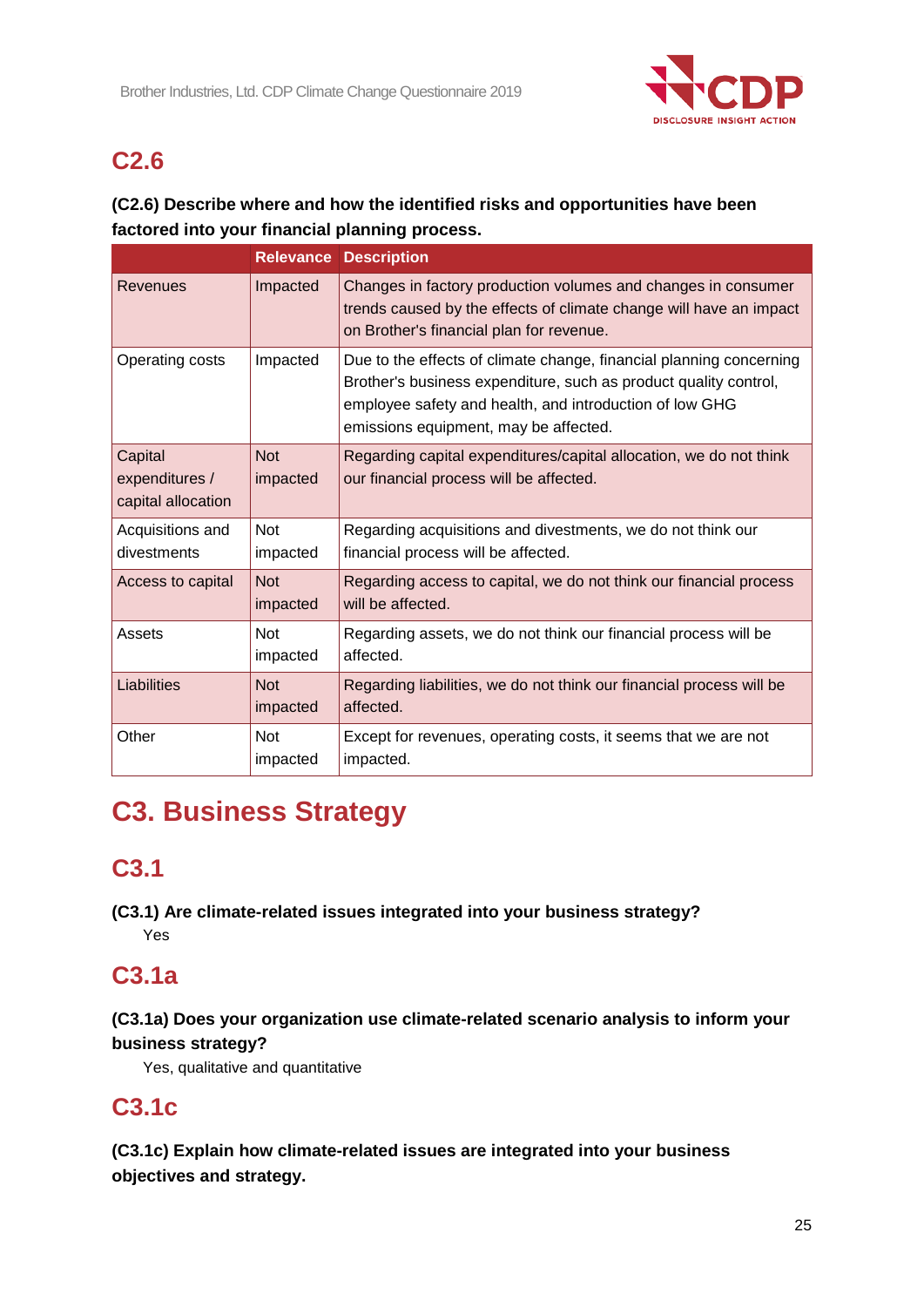

i) We formulate the Brother Group Environmental Action Plan based on the Global Charter. The Environmental Promotion Division continuously researches regulatory information and global trends related to climate change from the stage of draft documents. We identify the important issues, set ambitious environmental targets in our Environmental Action Plan and publish it to entire departments in the Head Office and facilities around the world. Based on the tasks under Environmental Action Plan, the Environmental Committee as the decision-making body for environmental affairs, acts to check the progress and performance and utilizes the results in making a new action plan every three to five years.

ii) In order to contribute to solving global environmental problems, Brother creates the "Brother Group Environmental Vision 2050" as an environmental goal of the Brother group, as well as its milestone we have set the "Medium-Term Fiscal 2030 target" as our target. We are aware that this medium-term target for reducing CO2 emissions is appropriate as a reduction target based on the scientific basis for achieving the "2 degrees target" of the Paris Agreement, or "Science Based Targets Initiative" and applied for certification.

Prior to this target setting, we have expanded the boundary of Scope1, 2 and 3 to set tasks, which drive forward the efficient CO2 reduction program to disclose the effect of producing more energy-saving products.

iii) Energy saving activities at each facility, energy efficient performance in our products to meet regulatory requirements and customers' preference change have been influenced on our product development plans and our decisions to develop new technologies.

iv) By identifying global trends and regulatory requirements, we developed the Brother Group midterm environmental action plan 2016-2018 and set the following ambitious targets in respect to the following fields:

-1. Create eco-conscious products,

-2. Reduce group CO2 emissions. For example, we develop low carbon products and switch to energy-efficient equipment at each facility.

v) We developed new Fuel cells. This product does not emit CO2 emissions in its usage and is very useful from CO2 reduction view point.

vi) We have started a working group and now are considering the future vision.

vii) We conduct product environmental assessments at key stages of development and ensure eco-conscious design by addressing the product life cycle from material procurement,

production, products use through to the collection and recycling at the end of life. We conduct an LCA that quantitatively provides numerical data for the "degree of impact on the environment" at each stage of its life cycle. Environmental load characteristics and improvement points are identified, and the improvement effects are confirmed for each product. We conduct an LCA for our core products categories in our business operations and acquire the JEMAI EcoLeaf environmental label on almost all core products. We make our Brother products towards achievement of the top-level energy efficiency in the market.

viii) We will perform forward-looking scenario analyses, including a 2 degrees scenario and aim to utilize the results in setting our long-term business plan and strategies.

## **C3.1d**

**(C3.1d) Provide details of your organization's use of climate-related scenario analysis.**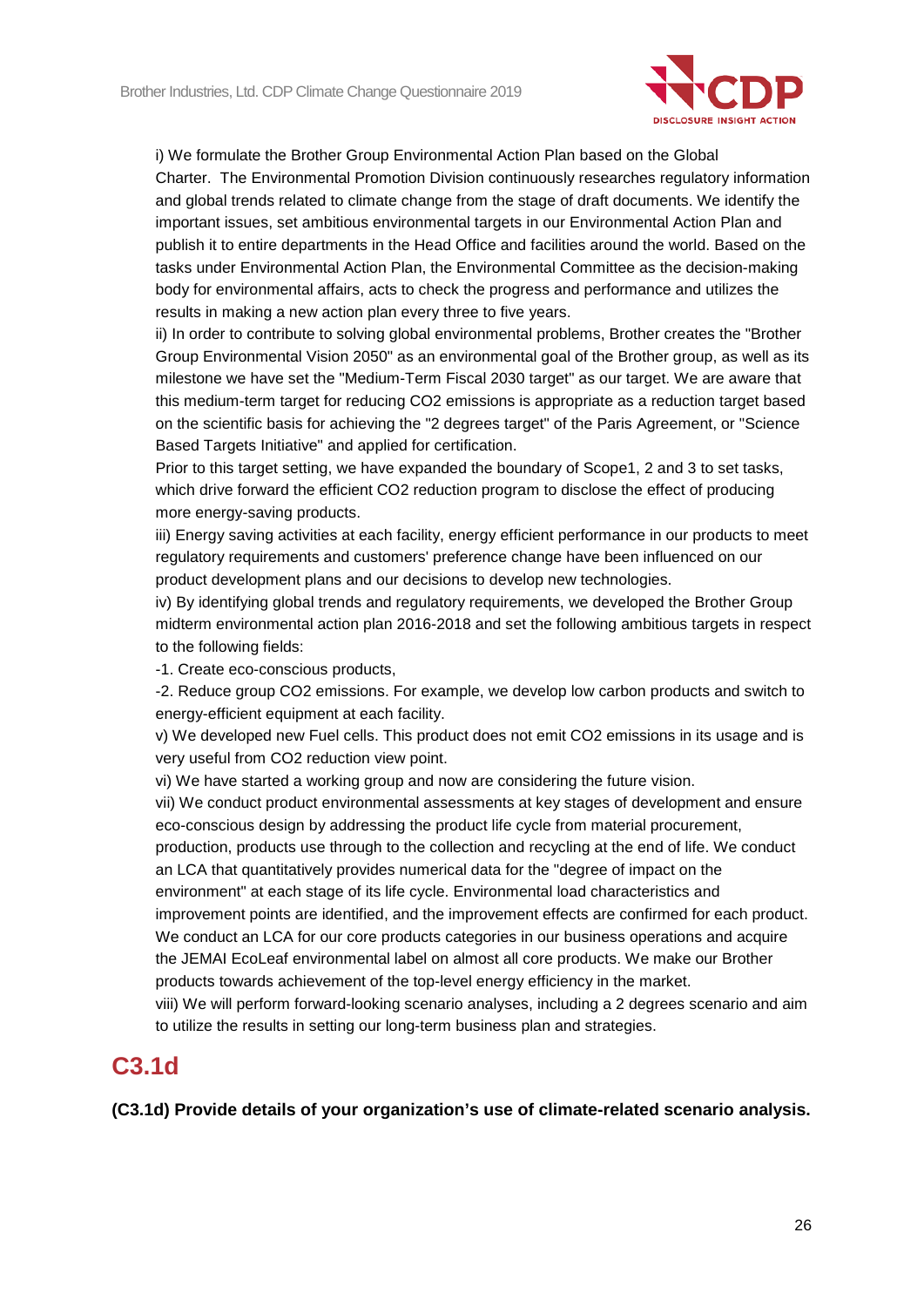

| <b>Climate-</b>       | <b>Details</b>                                                                                                                                                                                                                                                                                                                                                                                                                                                                                                                                                                                                                                                                                                                                                                                                                                                                                                                                                                                                                                                                                                                                                                                                                                                                                                                                                                                                                                                                                                                                                                                                                                                                                                                                                                                                |
|-----------------------|---------------------------------------------------------------------------------------------------------------------------------------------------------------------------------------------------------------------------------------------------------------------------------------------------------------------------------------------------------------------------------------------------------------------------------------------------------------------------------------------------------------------------------------------------------------------------------------------------------------------------------------------------------------------------------------------------------------------------------------------------------------------------------------------------------------------------------------------------------------------------------------------------------------------------------------------------------------------------------------------------------------------------------------------------------------------------------------------------------------------------------------------------------------------------------------------------------------------------------------------------------------------------------------------------------------------------------------------------------------------------------------------------------------------------------------------------------------------------------------------------------------------------------------------------------------------------------------------------------------------------------------------------------------------------------------------------------------------------------------------------------------------------------------------------------------|
| related               |                                                                                                                                                                                                                                                                                                                                                                                                                                                                                                                                                                                                                                                                                                                                                                                                                                                                                                                                                                                                                                                                                                                                                                                                                                                                                                                                                                                                                                                                                                                                                                                                                                                                                                                                                                                                               |
| <b>scenarios</b>      |                                                                                                                                                                                                                                                                                                                                                                                                                                                                                                                                                                                                                                                                                                                                                                                                                                                                                                                                                                                                                                                                                                                                                                                                                                                                                                                                                                                                                                                                                                                                                                                                                                                                                                                                                                                                               |
| 2DS<br><b>RCP 2.6</b> | Our inventory follows the GHP Protocol Corporate Standard and the consolidation<br>approach used to calculate is operational control. We commit to reduce absolute<br>Scope1 and 2 GHG emissions 30 % by FY 2030 from a FY 2015 base-year. The<br>primary operations and activities that account for emissions in Scope1 and 2 is -,<br>Scope 1: GHG emissions from liquid solvent for manufacturing and fossil fuel<br>consumption<br>Scope 2: GHG emissions from purchased electricity consumption.<br>We also commit to reduce absolute Scope3 GHG emissions from purchased goods<br>and services, use of sold products and end-of-life treatment of sold products 30 % by<br>FY 2030 from a FY 2015 base-year. We believe that the target value of 30%<br>reduction by 2030 compared with the fiscal 2015 level is a consistent with the<br>ambitious target level of Paris Agreement. The reason is the same setting as the<br>target values of Scope1 and 2 set based on the SDA tool.<br>As we are aggressively pursuing greenhouse gas reduction efforts aiming at<br>achieving the 2 degrees target of the Paris Agreement globally, it is imperative for the<br>Brother Group to carry out business activities in line with that trend, it is supposed to<br>be kept low, and I think that it will be blessed with business opportunities. Based on<br>this scenario, we have analysed the amount of greenhouse gas to be reduced in the<br>business sectors of the Brother group, because we recognize that the scenario with a<br>high possibility to achieve the 2 degrees target is IEA 2DS. We specifically calculated<br>the CO2 equivalent reduction of Scope1 and 2 that should be reduced by FY 2030<br>using the SDA tool provided by SBTi. As a result, we realized that it is the level |
|                       | required by society to achieve 30% of the fiscal 2015 level. In addition, the Brother<br>group's Scope3 emissions account for more than 90% of the total GHG emissions<br>from purchased goods and services, end of life treatment of sold products. Because<br>these emissions are greatly related to the low carbon performance of products and                                                                                                                                                                                                                                                                                                                                                                                                                                                                                                                                                                                                                                                                                                                                                                                                                                                                                                                                                                                                                                                                                                                                                                                                                                                                                                                                                                                                                                                             |
|                       | demand for low-carbon products is expected in future markets, we set the reduction<br>target of Scope3 at the same level as Scope1 and 2, We believe that addressing<br>creation will lead to business risk reduction. Based on the above concepts, we<br>decided to set the goal of reducing the Scope1, 2 and Scope 3 by 30% from FY 2015<br>in FY 2030 as the goal of the entire group with the Environmental Committee and<br>Strategy Committee, which the directors participate in. The whole group mentioned                                                                                                                                                                                                                                                                                                                                                                                                                                                                                                                                                                                                                                                                                                                                                                                                                                                                                                                                                                                                                                                                                                                                                                                                                                                                                           |
|                       | here covers areas in more than 40 countries such as Japan, the United States,<br>Europe and Asia where branch offices are located.                                                                                                                                                                                                                                                                                                                                                                                                                                                                                                                                                                                                                                                                                                                                                                                                                                                                                                                                                                                                                                                                                                                                                                                                                                                                                                                                                                                                                                                                                                                                                                                                                                                                            |

# **C4. Targets and performance**

# **C4.1**

**(C4.1) Did you have an emissions target that was active in the reporting year?** Absolute target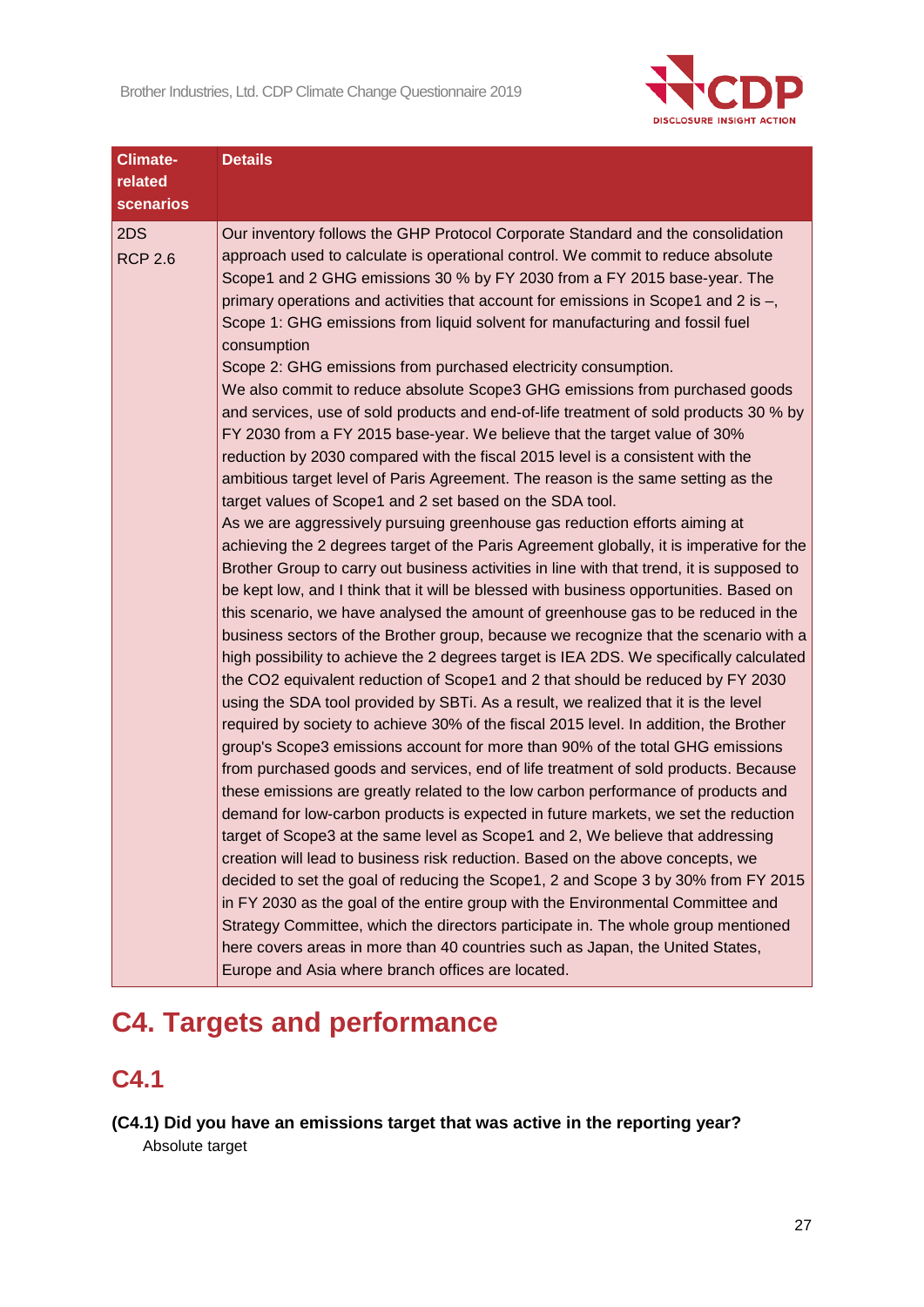

# **C4.1a**

## **(C4.1a) Provide details of your absolute emissions target(s) and progress made against those targets.**

## **Target reference number** Abs 1 **Scope** Scope 1 +2 (market-based) **% emissions in Scope** 100 **Targeted % reduction from base year** 30 **Base year** 2015 **Start year** 2018 **Base year emissions covered by target (metric tons CO2e)** 200,425.85 **Target year** 2030 **Is this a science-based target?** Yes, this target has been approved as science-based by the Science-Based Targets initiative **% of target achieved** 93.48 **Target status** Underway **Please explain** In July 2018, Brother Industries, Ltd. announces that its mid-term targets for CO2 emissions reduction set out in the "Brother Group Environmental Vision 2050" have been approved by the international environmental initiative "Science Based Targets initiative" as the science-based reduction targets for achieving the Paris Agreement's goal of limiting global warming to well below "2 degrees Celsius." The Brother Group identifies CO2 emissions reduction as one of the priorities in the

"Brother Group Environmental Vision 2050," a long-term environmental vision towards 2050. The mid-term targets for CO2 emissions reduction, which were recognized as science-based targets this time, were set based on the view that worsening worldwide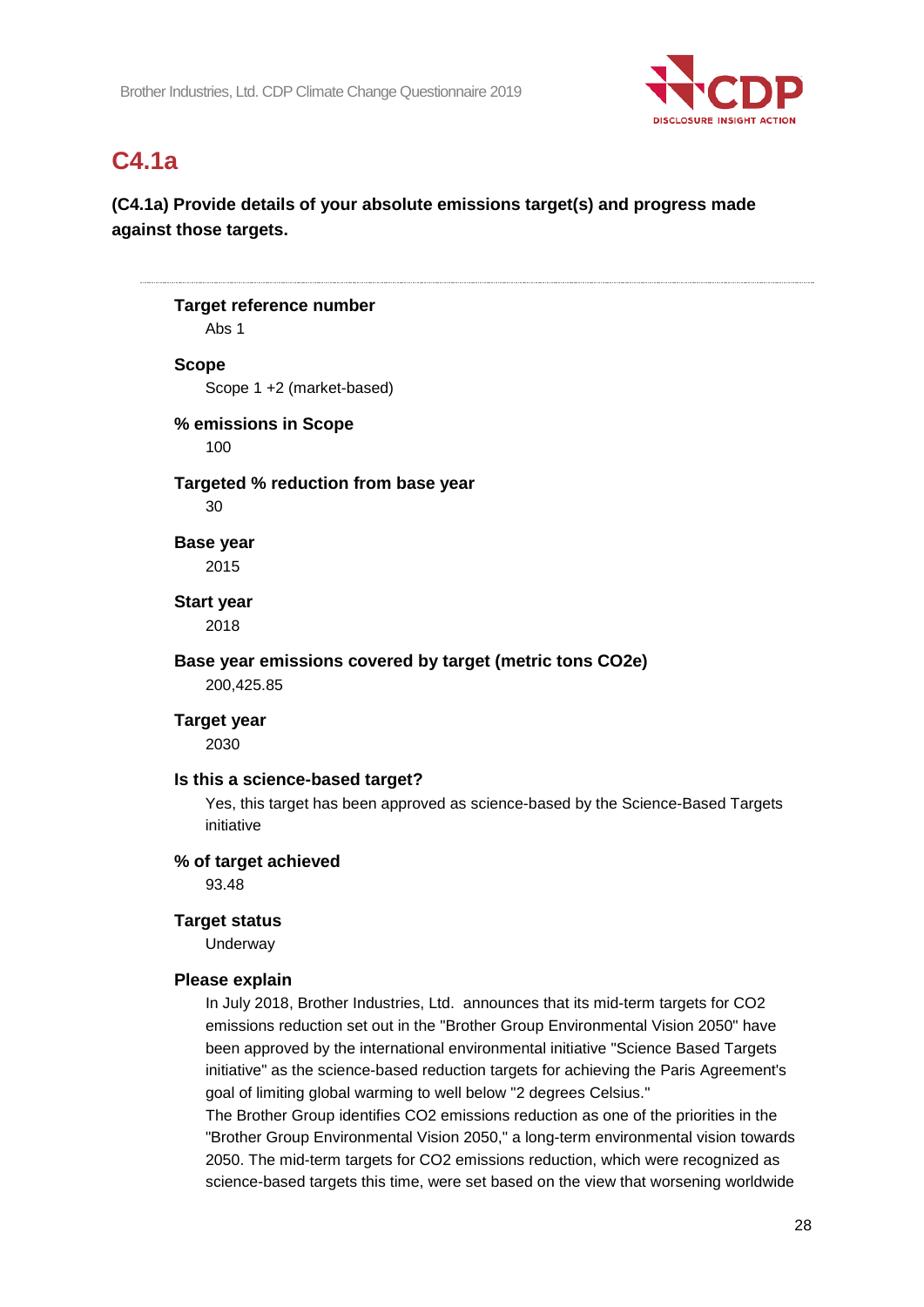

climate change is a serious social challenge and a business risk for the Brother Group that need to be addressed continuously for years. The Group's reduction targets have been expanded to include CO2 emissions from its value chain that account for more than 90% of its total CO2 emissions (Scope 3) in addition to CO2 emissions from office activities (Scope1 and 2), which the Group has already been addressing. Focusing on these scopes, the Brother Group contributes to preventing climate change. Since it is published as a news release on our website, please refer to below. http://www.brother.com/en/news/2018/sbt/index.htm 1-(144,221.43-140,298.10) / (200,425.85-140,298.10) =1- 3923.33/60127.75=0.934750=93.48%

**Target reference number**

Abs 2

#### **Scope**

Scope 3 (upstream & downstream)

#### **% emissions in Scope**

100

## **Targeted % reduction from base year**

30

#### **Base year** 2015

#### **Start year**

2018

#### **Base year emissions covered by target (metric tons CO2e)**

2,701,150.49

#### **Target year**

2030

#### **Is this a science-based target?**

Yes, this target has been approved as science-based by the Science-Based Targets initiative

#### **% of target achieved**

0

#### **Target status**

Underway

#### **Please explain**

In July 2018, Brother Industries, Ltd. announces that its mid-term targets for CO2 emissions reduction set out in the "Brother Group Environmental Vision 2050" have been approved by the international environmental initiative "Science Based Targets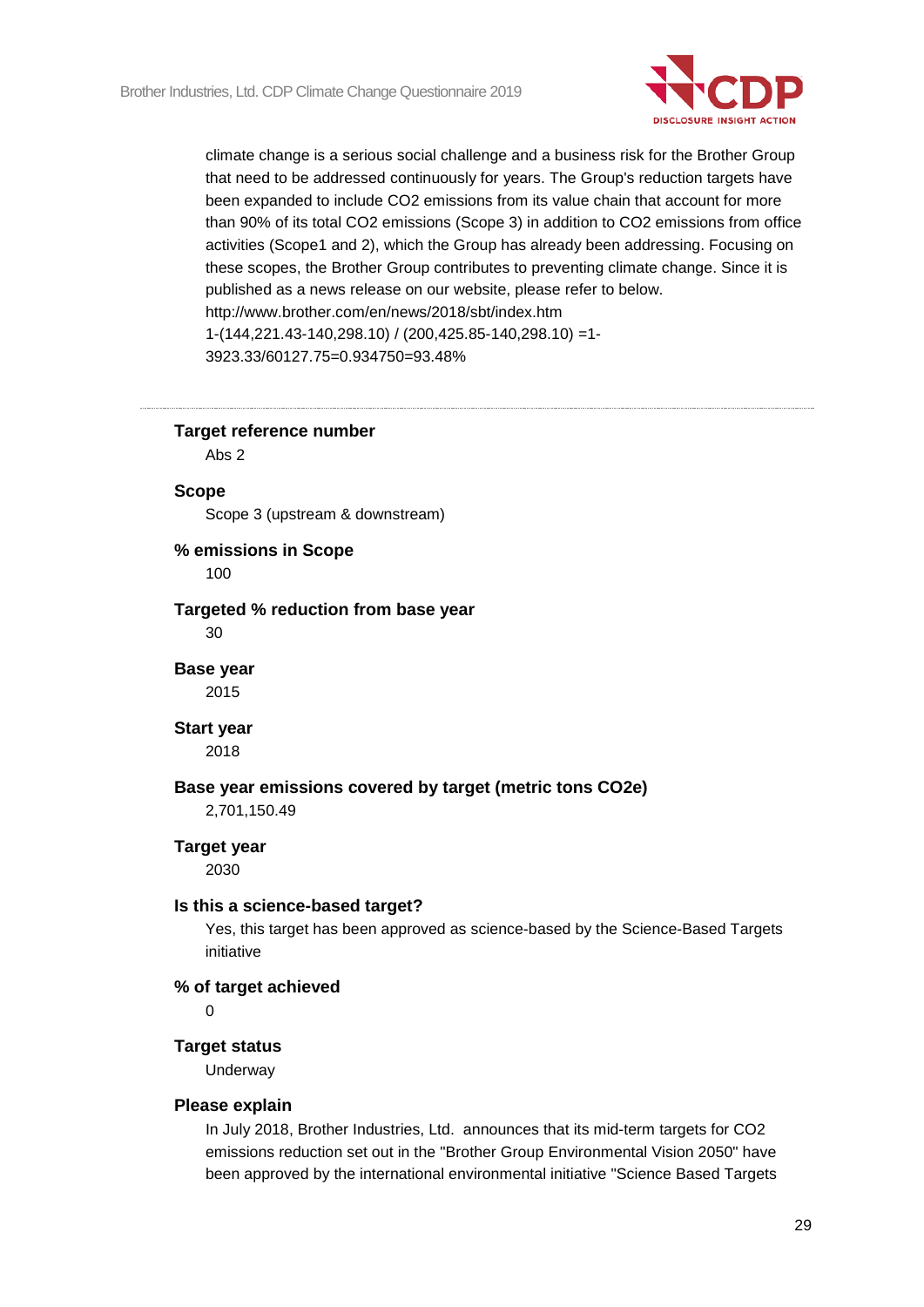

initiative" as the science-based reduction targets for achieving the Paris Agreement's goal of limiting global warming to well below "2 degrees Celsius."

The Brother Group identifies CO2 emissions reduction as one of the priorities in the "Brother Group Environmental Vision 2050," a long-term environmental vision towards 2050. The mid-term targets for CO2 emissions reduction, which were recognized as science-based targets this time, were set based on the view that worsening worldwide climate change is a serious social challenge and a business risk for the Brother Group that need to be addressed continuously for years. The Group's reduction targets have been expanded to include CO2 emissions from its value chain that account for more than 90% of its total CO2 emissions (Scope3) in addition to CO2 emissions from office activities (Scope1 and 2), which the Group has already been addressing. Focusing on these scopes, the Brother Group contributes to preventing climate change. Since the actual value in fiscal 2018 is 2,743,840.73 compared to the target value of 1,890,805.34 in fiscal 2030 and we have not reduced it, we set the target achievement rate to 0.

# **C4.2**

**(C4.2) Provide details of other key climate-related targets not already reported in question C4.1/a/b.**

# **C4.3**

**(C4.3) Did you have emissions reduction initiatives that were active within the reporting year? Note that this can include those in the planning and/or implementation phases.**

Yes

# **C4.3a**

**(C4.3a) Identify the total number of initiatives at each stage of development, and for those in the implementation stages, the estimated CO2e savings.**

|                              | <b>Number of</b><br><b>initiatives</b> | Total estimated annual CO2e savings in metric<br>tonnes CO2e (only for rows marked *) |
|------------------------------|----------------------------------------|---------------------------------------------------------------------------------------|
| Under investigation          | 2                                      | $\Omega$                                                                              |
| To be implemented*           | 49                                     | 2,444.98                                                                              |
| Implementation<br>commenced* | O                                      | 0                                                                                     |
| Implemented*                 | 52                                     | 1,552.63                                                                              |
| Not to be implemented        | $\overline{2}$                         | 0                                                                                     |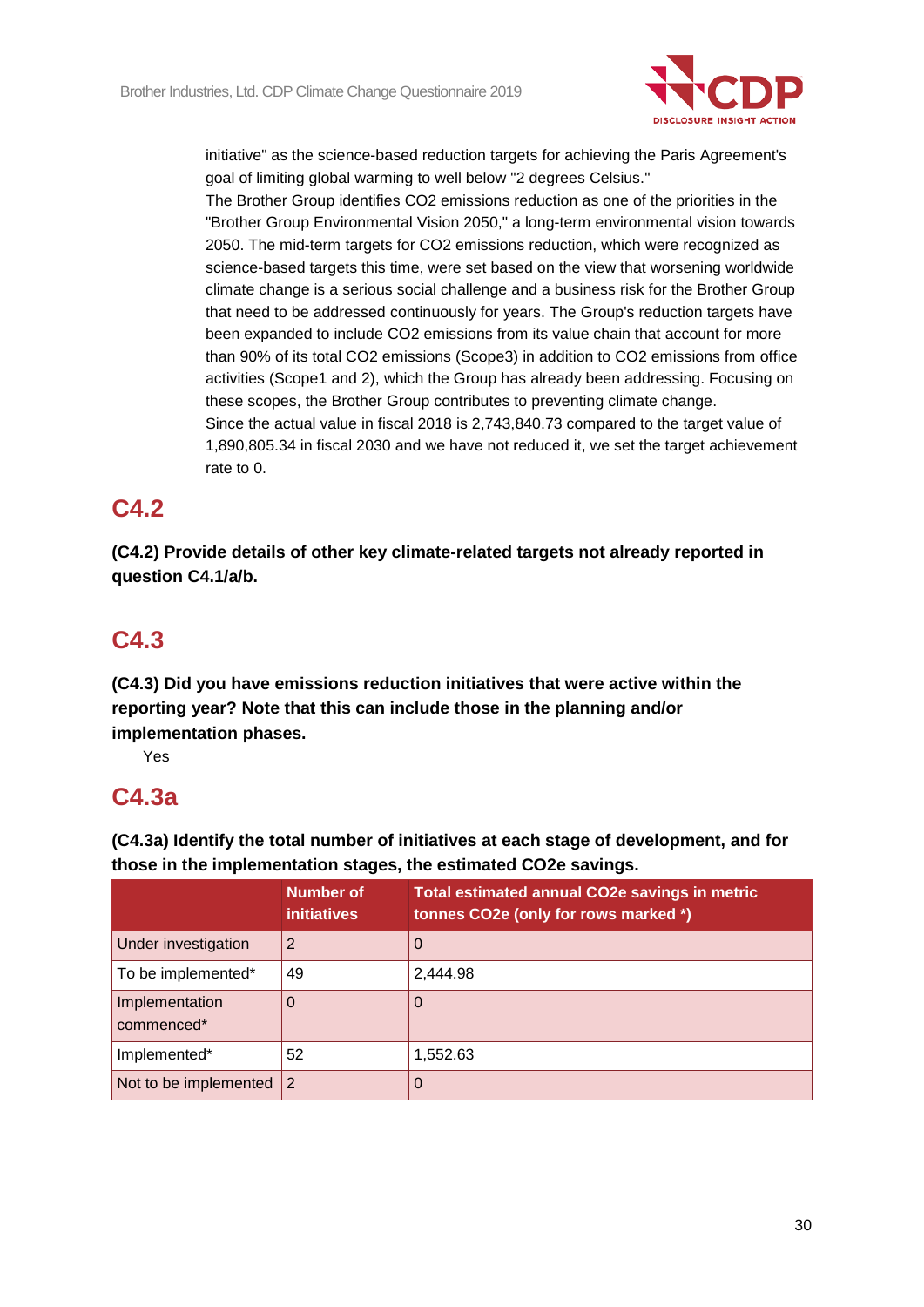

# **C4.3b**

**(C4.3b) Provide details on the initiatives implemented in the reporting year in the table below.**

# **Initiative type** Energy efficiency: Processes **Description of initiative** Process optimization

**Estimated annual CO2e savings (metric tonnes CO2e)**

251.72

**Scope** Scope 2 (location-based)

**Voluntary/Mandatory**

Voluntary

**Annual monetary savings (unit currency – as specified in C0.4)** 8,549,958

**Investment required (unit currency – as specified in C0.4)** 104,659,639

**Payback period**

11-15 years

## **Estimated lifetime of the initiative**

<1 year

## **Comment**

We have reduced energy consumption by control of ventilation fans and lighting with timers and by installing air curtains at production plants. This activity was completed in FY2018.

## **Initiative type**

Energy efficiency: Processes

## **Description of initiative**

Machine replacement

# **Estimated annual CO2e savings (metric tonnes CO2e)**

218.78

**Scope**

Scope 2 (location-based)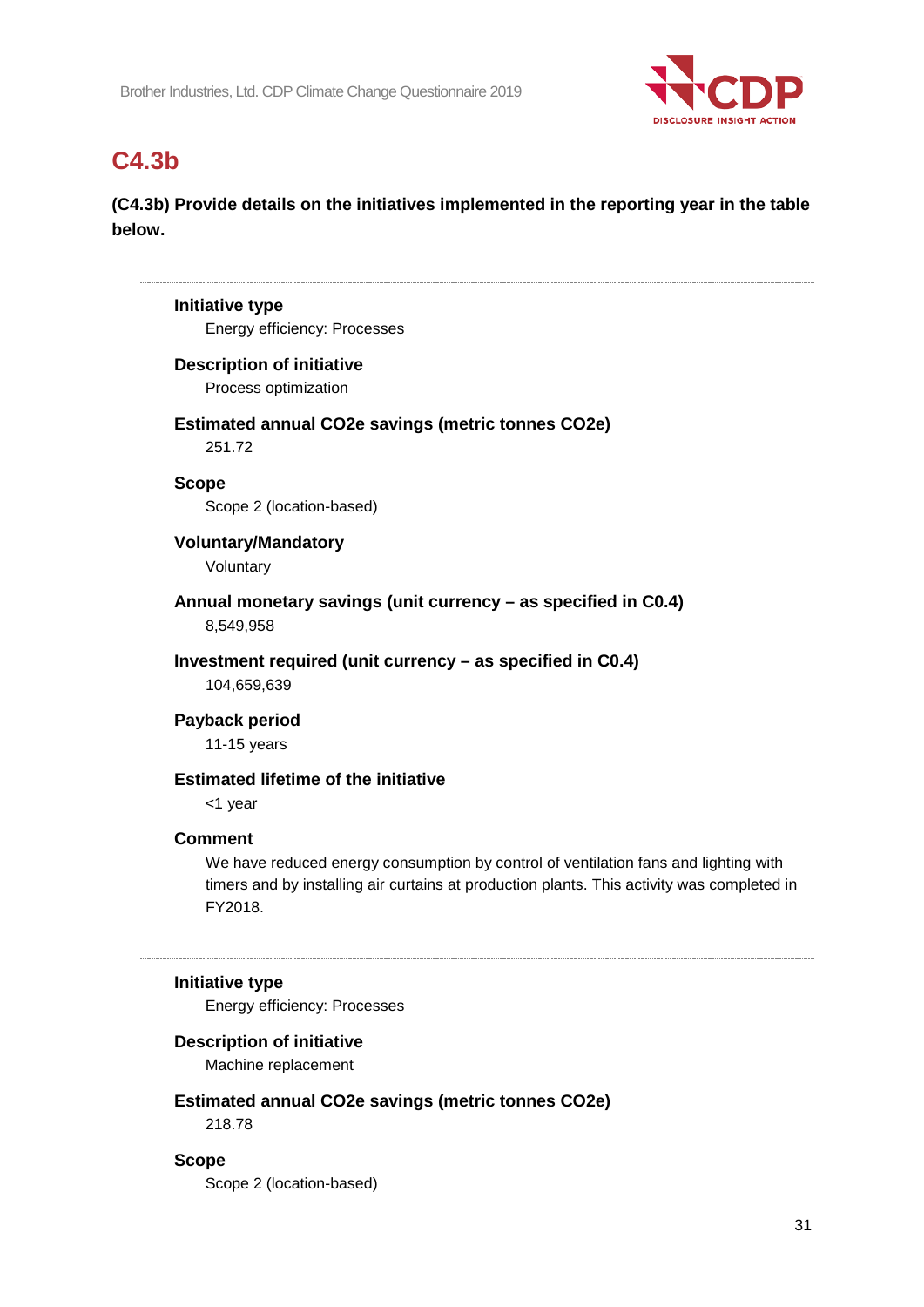

## **Voluntary/Mandatory**

Voluntary

- **Annual monetary savings (unit currency – as specified in C0.4)** 12,197,675
- **Investment required (unit currency – as specified in C0.4)** 398,179,328

**Payback period** >25 years

## **Estimated lifetime of the initiative**

<1 year

### **Comment**

We have reduced energy consumption by updating by updating air conditioners and humidifiers. This activity was completed in FY2018.

### **Initiative type**

Energy efficiency: Building services

## **Description of initiative**

Lighting

## **Estimated annual CO2e savings (metric tonnes CO2e)**

111.98

#### **Scope**

Scope 2 (location-based)

## **Voluntary/Mandatory**

Voluntary

## **Annual monetary savings (unit currency – as specified in C0.4)**

5,441,806

## **Investment required (unit currency – as specified in C0.4)**

67,327,161

#### **Payback period**

11-15 years

## **Estimated lifetime of the initiative**

<1 year

#### **Comment**

We have reduced energy consumption by replacing fluorescent lamps with LEDs. This activity was completed in FY2018.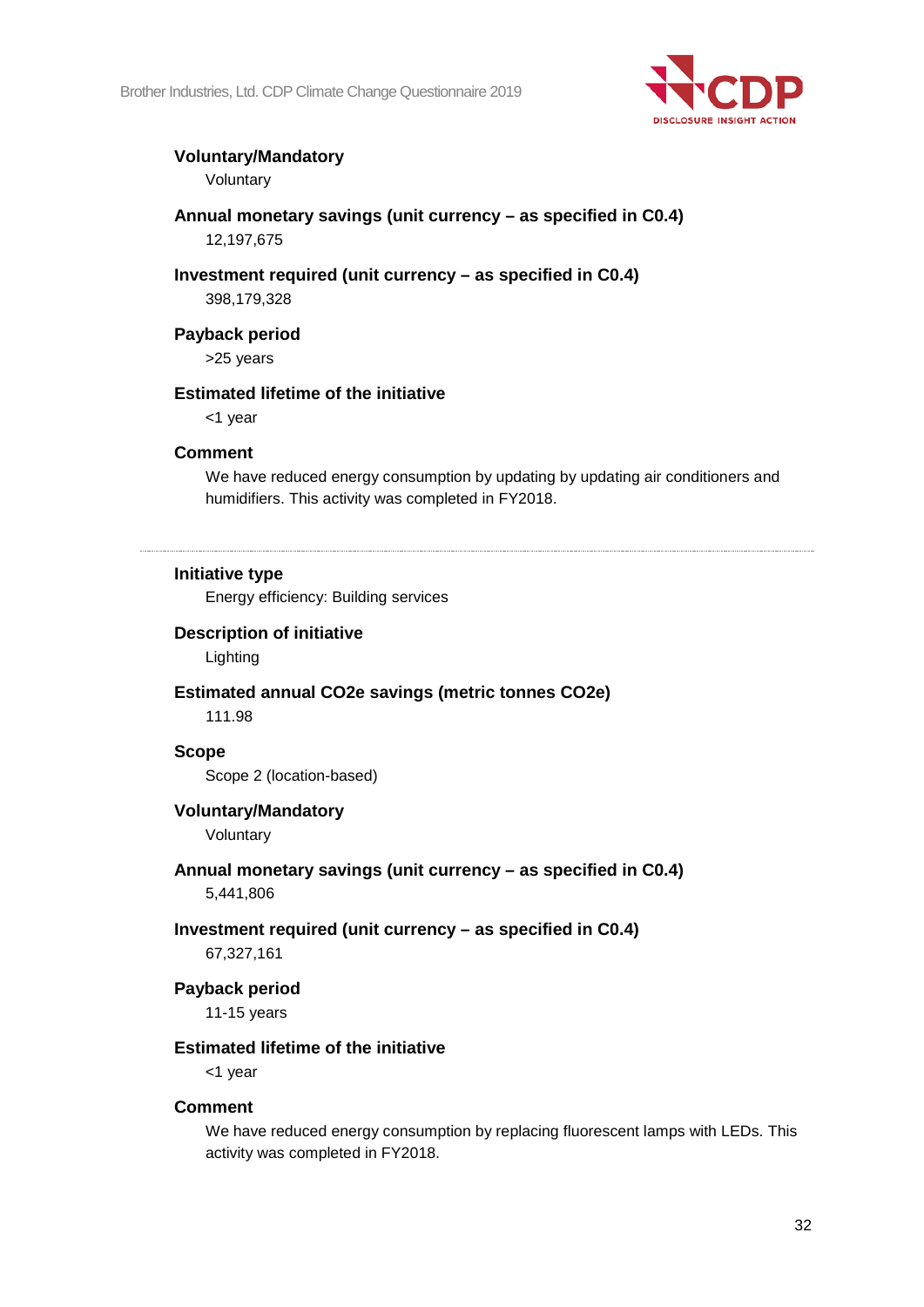

### **Initiative type**

Process emissions reductions

### **Description of initiative**

Behavioral change

### **Estimated annual CO2e savings (metric tonnes CO2e)** 853.84

## **Scope**

Scope 2 (location-based)

## **Voluntary/Mandatory**

Voluntary

## **Annual monetary savings (unit currency – as specified in C0.4)**

23,081,139

## **Investment required (unit currency – as specified in C0.4)**

8,511,267

### **Payback period**

<1 year

### **Estimated lifetime of the initiative**

<1 year

#### **Comment**

At production factories, we have turned off lights during employee's break time and factory holidays and have reduced energy by stopping the machine in process waiting time. We attached timers and controllers as needed. This activity was completed in FY2018.

## **Initiative type**

Low-carbon energy installation

#### **Description of initiative**

Solar PV

## **Estimated annual CO2e savings (metric tonnes CO2e)**

6.2

#### **Scope**

Scope 2 (location-based)

## **Voluntary/Mandatory**

Voluntary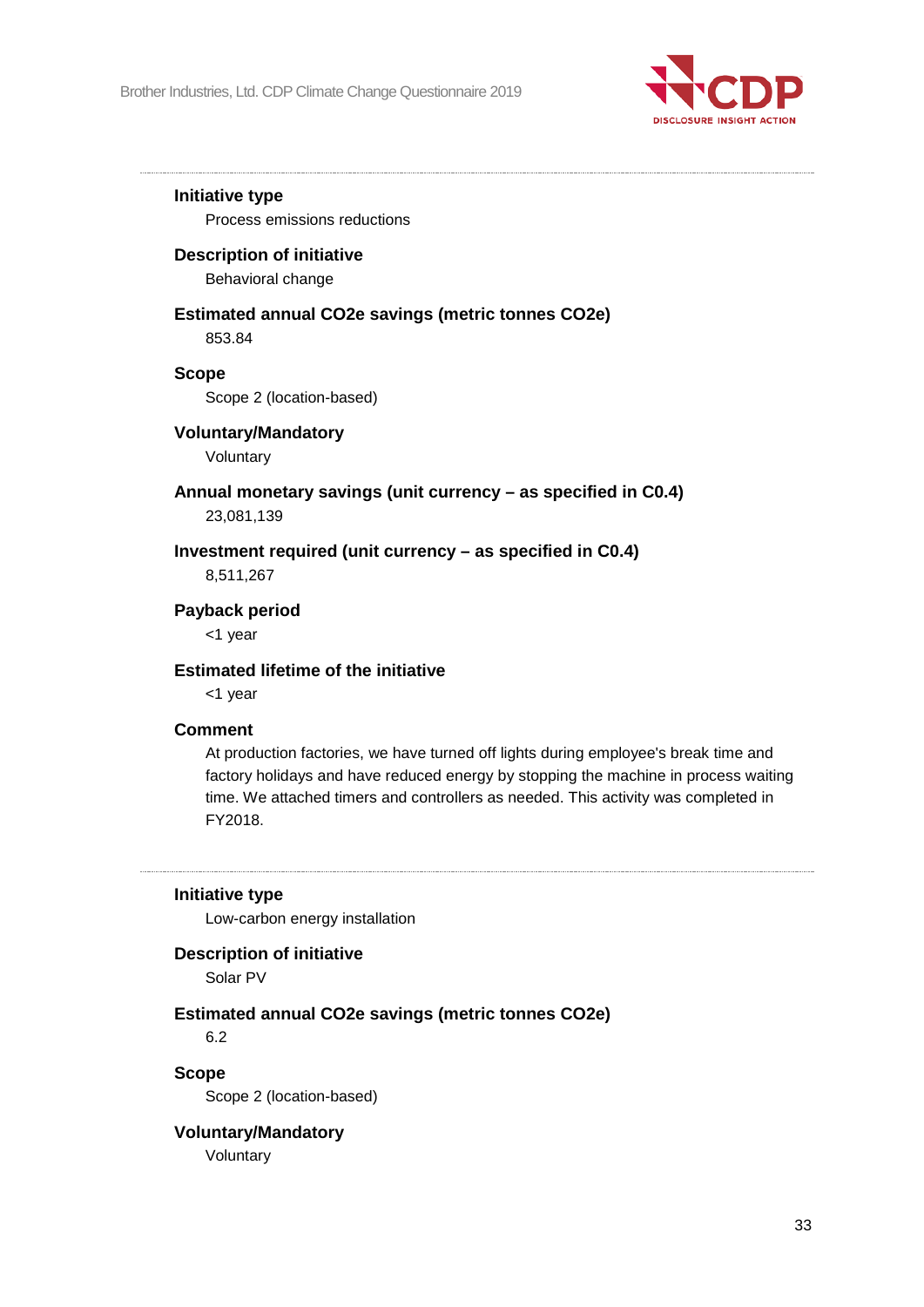

## **Annual monetary savings (unit currency – as specified in C0.4)** 2,403,000

**Investment required (unit currency – as specified in C0.4)** 40,000,000

### **Payback period**

16-20 years

### **Estimated lifetime of the initiative**

<1 year

### **Comment**

We have installed a 100kW class solar power generation system on the roof of the factory. In Japan, we own four 100kW solar power systems. This activity was completed in FY2018. The reduction effect reaches the year 2019. The annual amount of CO2 reduction is estimated at 70 tCO2e. Here we have listed the value of last year's reduction.

### **Initiative type**

Process emissions reductions

#### **Description of initiative**

Other, please specify Maintenance program

#### **Estimated annual CO2e savings (metric tonnes CO2e)**

110.1

#### **Scope**

Scope 2 (location-based)

#### **Voluntary/Mandatory**

Voluntary

## **Annual monetary savings (unit currency – as specified in C0.4)**

2,134,350

## **Investment required (unit currency – as specified in C0.4)**

#### $\Omega$

**Payback period**

<1 year

#### **Estimated lifetime of the initiative**

<1 year

**Comment**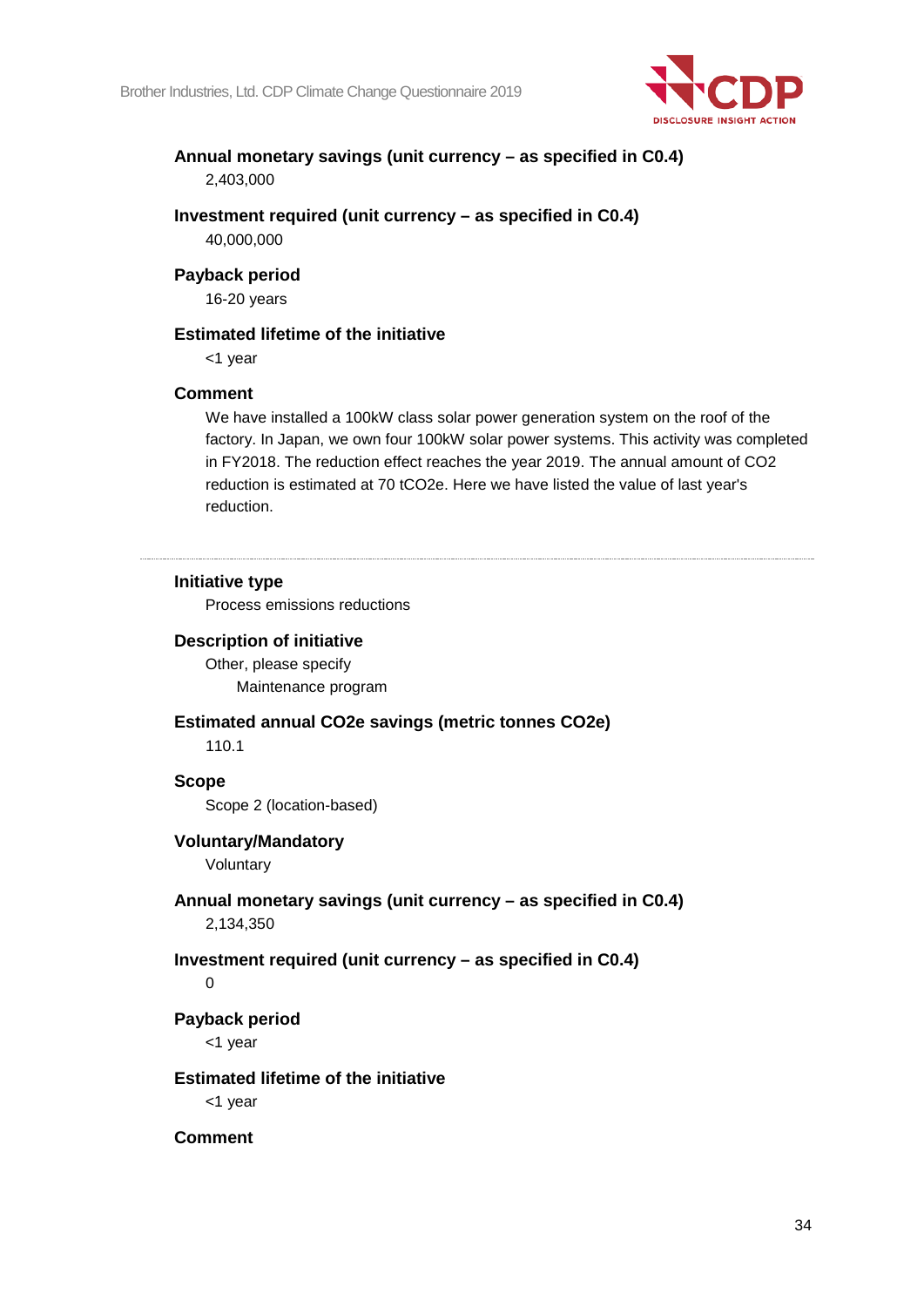

We have reduced energy consumption by patrolling leaks on air piping and maintaining proper condition by periodic cleaning of air conditioning equipment. This activity was completed in FY2018.

# **Initiative type** Energy efficiency: Processes **Description of initiative** Process optimization **Estimated annual CO2e savings (metric tonnes CO2e)** 294.62 **Scope** Scope 2 (location-based) **Voluntary/Mandatory** Voluntary **Annual monetary savings (unit currency – as specified in C0.4)** 9,453,566 **Investment required (unit currency – as specified in C0.4)** 94,004,841 **Payback period** 4 - 10 years **Estimated lifetime of the initiative**

<1 year

#### **Comment**

We will reduce energy consumption by control of ventilation fans and lighting with timers and by installing air curtains at production plants. This activity is ongoing in 2019.

#### **Initiative type**

Energy efficiency: Processes

#### **Description of initiative**

Machine replacement

## **Estimated annual CO2e savings (metric tonnes CO2e)**

584.37

#### **Scope**

Scope 2 (location-based)

#### **Voluntary/Mandatory**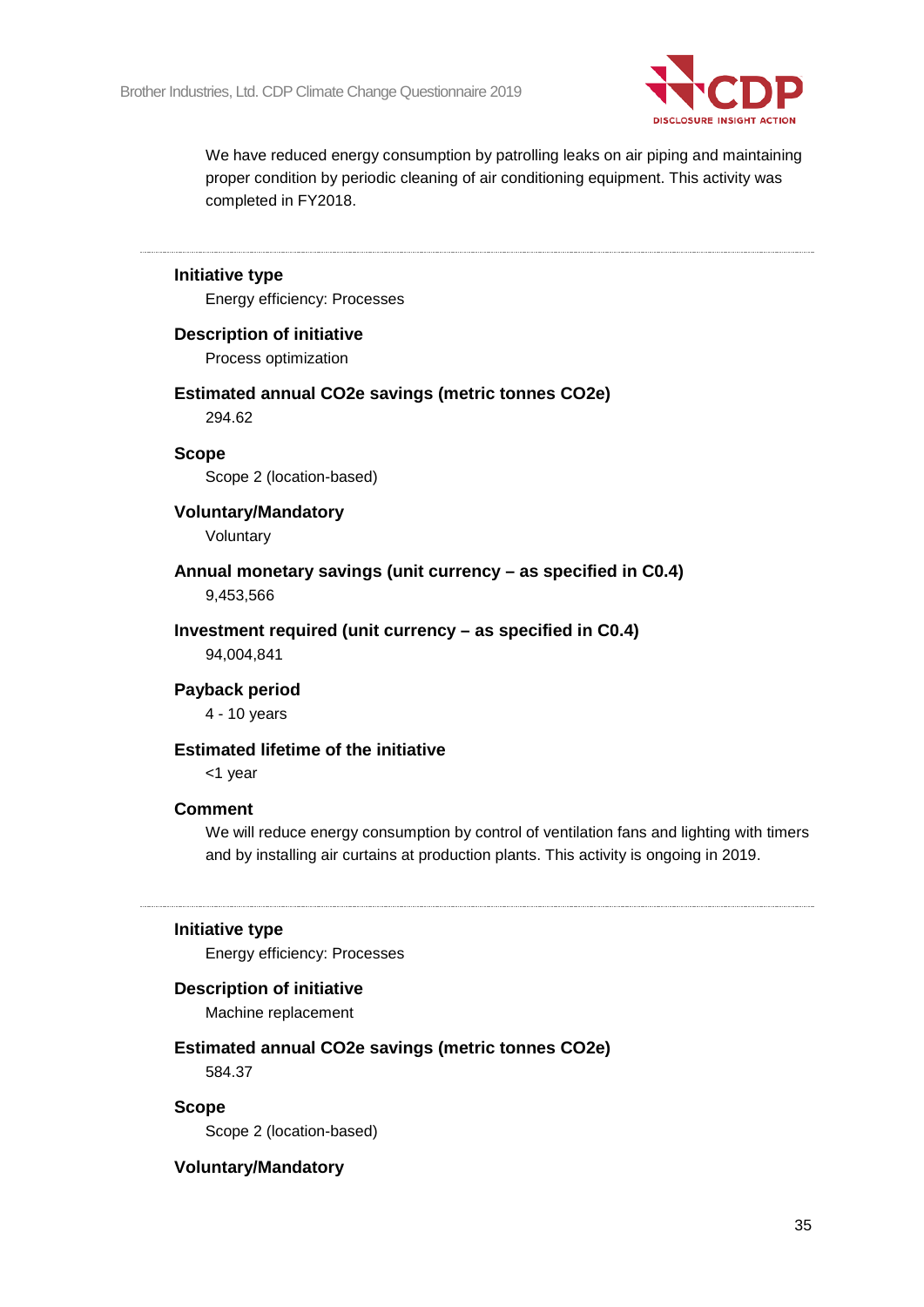

#### Voluntary

### **Annual monetary savings (unit currency – as specified in C0.4)** 18,548,581

#### **Investment required (unit currency – as specified in C0.4)**

341,112,250

## **Payback period**

16-20 years

## **Estimated lifetime of the initiative**

<1 year

#### **Comment**

We will reduce energy consumption by updating by updating air conditioners and humidifiers. This activity is ongoing in 2019.

#### **Initiative type**

Energy efficiency: Building services

#### **Description of initiative**

Lighting

## **Estimated annual CO2e savings (metric tonnes CO2e)**

254.85

## **Scope**

Scope 2 (location-based)

## **Voluntary/Mandatory**

Voluntary

## **Annual monetary savings (unit currency – as specified in C0.4)**

11,683,302

### **Investment required (unit currency – as specified in C0.4)**

161,374,671

## **Payback period**

11-15 years

#### **Estimated lifetime of the initiative**

<1 year

#### **Comment**

We will reduce energy consumption by replacing fluorescent lamps with LEDs. This activity is ongoing in 2019.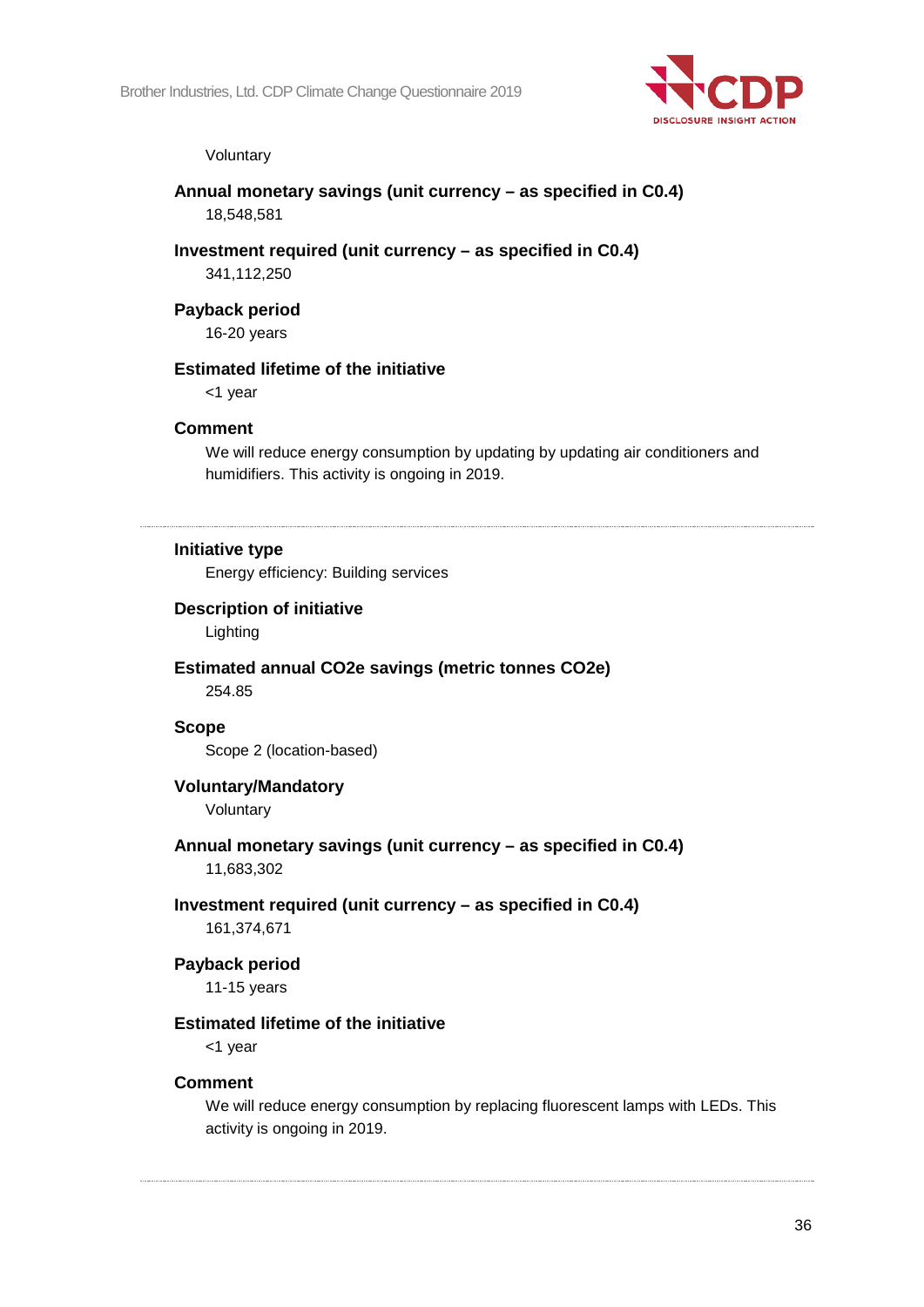

## **Initiative type**

Process emissions reductions

## **Description of initiative**

Behavioral change

## **Estimated annual CO2e savings (metric tonnes CO2e)**

620.16

## **Scope**

Scope 2 (location-based)

## **Voluntary/Mandatory**

Voluntary

### **Annual monetary savings (unit currency – as specified in C0.4)** 19,187,901

**Investment required (unit currency – as specified in C0.4)**

88,114,015

**Payback period**

4 - 10 years

## **Estimated lifetime of the initiative**

<1 year

## **Comment**

At production factories, we will turn off lights during employee's break time and factory holidays and reduce energy by stopping the machine in process waiting time. We will attach timers and controllers as needed. This activity is ongoing in 2019.

## **Initiative type**

Low-carbon energy installation

## **Description of initiative**

Solar PV

## **Estimated annual CO2e savings (metric tonnes CO2e)**

66.87

## **Scope**

Scope 2 (location-based)

## **Voluntary/Mandatory**

Voluntary

## **Annual monetary savings (unit currency – as specified in C0.4)**

2,204,235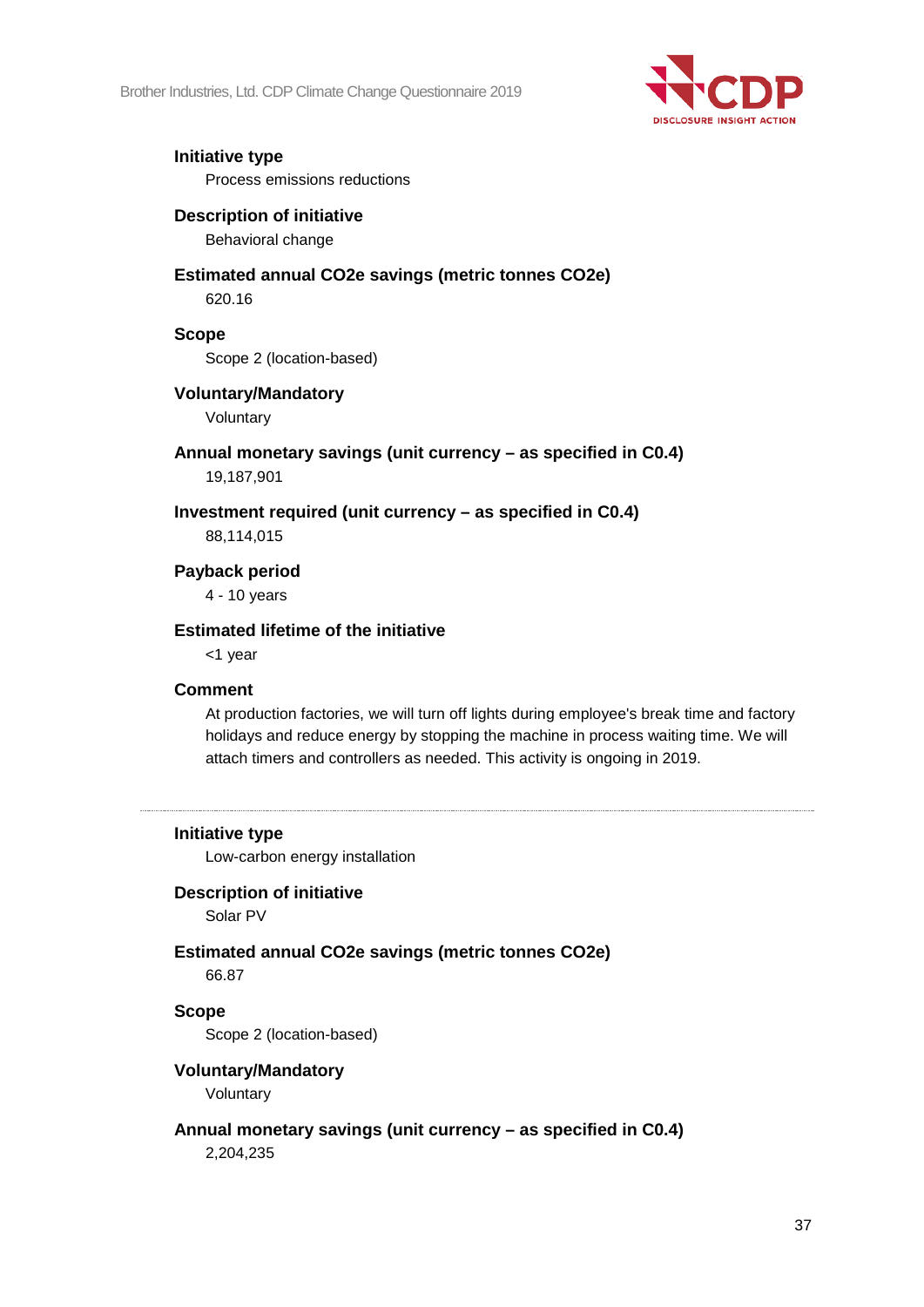

## **Investment required (unit currency – as specified in C0.4)**

 $\Omega$ 

## **Payback period**

16-20 years

#### **Estimated lifetime of the initiative**

<1 year

## **Comment**

We have installed a 100kW class solar power generation system on the roof of the factory in the middle of the year 2018. In Japan, we own four 100kW solar power systems. The effect until the introduced month is included here. The annual amount of CO2 reduction is estimated at 70 tCO2e. Here we have listed the value of this year's reduction.

## **Initiative type**

Process emissions reductions

#### **Description of initiative**

Other, please specify Maintenance program

#### **Estimated annual CO2e savings (metric tonnes CO2e)**

3.94

## **Scope**

Scope 2 (location-based)

## **Voluntary/Mandatory**

Voluntary

# **Annual monetary savings (unit currency – as specified in C0.4)**

85,374

## **Investment required (unit currency – as specified in C0.4)**

 $\Omega$ 

## **Payback period**

<1 year

#### **Estimated lifetime of the initiative**

<1 year

#### **Comment**

We will reduce energy consumption by patrolling leaks on air piping and maintaining proper condition by periodic cleaning of air conditioning equipment. This activity is ongoing in 2019.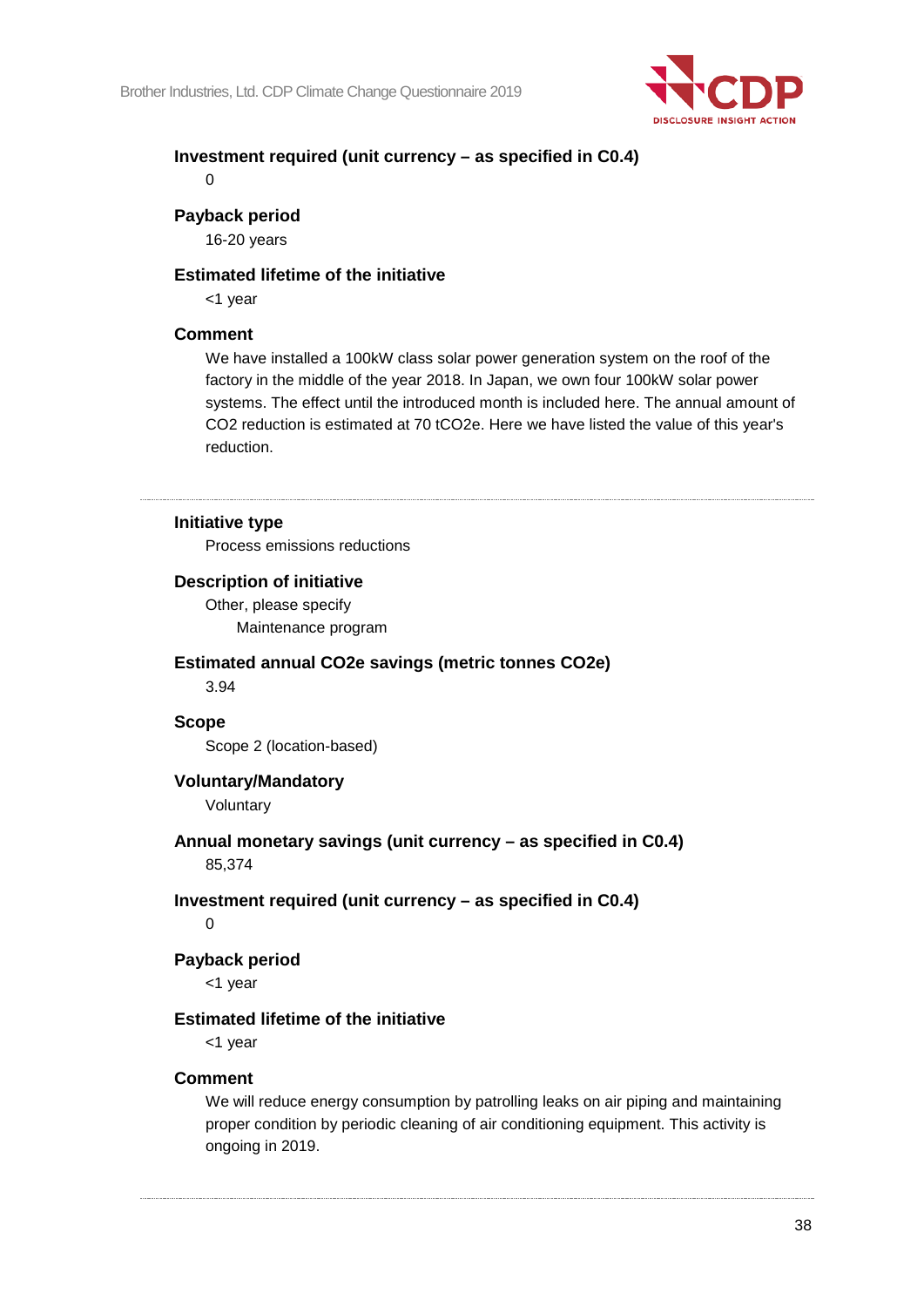

#### **Initiative type** Energy efficiency: Processes

## **Description of initiative**

Process optimization

# **Estimated annual CO2e savings (metric tonnes CO2e)**

620.16

## **Scope**

Scope 1

## **Voluntary/Mandatory**

Voluntary

# **Annual monetary savings (unit currency – as specified in C0.4)**

19,187,901

## **Investment required (unit currency – as specified in C0.4)**

88,114,015

## **Payback period**

4 - 10 years

## **Estimated lifetime of the initiative**

<1 year

## **Comment**

We will reduce the amount of gas used in the painting process and drying process and reduce the amount of light oil used at the time of blackout. This activity is ongoing in 2019.

## **C4.3c**

## **(C4.3c) What methods do you use to drive investment in emissions reduction activities?**

| <b>Method</b>                                        | <b>Comment</b>                                                                                                         |
|------------------------------------------------------|------------------------------------------------------------------------------------------------------------------------|
| Compliance with regulatory<br>requirements/standards | We invested in outside consultants for energy efficiencies to meet<br>regulatory requirements.                         |
| Dedicated budget for energy<br>efficiency            | Implementation for energy reduction projects within facilities.                                                        |
| Internal<br>incentives/recognition<br>programs       | Donations from the amount of Eco-point Brother Environmental<br>Programs to external environmental charities.          |
| Internal finance mechanisms                          | Additional investments as required/needed for potential reduction<br>activities.                                       |
| Dedicated budget for low-<br>carbon product R&D      | We set energy-saving performance targets in each business segment<br>and decide investment in developing new products. |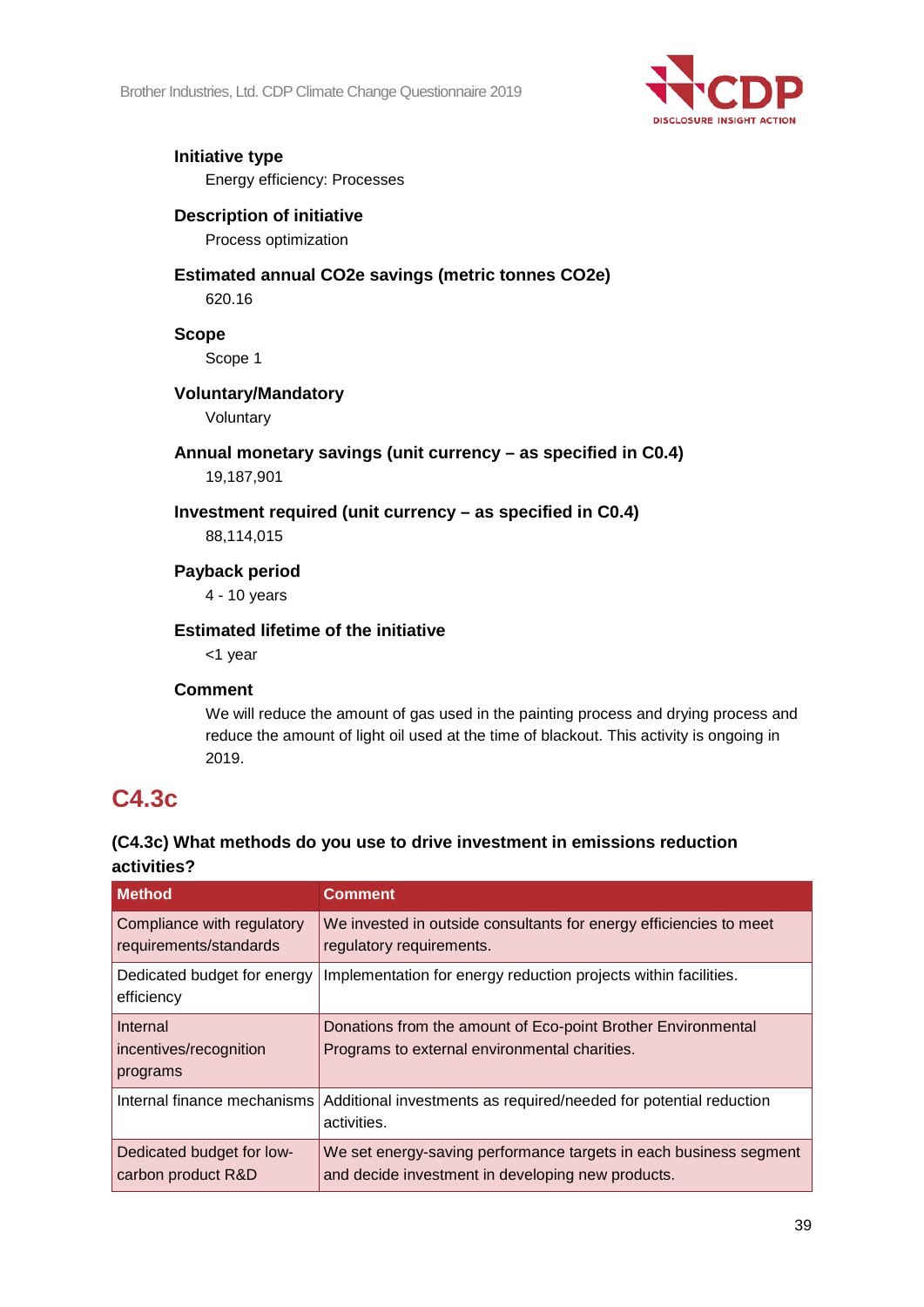

| Employee engagement | First place finish in the Drive Less Somerset Employer Challenge |
|---------------------|------------------------------------------------------------------|
|                     | Event for 2016 sponsored by NPO "RideWise" in the USA. The       |
|                     | challenge issued was to see which Somerset Employer could reduce |
|                     | traffic and decrease the most amount of carbon emissions through |
|                     | choosing sustainable transportation options.                     |

## **C4.5**

**(C4.5) Do you classify any of your existing goods and/or services as low-carbon products or do they enable a third party to avoid GHG emissions?**

Yes

## **C4.5a**

**(C4.5a) Provide details of your products and/or services that you classify as lowcarbon products or that enable a third party to avoid GHG emissions.**

## **Level of aggregation**

Group of products

## **Description of product/Group of products**

Period: Compliance rate of imaging equipment \* placed on the European market from Jan 2018 to Dec 2018

Equipment using inkjet technologies: 100%

Equipment using laser technologies: 98.5%

\*Copiers, printers, fax machines and multifunction devices using laser, inkjet and solid ink technologies

**Are these low-carbon product(s) or do they enable avoided emissions?** Low-carbon product

## **Taxonomy, project or methodology used to classify product(s) as low-carbon or to calculate avoided emissions**

Evaluating the carbon-reducing impacts of ICT

## **% revenue from low carbon product(s) in the reporting year**

52

## **Comment**

The Brother group produced more energy efficient products compared with the previous equivalent models based on our own Product Environmental Assessment Check Sheet.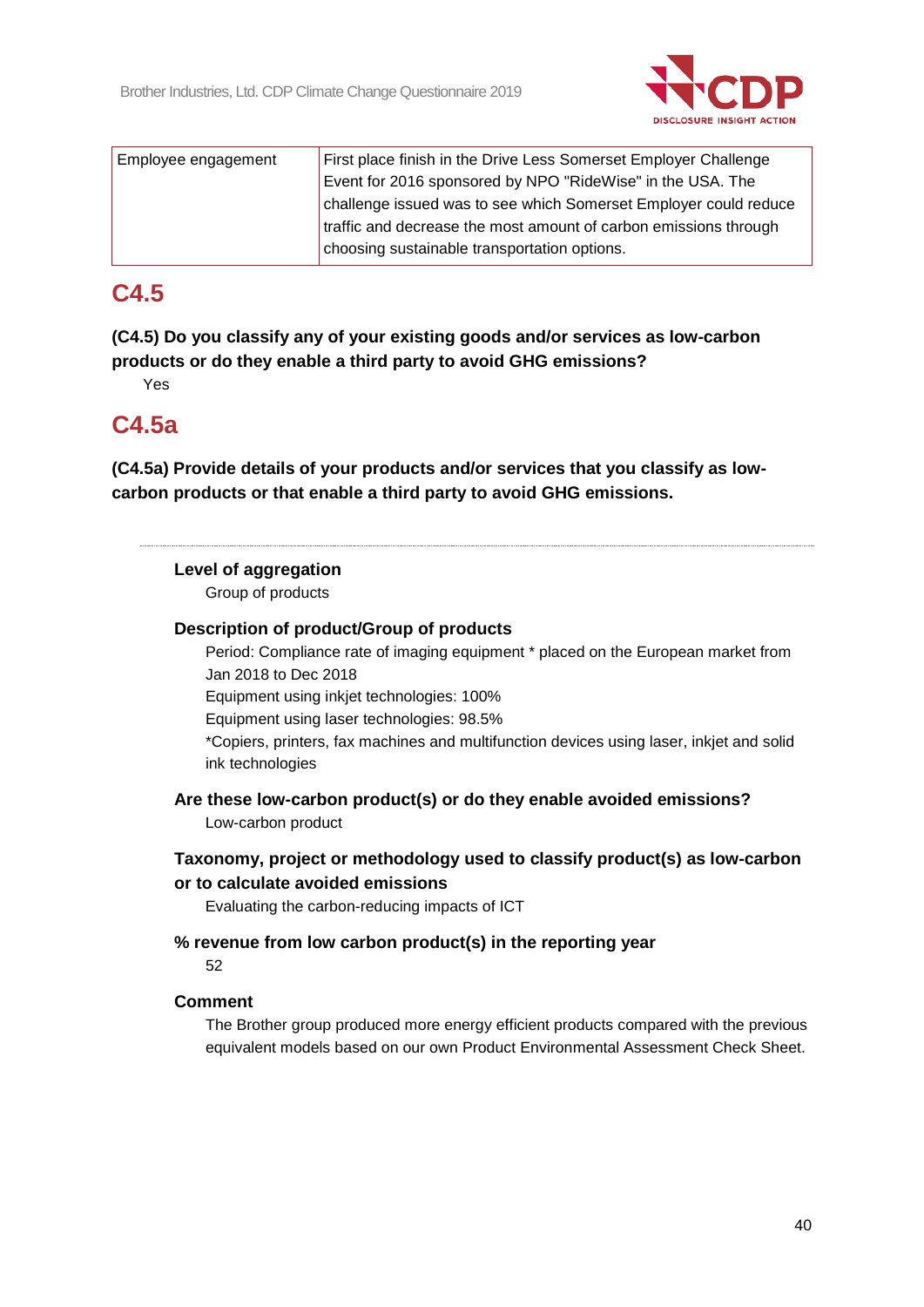

# **C5. Emissions methodology**

## **C5.1**

## **(C5.1) Provide your base year and base year emissions (Scopes 1 and 2).**

## **Scope 1**

#### **Base year start**

April 1, 2015

#### **Base year end**

March 31, 2016

#### **Base year emissions (metric tons CO2e)**

75,333.15

#### **Comment**

To apply to SBTi and to expand the boundary, we tried again to calculate the base year as 2015.This data has been revalidated by external verification agencies.

#### **Scope 2 (location-based)**

#### **Base year start**

April 1, 2015

## **Base year end**

March 31, 2016

#### **Base year emissions (metric tons CO2e)**

122,766.05

#### **Comment**

To apply to SBTi and to expand the boundary, we tried again to calculate the base year as 2015.This data has been revalidated by external verification agencies.

#### **Scope 2 (market-based)**

#### **Base year start**

April 1, 2015

#### **Base year end**

March 31, 2016

#### **Base year emissions (metric tons CO2e)**

125,092.7

#### **Comment**

To apply to SBTi and to expand the boundary, we tried again to calculate the base year as 2015. This data has been revalidated by external verification agencies.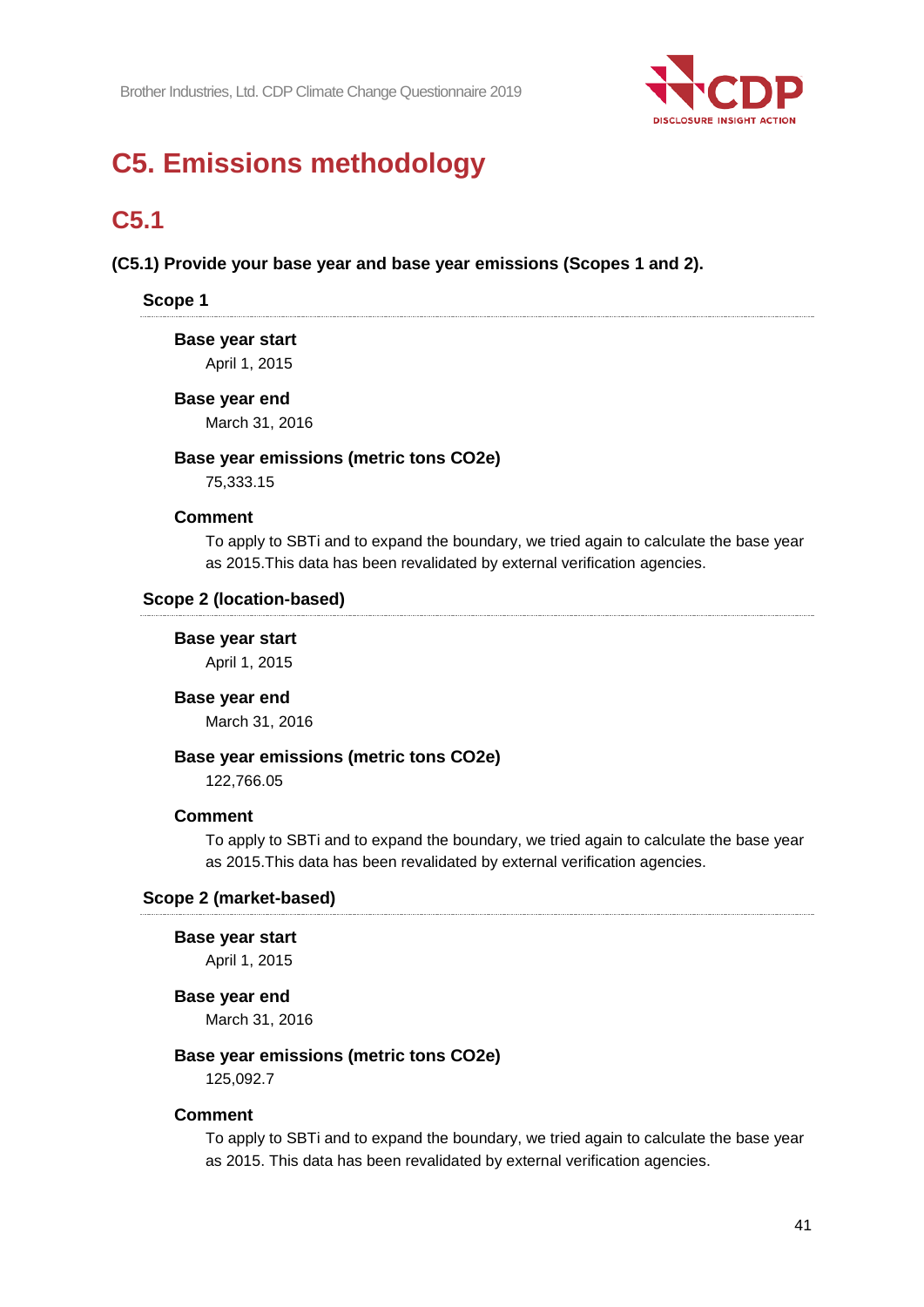

## **C5.2**

## **(C5.2) Select the name of the standard, protocol, or methodology you have used to collect activity data and calculate Scope 1 and Scope 2 emissions.**

ISO 14064-1

Japan Ministry of the Environment, Law Concerning the Promotion of the Measures to Cope with Global Warming, Superseded by Revision of the Act on Promotion of Global Warming Countermeasures (2005 Amendment)

The Greenhouse Gas Protocol: A Corporate Accounting and Reporting Standard (Revised Edition)

# **C6. Emissions data**

## **C6.1**

**(C6.1) What were your organization's gross global Scope 1 emissions in metric tons CO2e?**

## **Reporting year**

**Gross global Scope 1 emissions (metric tons CO2e)** 21,622.48

## **Start date**

April 1, 2018

## **End date**

March 31, 2019

## **Comment**

This figure has been verified by an external organization.

## **C6.2**

## **(C6.2) Describe your organization's approach to reporting Scope 2 emissions.**

## **Row 1**

## **Scope 2, location-based**

We are reporting a Scope 2, location-based figure

## **Scope 2, market-based**

We are reporting a Scope 2, market-based figure

## **Comment**

To apply to SBTi and to expand the boundary, we tried again to calculate the base year as 2015. This data has been revalidated by external verification agencies.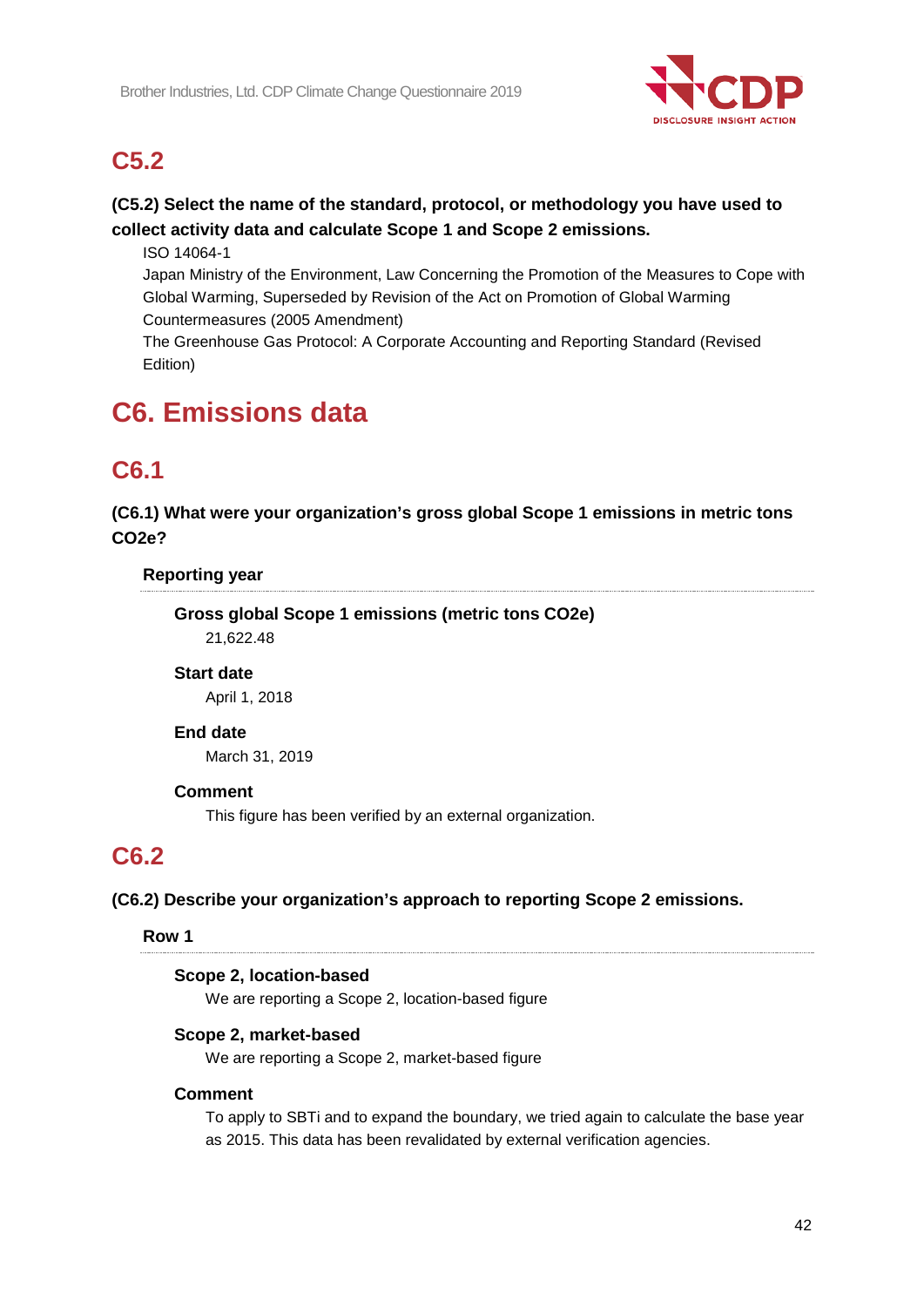

## **C6.3**

## **(C6.3) What were your organization's gross global Scope 2 emissions in metric tons CO2e?**

## **Reporting year**

**Scope 2, location-based** 120,199.18

# **Scope 2, market-based (if applicable)**

122,598.96

**Start date** April 1, 2018

## **End date**

March 31, 2019

## **Comment**

This figure has been verified by an external organization.

## **C6.4**

**(C6.4) Are there any sources (e.g. facilities, specific GHGs, activities, geographies, etc.) of Scope 1 and Scope 2 emissions that are within your selected reporting boundary which are not included in your disclosure?**

Yes

## **C6.4a**

**(C6.4a) Provide details of the sources of Scope 1 and Scope 2 emissions that are within your selected reporting boundary which are not included in your disclosure.**

## **Source**

Group of DOMINO PRINTING SCIENCE is headquartered in the United Kingdom and joined the brother group in FY2015.

## **Relevance of Scope 1 emissions from this source**

Emissions are relevant and calculated, but not disclosed

## **Relevance of location-based Scope 2 emissions from this source** Emissions are relevant and calculated, but not disclosed

**Relevance of market-based Scope 2 emissions from this source (if applicable)** Emissions are relevant and calculated, but not disclosed

## **Explain why this source is excluded**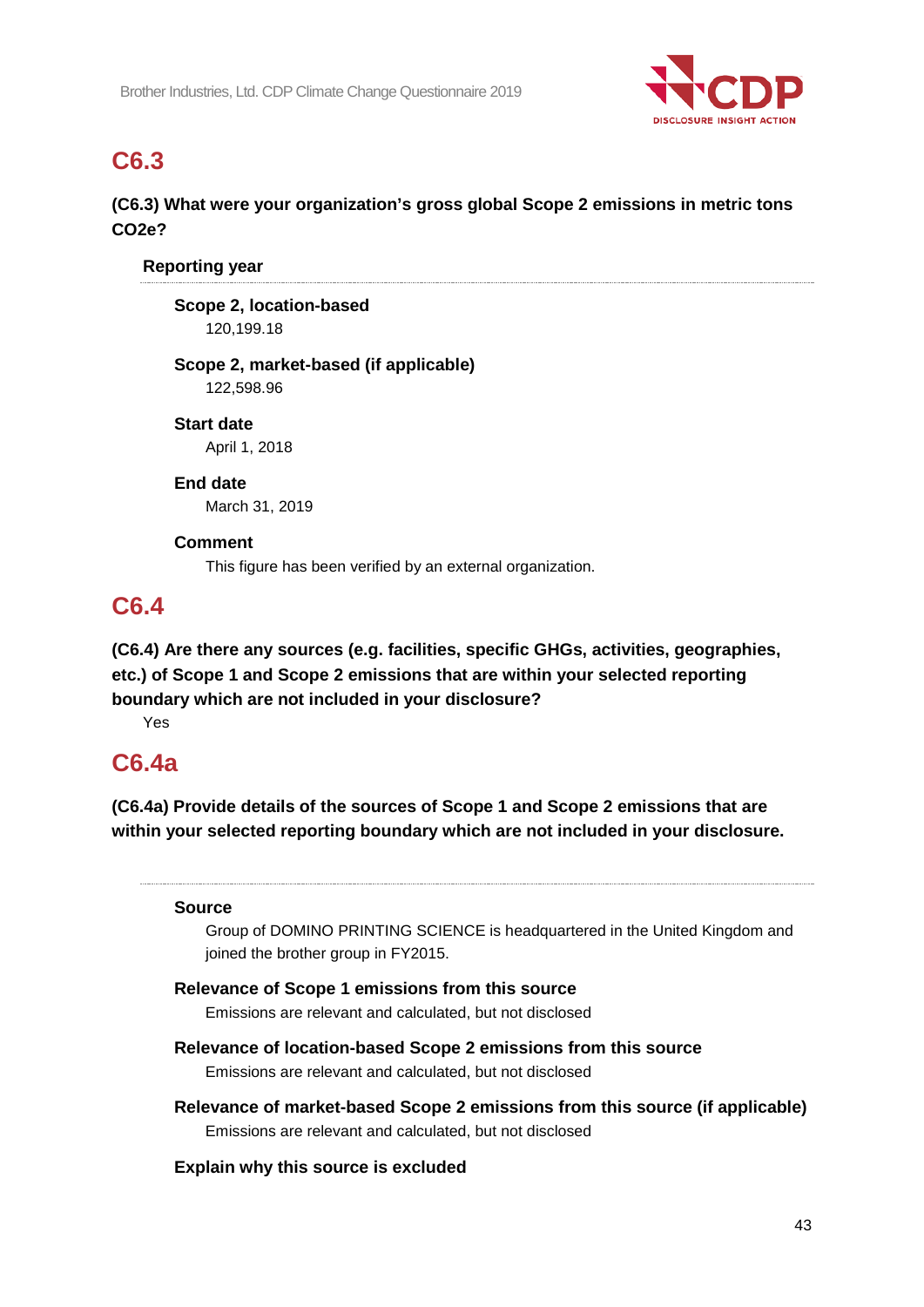

Currently, we are in the process of incorporating Group of DOMINO PRINTING SCIENCE into our environmental management system. Although we have access to environmental data for most of our plants, we have not been able to keep track of them at many sales companies, and we have not obtained complete environmental impact data for all sites. At present, due to imperfections, Group of DOMINO PRINTING SCIENCE is not in scope.

## **C6.5**

**(C6.5) Account for your organization's Scope 3 emissions, disclosing and explaining any exclusions.**

## **Purchased goods and services**

#### **Evaluation status**

Relevant, calculated

## **Metric tonnes CO2e**

1,341,697.64

#### **Emissions calculation methodology**

Regarding some products of each business area, LCA data will be used for determining emissions for goods and services purchased or acquired by the reporting company. CO2 emissions =  $\Sigma$  ((total sales by products) x (emission factor)).

## **Percentage of emissions calculated using data obtained from suppliers or value chain partners**

 $\Omega$ 

## **Explanation**

We have not calculated emissions using data from suppliers or value chain partners.

## **Capital goods**

#### **Evaluation status**

Relevant, calculated

#### **Metric tonnes CO2e**

57,780

## **Emissions calculation methodology**

To calculate CO2 emissions by multiplying the purchased price and the emission factor based on assert types (buildings, vehicles, machinery, tools, dies, fixtures and equipment, intangible) in FY 2017.

CO2 emissions =  $\Sigma$  ((acquisition cost of fixed assets) x (emission factor)).

## **Percentage of emissions calculated using data obtained from suppliers or value chain partners**

0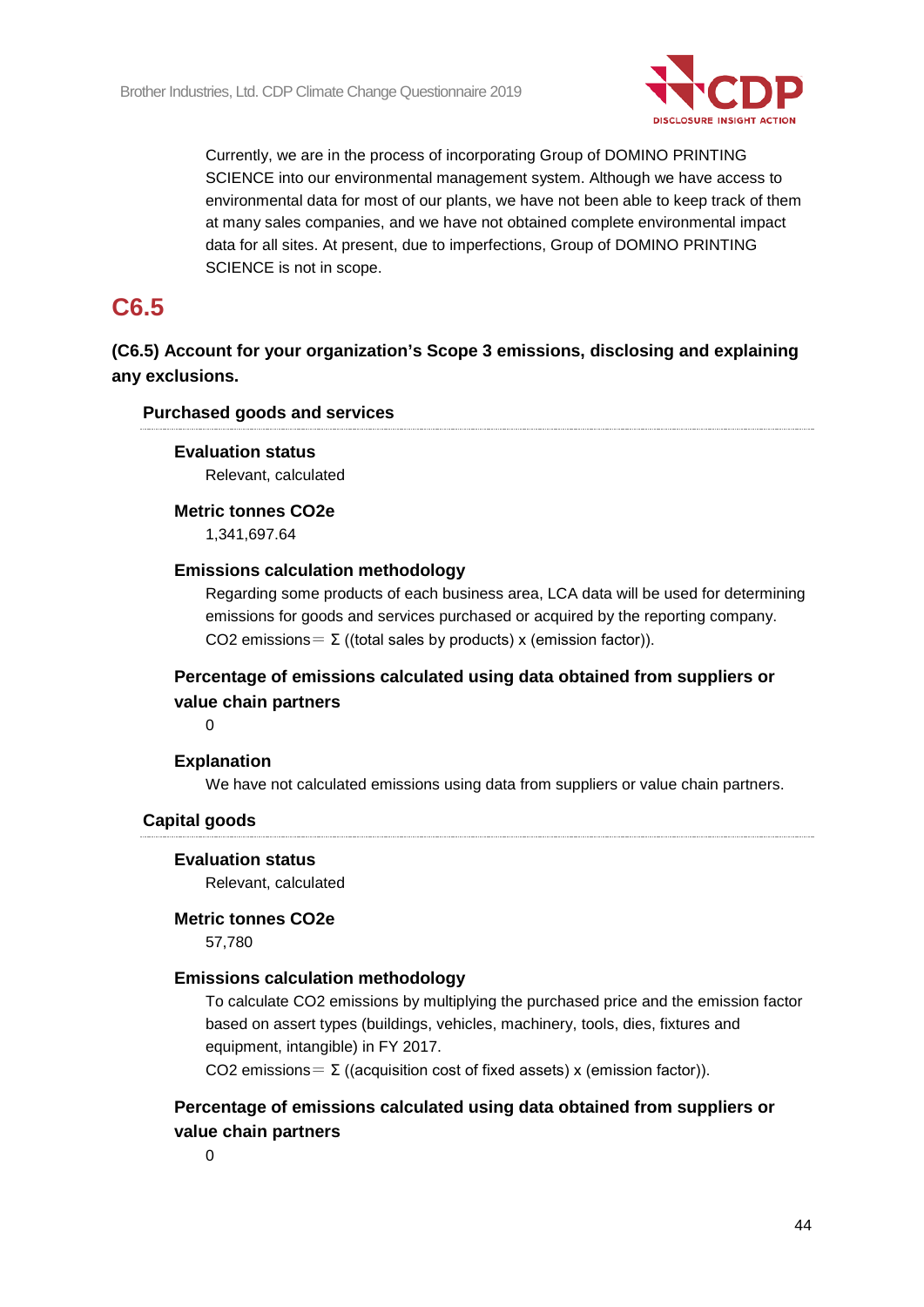

## **Explanation**

We have not calculated emissions using data from suppliers or value chain partners.

#### **Fuel-and-energy-related activities (not included in Scope 1 or 2)**

#### **Evaluation status**

Relevant, calculated

#### **Metric tonnes CO2e**

12,247.01

#### **Emissions calculation methodology**

Fuels: The amounts of each fuels (Scope1 reported amounts) are multiplied by emissions unit values from the stage of resource extraction to the transportation stage. Electricity and Heat: The amounts of electricity and heat (Scope2 reported amounts) are multiplied by average emissions unit values for resource extraction, production, and transportation of fuel for all power sources.

CO2 emissions =  $\Sigma$  ((amount of energy consumption) x (emission factor)).

## **Percentage of emissions calculated using data obtained from suppliers or value chain partners**

 $\Omega$ 

#### **Explanation**

We have not calculated emissions using data from suppliers or value chain partners.

#### **Upstream transportation and distribution**

#### **Evaluation status**

Relevant, calculated

#### **Metric tonnes CO2e**

83,395.4

#### **Emissions calculation methodology**

Ton-kilometer method will be used for determining emissions for Transportation and delivery.

CO2 emissions = Σ ((ton-kilometers transported) x (emissions factor by mode such as truck, railroads, ships and aircrafts)).

Domestic BIL (BROTHER INDUSTRIES, LTD.) will use the data of transport emissions report which are provided by domestic/overseas offices and the factories.

CO2 emissions = Σ ((transport distance) x (transport weight) x (emission factor)).

## **Percentage of emissions calculated using data obtained from suppliers or value chain partners**

26

#### **Explanation**

We use some data from value chain partners such as shipping companies to calculate.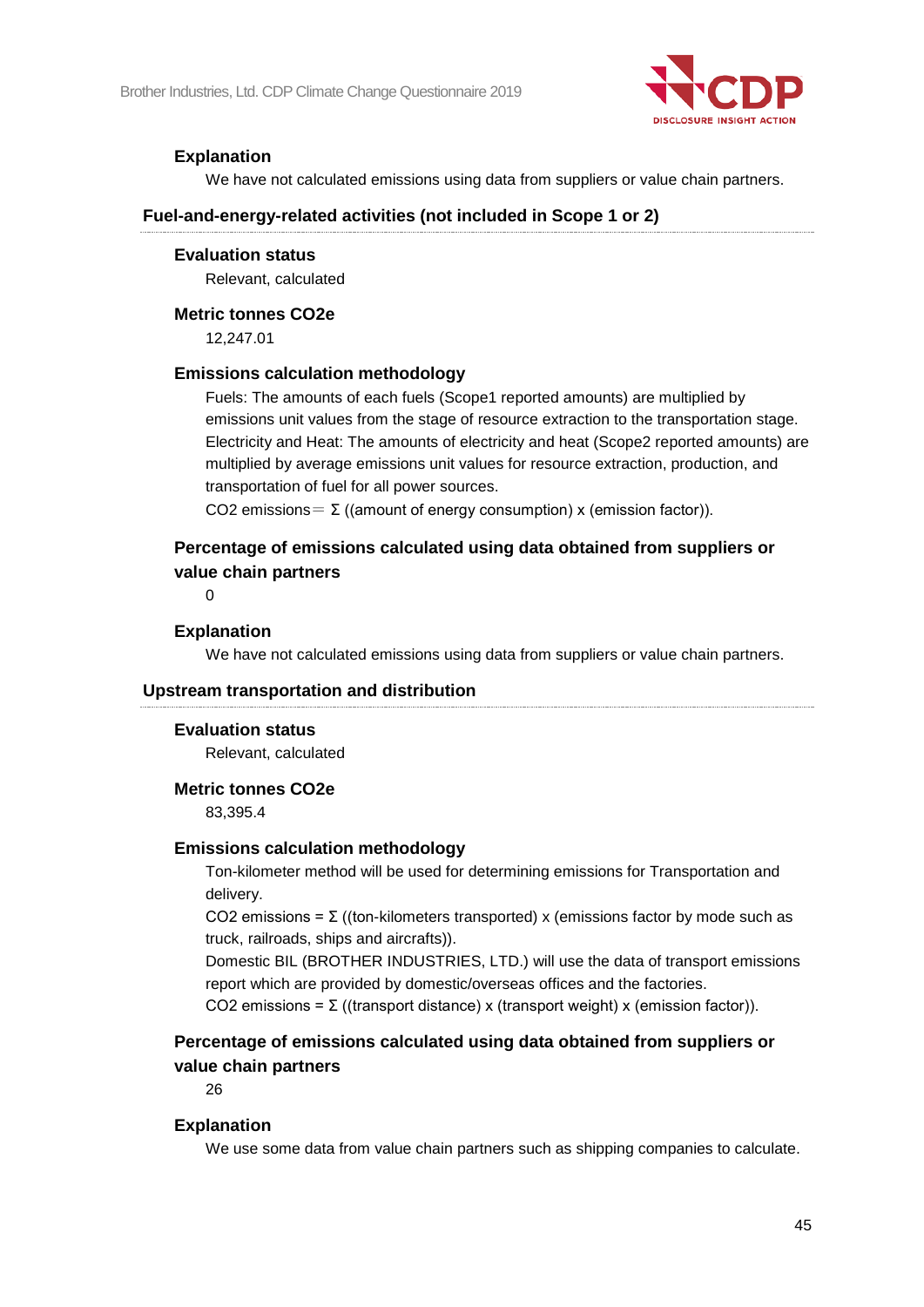

#### **Waste generated in operations**

#### **Evaluation status**

Relevant, calculated

#### **Metric tonnes CO2e**

2,960.22

#### **Emissions calculation methodology**

Emissions are estimated by multiplying amounts consigned to waste disposal/recycling companies by emissions unit values "tCO2e/t" based on standard scenarios for each type of waste.

CO2 emissions = Σ ((acceptance amount of processed, recycled waste) x (emission factor)).

## **Percentage of emissions calculated using data obtained from suppliers or value chain partners**

 $\Omega$ 

#### **Explanation**

We have not calculated emissions using data from suppliers or value chain partners.

#### **Business travel**

#### **Evaluation status**

Relevant, calculated

#### **Metric tonnes CO2e**

4,414.09

#### **Emissions calculation methodology**

In the use of public transportation, the emission has been calculated in multiplying the expenses of each transport mode and the emission factor. If the transportation expense is unknown, the transport mode percentage will be set by the inspection of sampling. CO2 emission =  $\Sigma$  ((amount of travel expenses) x (emission factor)).

The way to calculate the amount of emission simply from the number of employees when a transportation cost allowance cannot be grasped. This sheet is not necessary to input if you can calculate the data by the above calculation method. CO2 emission =  $\Sigma$  ((employee numbers) x (emission factor)).

## **Percentage of emissions calculated using data obtained from suppliers or value chain partners**

 $\Omega$ 

#### **Explanation**

We have not calculated emissions using data from suppliers or value chain partners.

### **Employee commuting**

#### **Evaluation status**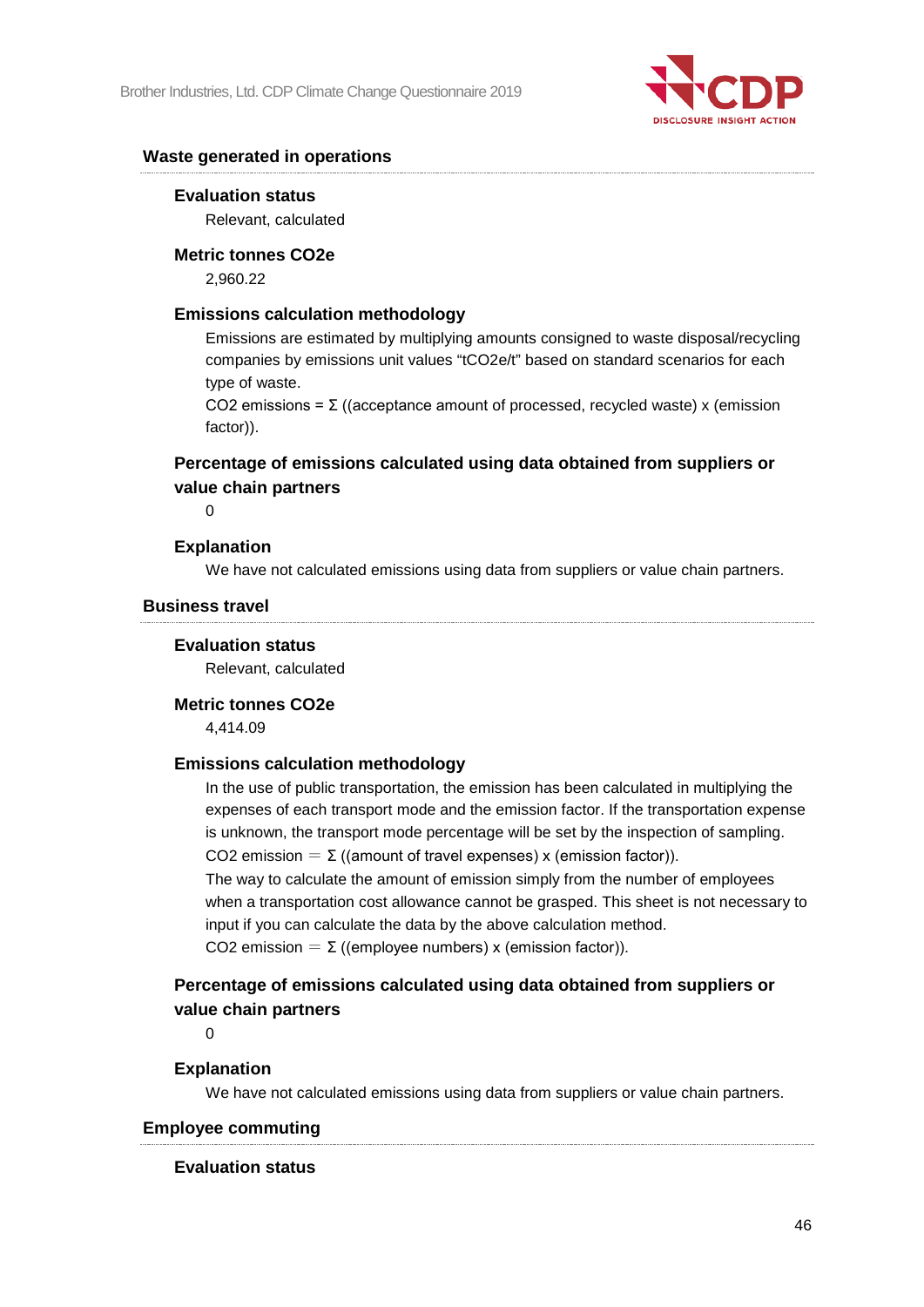

Relevant, calculated

#### **Metric tonnes CO2e**

15,556.54

#### **Emissions calculation methodology**

In the use of public transportation, the emission has been calculated in multiplying the expenses of each transport mode and the emission factor .If the transportation expense is unknown, the transport mode percentage will be set by the inspection of sampling. CO2 emission =  $\Sigma$  ((amount of travel expenses) x (emission factor)).

Calculate based on fuel economy method: CO2 emissions =  $\Sigma$  ((moving distance/fuel consumption) x (emission factor)).

If we cannot know the data such as transportation expenses payments, travel distance, fuel usage, use the way to calculate based on the numbers of employee and working days. This sheet is not necessary to input if you can calculate the data by the above calculation method.

CO2 emissions =  $\Sigma$  ((employee numbers) x (working days) x (emission factor)).

## **Percentage of emissions calculated using data obtained from suppliers or value chain partners**

 $\Omega$ 

#### **Explanation**

We have not calculated emissions using data from suppliers or value chain partners.

#### **Upstream leased assets**

#### **Evaluation status**

Relevant, calculated

#### **Metric tonnes CO2e**

6,287.75

#### **Emissions calculation methodology**

The emission has been calculated in multiplying the energy consumption of leased assets which are not included in Scope1 and 2 and the emission factor. If the company has rented a part of whole property, the energy consumption should be calculated using the ration of office area, etc.

CO2 emission =  $\Sigma$  ((leased asset energy consumption) x (emission factor)). If we cannot know energy consumption of leased assets, only when leased asset is building, the emission has been calculated in multiplying total floor space of leased assets and the emission factor.

CO2 emissions = Σ ((floor space of leased building) x (emission factor)).

## **Percentage of emissions calculated using data obtained from suppliers or value chain partners**

 $\Omega$ 

## **Explanation**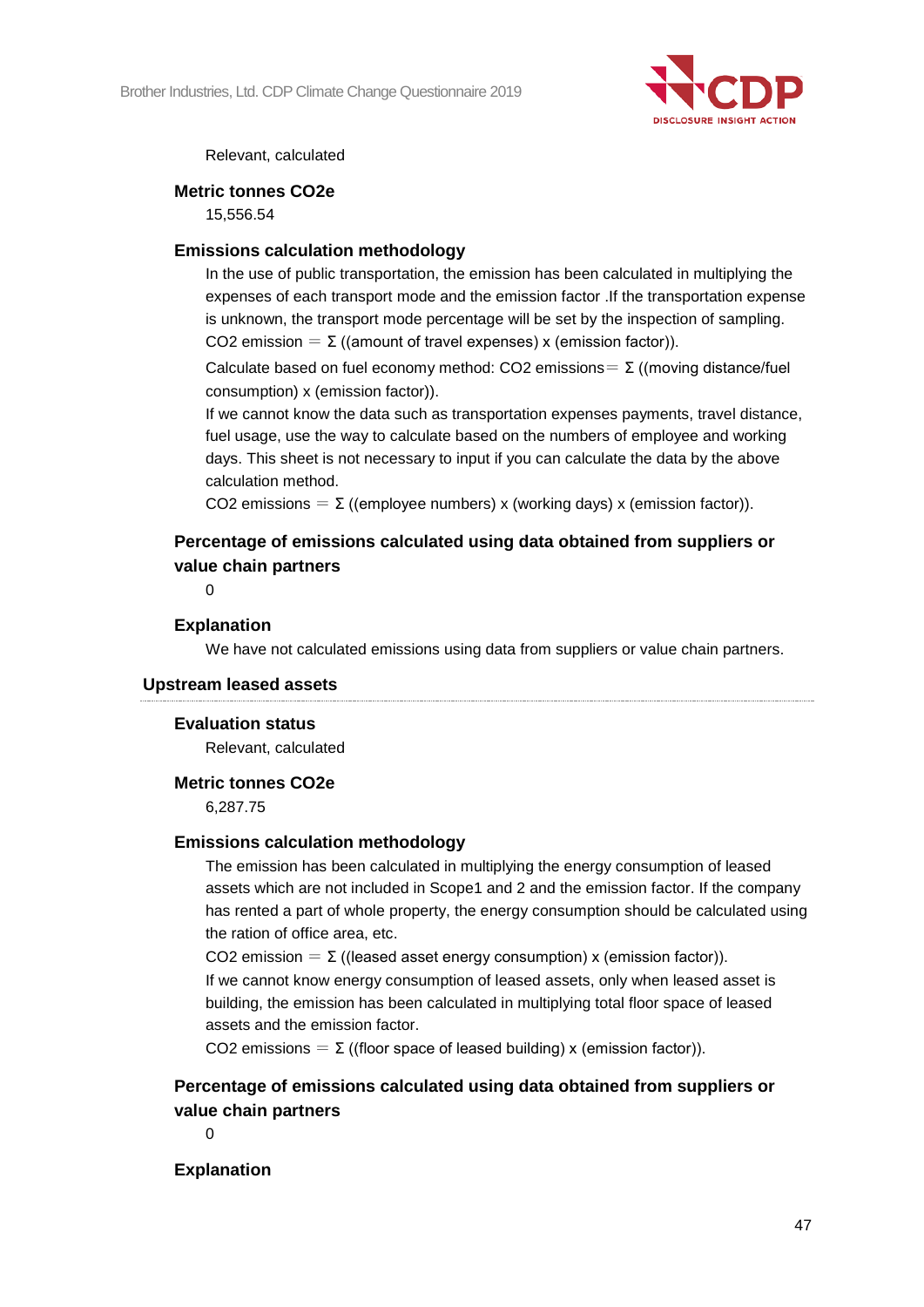

We have not calculated emissions using data from suppliers or value chain partners.

#### **Downstream transportation and distribution**

#### **Evaluation status**

Relevant, calculated

#### **Metric tonnes CO2e**

16,534.41

#### **Emissions calculation methodology**

Calculate based on ton-kilometer method. We define that transport distance is uniformly 100 km by PCRs ("Product Category Rule" s) of the JEMAI Ecoleaf Environment Label. CO2 emissions = Σ ((100km) x (transport weight) x (emission factor)).

## **Percentage of emissions calculated using data obtained from suppliers or value chain partners**

 $\Omega$ 

#### **Explanation**

We have not calculated emissions using data from suppliers or value chain partners. For downstream transportation and logistics, the transportation distance is calculated as 100 km uniformly.

#### **Processing of sold products**

#### **Evaluation status**

Not relevant, explanation provided

#### **Explanation**

Not relevant, as we do not sell any intermediate product.

#### **Use of sold products**

#### **Evaluation status**

Relevant, calculated

#### **Metric tonnes CO2e**

122,998.08

#### **Emissions calculation methodology**

LCA data will be used for determining emissions for goods and services purchased or acquired by the reporting company.

## **Percentage of emissions calculated using data obtained from suppliers or value chain partners**

 $\Omega$ 

## **Explanation**

We have not calculated emissions using data from suppliers or value chain partners.

#### **End of life treatment of sold products**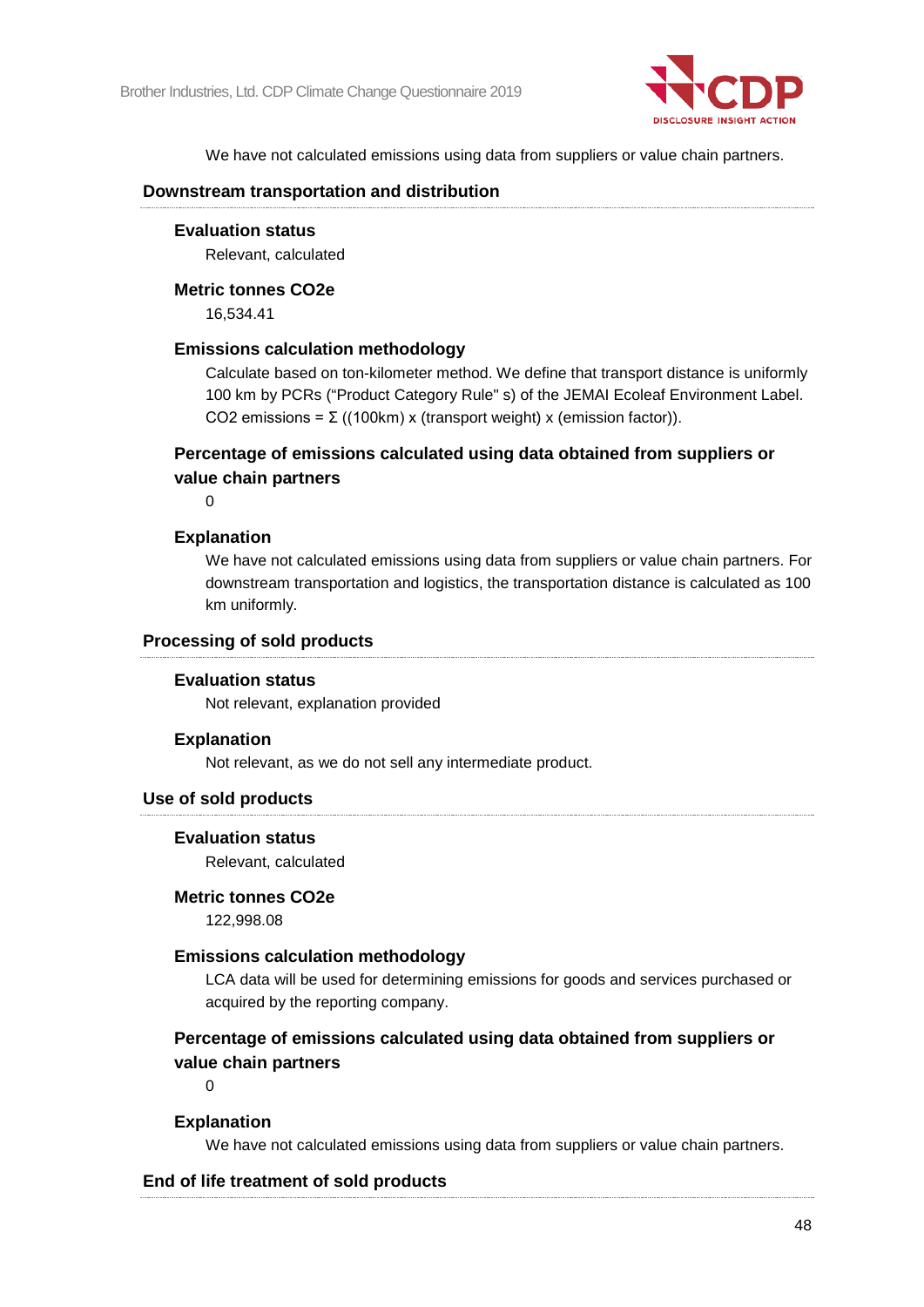Brother Industries, Ltd. CDP Climate Change Questionnaire 2019



## **Evaluation status**

Relevant, calculated

## **Metric tonnes CO2e**

17,215.01

## **Emissions calculation methodology**

LCA data will be used for determining emissions for goods and services purchased or acquired by the reporting company.

## **Percentage of emissions calculated using data obtained from suppliers or value chain partners**

 $\Omega$ 

## **Explanation**

We have not calculated emissions using data from suppliers or value chain partners.

#### **Downstream leased assets**

#### **Evaluation status**

Relevant, calculated

#### **Metric tonnes CO2e**

1,742.27

#### **Emissions calculation methodology**

The emission has been calculated in multiplying the energy consumption of leased assets which are not included in Scope1and 2 and the emission factor. If the company has rented a part of whole property, the energy consumption should be calculated using the ration of office area, etc.

CO2 emission =  $\Sigma$  ((leased asset energy consumption) x (emission factor)). If we cannot know energy consumption of leased assets, only when leased asset is building, the emission has been calculated in multiplying total floor space of leased assets and the emission factor.

CO2 emissions =  $\Sigma$  ((floor space of leased building) x (emission factor)).

## **Percentage of emissions calculated using data obtained from suppliers or value chain partners**

 $\Omega$ 

## **Explanation**

We have not calculated emissions using data from suppliers or value chain partners.

#### **Franchises**

#### **Evaluation status**

Relevant, calculated

## **Metric tonnes CO2e**

39.37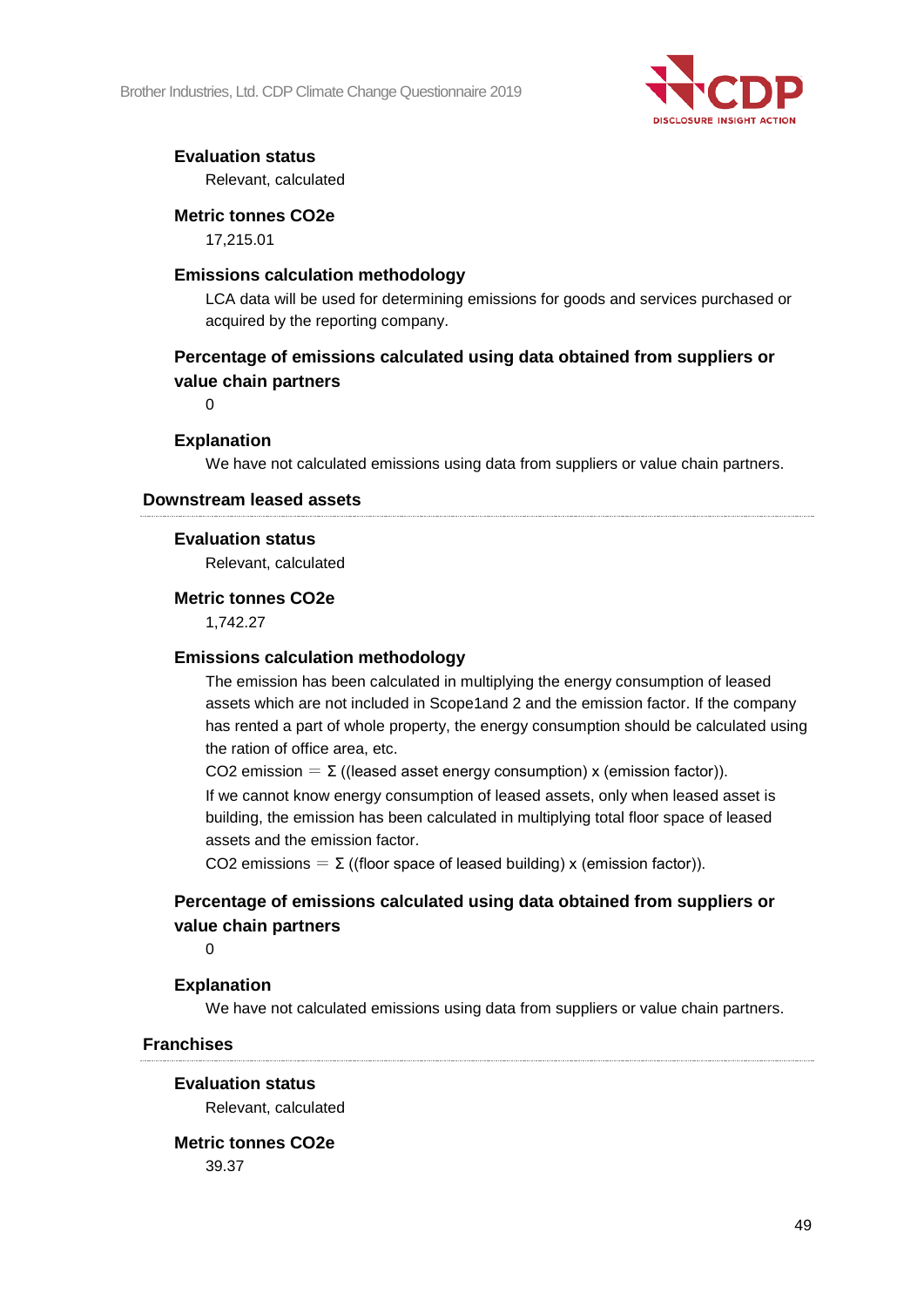

## **Emissions calculation methodology**

We collect Scope1 and 2 of the franchises and the calculation method in the Accounting and Reporting System.

CO2 emissions =  $\Sigma$  ((energy consumption of franchises) x (emission factor)).

## **Percentage of emissions calculated using data obtained from suppliers or value chain partners**

 $\Omega$ 

## **Explanation**

We have not calculated emissions using data from suppliers or value chain partners.

#### **Investments**

#### **Evaluation status**

Not relevant, explanation provided

#### **Explanation**

Not relevant, as business investment is not our major business operations.

#### **Other (upstream)**

#### **Evaluation status**

Not relevant, explanation provided

#### **Explanation**

Not relevant, as there are no other emission sources for the other (upstream).

#### **Other (downstream)**

#### **Evaluation status**

Not relevant, explanation provided

#### **Explanation**

Not relevant, as there are no other emission sources for the other (downstream).

## **C6.7**

**(C6.7) Are carbon dioxide emissions from biologically sequestered carbon relevant to your organization?**

No

## **C6.10**

**(C6.10) Describe your gross global combined Scope 1 and 2 emissions for the reporting year in metric tons CO2e per unit currency total revenue and provide any additional intensity metrics that are appropriate to your business operations.**

**Intensity figure**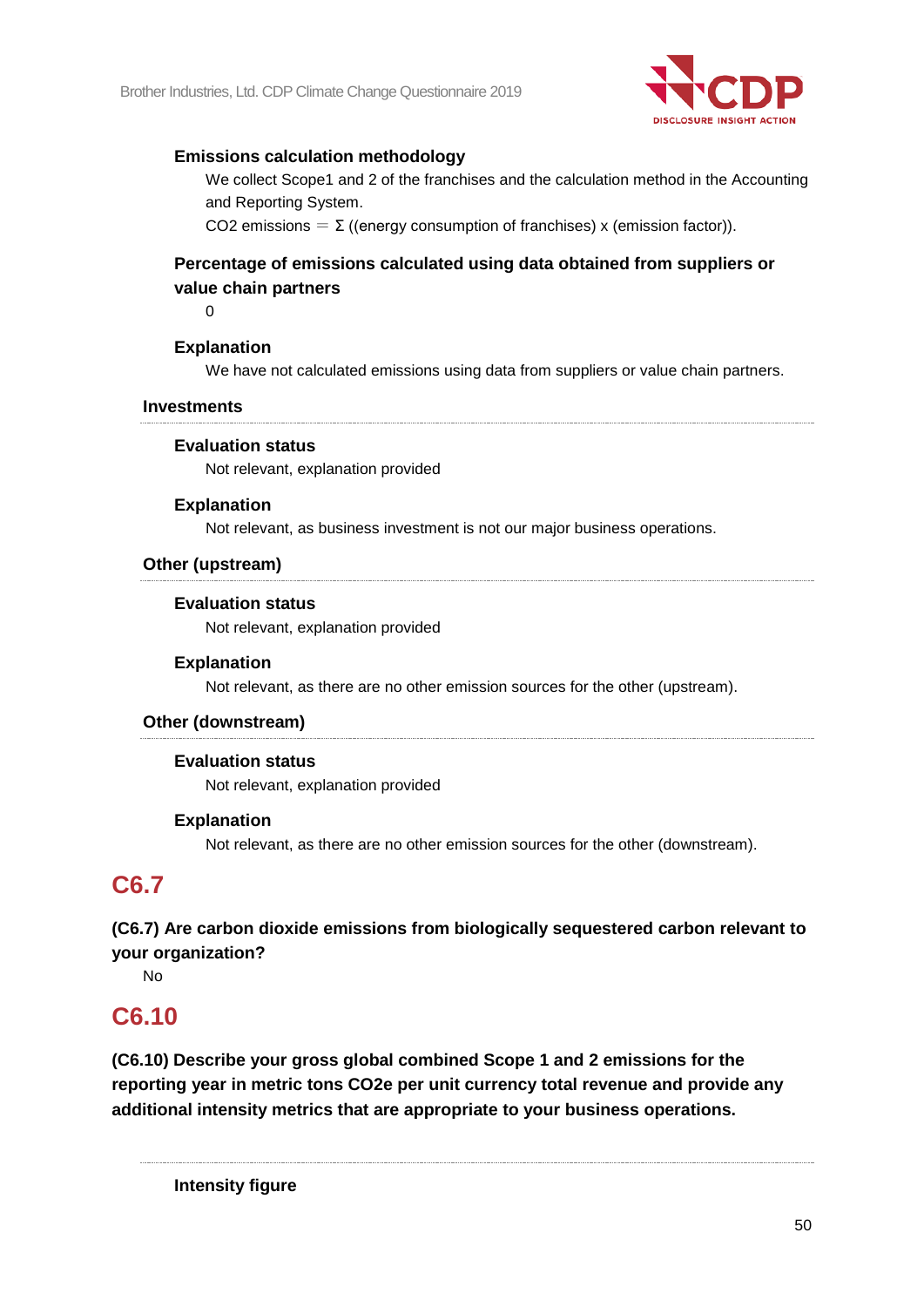

#### 235.37

**Metric numerator (Gross global combined Scope 1 and 2 emissions)** 144,221.43

**Metric denominator** billion (currency) funds under management

**Metric denominator: Unit total** 612.74

**Scope 2 figure used** Market-based

**% change from previous year** 0.2

**Direction of change** Decreased

## **Reason for change**

Mainly decrease of Scope1

**Intensity figure**

231.46

**Metric numerator (Gross global combined Scope 1 and 2 emissions)** 141,821.66

#### **Metric denominator**

billion (currency) funds under management

#### **Metric denominator: Unit total** 612.74

**Scope 2 figure used** Location-based

## **% change from previous year** 0.2

**Direction of change** Decreased

## **Reason for change** Mainly decrease of Scope1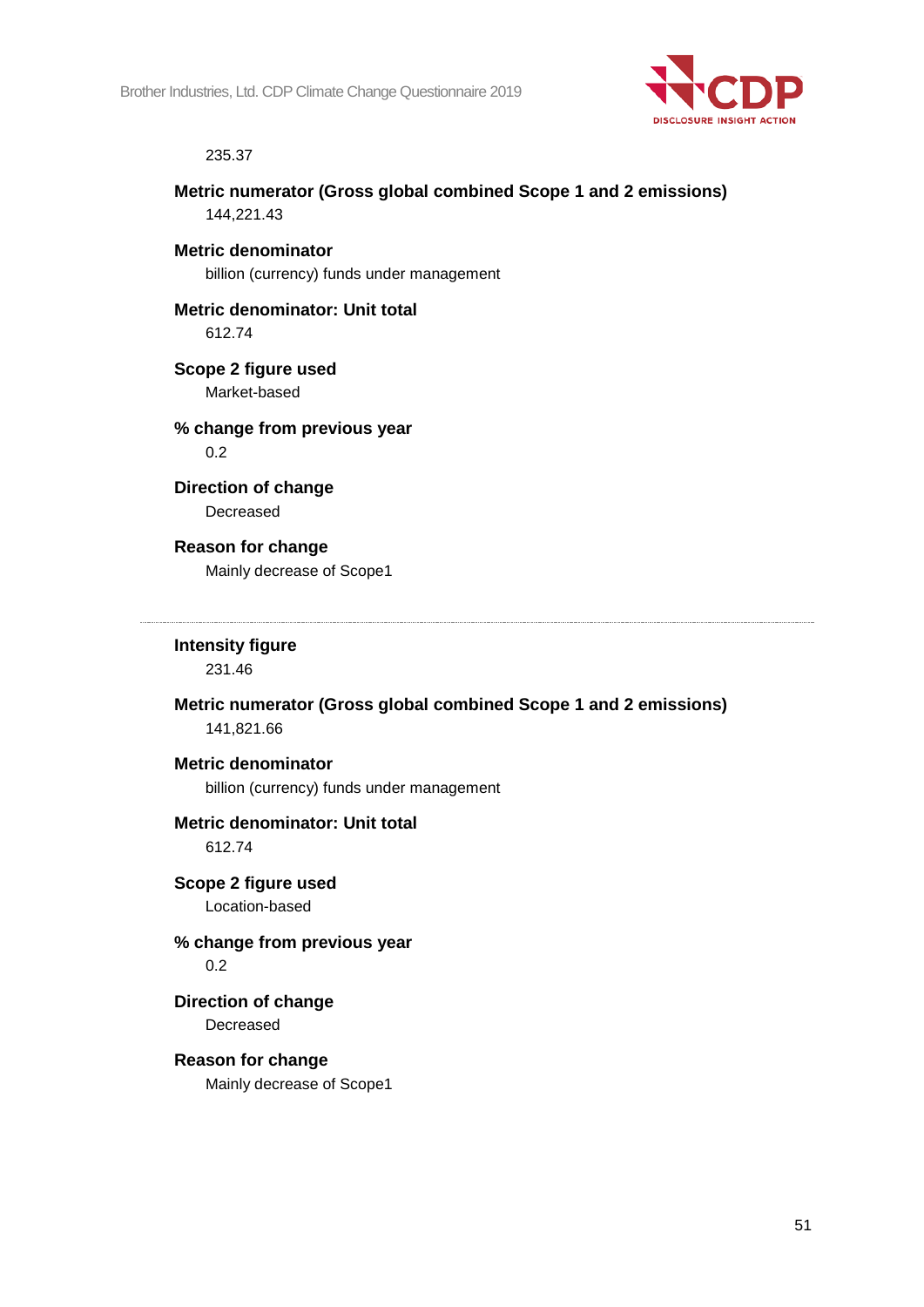

# **C7. Emissions breakdowns**

# **C7.1**

**(C7.1) Does your organization break down its Scope 1 emissions by greenhouse gas type?**

Yes

## **C7.1a**

**(C7.1a) Break down your total gross global Scope 1 emissions by greenhouse gas type and provide the source of each used greenhouse warming potential (GWP).**

| <b>Greenhouse</b><br>gas | Scope 1 emissions (metric tons of GWP Reference<br>CO <sub>2</sub> e) |                                                            |
|--------------------------|-----------------------------------------------------------------------|------------------------------------------------------------|
| CO <sub>2</sub>          | 17,971.78                                                             | <b>IPCC Fourth Assessment Report (AR4 -</b><br>$100$ year) |
| CH <sub>4</sub>          | 49.59                                                                 | <b>IPCC Fourth Assessment Report (AR4 -</b><br>$100$ year) |
| <b>N2O</b>               | 24.61                                                                 | <b>IPCC Fourth Assessment Report (AR4 -</b><br>$100$ year) |
| <b>HFCs</b>              | 2,104.8                                                               | IPCC Fourth Assessment Report (AR4 -<br>$100$ year)        |
| <b>PFCs</b>              | 1,471.69                                                              | <b>IPCC Fourth Assessment Report (AR4 -</b><br>$100$ year) |

## **C7.2**

## **(C7.2) Break down your total gross global Scope 1 emissions by country/region.**

| <b>Country/Region</b>                                | <b>Scope 1 emissions (metric tons CO2e)</b> |
|------------------------------------------------------|---------------------------------------------|
| Japan                                                | 9,709.46                                    |
| China                                                | 3,767.4                                     |
| United States of America                             | 1,186.51                                    |
| United Kingdom of Great Britain and Northern Ireland | 613.43                                      |
| Taiwan, Greater China                                | 11.97                                       |
| Philippines                                          | 155.82                                      |
| <b>Viet Nam</b>                                      | 2,327.1                                     |
| Other, please specify                                | 3,850.79                                    |
| Rest of world                                        |                                             |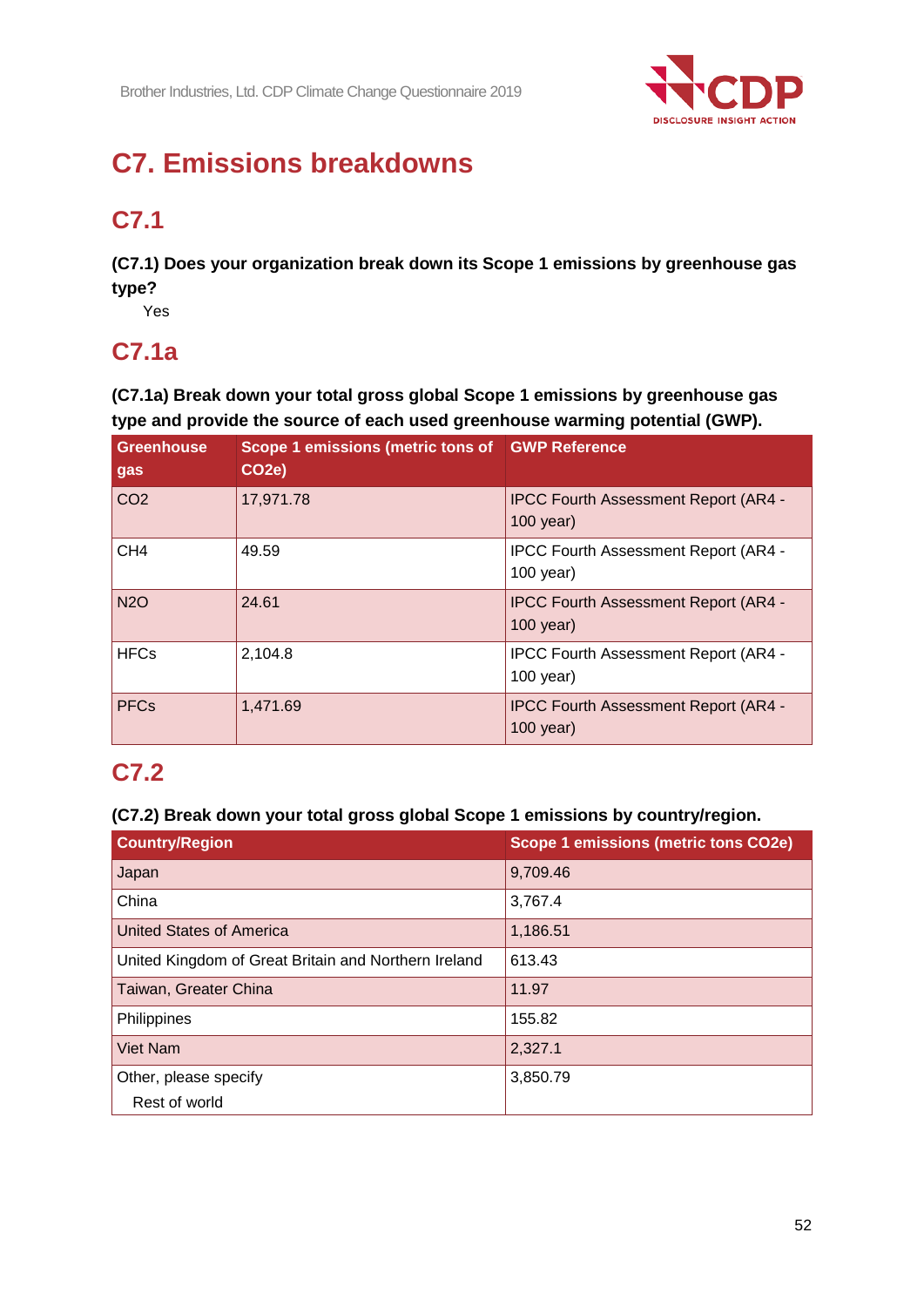

## **C7.3**

## **(C7.3) Indicate which gross global Scope 1 emissions breakdowns you are able to provide.**

By facility

## **C7.3b**

## **(C7.3b) Break down your total gross global Scope 1 emissions by business facility.**

| Facility                                         | <b>Scope 1 emissions (metric tons Latitude</b><br>CO <sub>2e</sub> ) |           | Longitude            |
|--------------------------------------------------|----------------------------------------------------------------------|-----------|----------------------|
| BROTHER INDUSTRIES, LTD.                         | 1,648.02                                                             | 35.118372 | 136.921982           |
| <b>NISSEI CORPORATION</b>                        | 4,080.63                                                             |           | 34.920154 137.049682 |
| <b>BROTHER TECHNOLOGY</b><br>(SHENZHEN) LTD.     | 3,049.92                                                             | 22.6058   | 114.141051           |
| BROTHER INDUSTRIES (VIETNAM)<br>LTD.             | 1,819.76                                                             | 20.90872  | 106.393478           |
| ZHUHAI BROTHER INDUSTRIES, CO., 23.87<br>LTD.    |                                                                      |           | 22.232624 113.529373 |
| TAIWAN BROTHER INDUSTRIES,<br>LTD.               | 11.97                                                                | 23.010871 | 120.666004           |
| BROTHER MACHINERY XIAN CO.,<br>LTD.              | 620.82                                                               |           | 34.341568 108.940175 |
| BROTHER INDUSTRIES SAIGON,<br>LTD.               | 2.49                                                                 | 10.957413 | 106.842687           |
| <b>BROTHER INDUSTRIES</b><br>(PHILIPPINES), INC. | 125.43                                                               | 14.13857  | 121.112322           |
| <b>BROTHER MACHINERY VIETNAM</b><br>CO, LTD.     | 504.85                                                               | 20.947949 | 106.22868            |
| Rest of world                                    | 9,734.71                                                             |           |                      |

## **C7.5**

## **(C7.5) Break down your total gross global Scope 2 emissions by country/region.**

| <b>Country/Region</b> | Scope 2,<br>location-<br><b>based</b><br>(metric tons<br>CO <sub>2e</sub> ) | Scope 2,<br>market-<br>based<br>(metric tons<br>CO <sub>2e</sub> ) | <b>Purchased and</b><br>consumed<br>electricity, heat,<br>steam or cooling<br>(MWh) | <b>Purchased and</b><br>consumed low-carbon<br>electricity, heat, steam<br>or cooling accounted in<br>market-based approach<br>(MWh) |
|-----------------------|-----------------------------------------------------------------------------|--------------------------------------------------------------------|-------------------------------------------------------------------------------------|--------------------------------------------------------------------------------------------------------------------------------------|
| Japan                 | 55,002.08                                                                   | 49,514.88                                                          | 102,194.95                                                                          | 339.25                                                                                                                               |
| China                 | 23,810.02                                                                   | 23,788.7                                                           | 36,240.52                                                                           | 0                                                                                                                                    |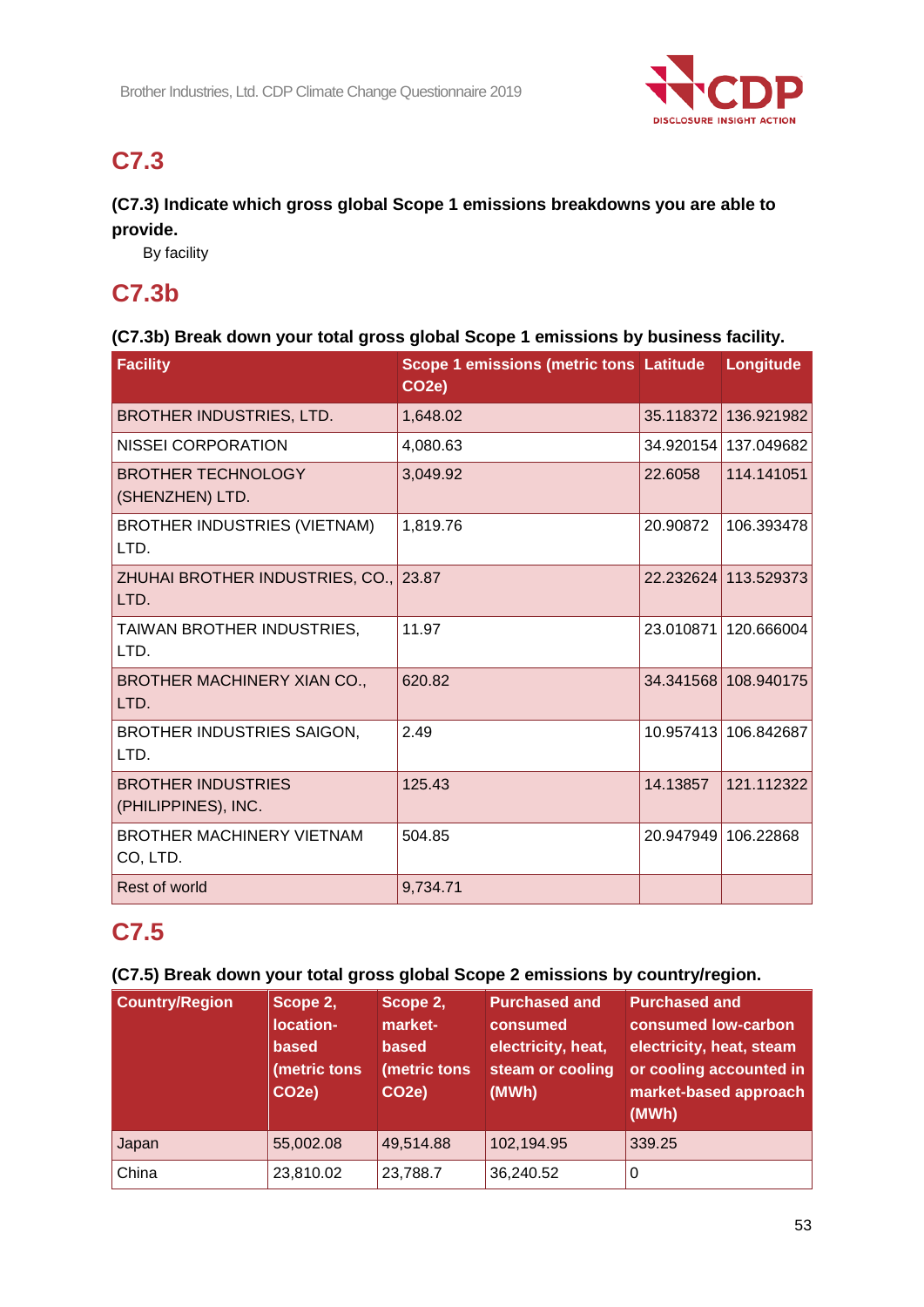

| <b>United States of</b><br>America                         | 5,068.07  | 5,068.07 | 9,946.31  | 0        |
|------------------------------------------------------------|-----------|----------|-----------|----------|
| United Kingdom of<br>Great Britain and<br>Northern Ireland | 799.84    | 912.51   | 2,291.81  | $\Omega$ |
| Taiwan, Greater<br>China                                   | 1,133.23  | 1,028.27 | 1,943.79  | $\Omega$ |
| Philippines                                                | 14,692.73 | 22,649.3 | 23,929.53 | 0        |
| Viet Nam                                                   | 17,369.7  | 17,369.7 | 36,186.87 | O        |
| Other, please specify<br>Rest of world                     | 2,323.5   | 2,323.5  | 7,117.36  | 396.73   |

## **C7.6**

## **(C7.6) Indicate which gross global Scope 2 emissions breakdowns you are able to provide.**

By facility

## **C7.6b**

## **(C7.6b) Break down your total gross global Scope 2 emissions by business facility.**

| <b>Facility</b>                                  | <b>Scope 2 location-based</b><br>emissions (metric tons CO2e) | Scope 2, market-based<br>emissions (metric tons CO2e) |
|--------------------------------------------------|---------------------------------------------------------------|-------------------------------------------------------|
| BROTHER INDUSTRIES, LTD.                         | 20,253.26                                                     | 18,190.73                                             |
| <b>NISSEI CORPORATION</b>                        | 16,785.49                                                     | 15,075.85                                             |
| <b>BROTHER TECHNOLOGY</b><br>(SHENZHEN) LTD.     | 14,328.04                                                     | 14,328.04                                             |
| <b>BROTHER INDUSTRIES</b><br>(VIETNAM) LTD.      | 13,919.57                                                     | 13,919.57                                             |
| <b>ZHUHAI BROTHER</b><br>INDUSTRIES, CO., LTD.   | 1,739.93                                                      | 1,739.93                                              |
| <b>TAIWAN BROTHER</b><br><b>INDUSTRIES, LTD.</b> | 1,104.61                                                      | 1,002.3                                               |
| <b>BROTHER MACHINERY XIAN</b><br>CO., LTD.       | 6,945.33                                                      | 6,945.33                                              |
| <b>BROTHER INDUSTRIES</b><br>SAIGON, LTD.        | 1,853.51                                                      | 1,853.51                                              |
| <b>BROTHER INDUSTRIES</b><br>(PHILIPPINES), INC. | 14,609.46                                                     | 22,520.93                                             |
| <b>BROTHER MACHINERY</b><br>VIETNAM CO, LTD.     | 1,575.91                                                      | 1,575.91                                              |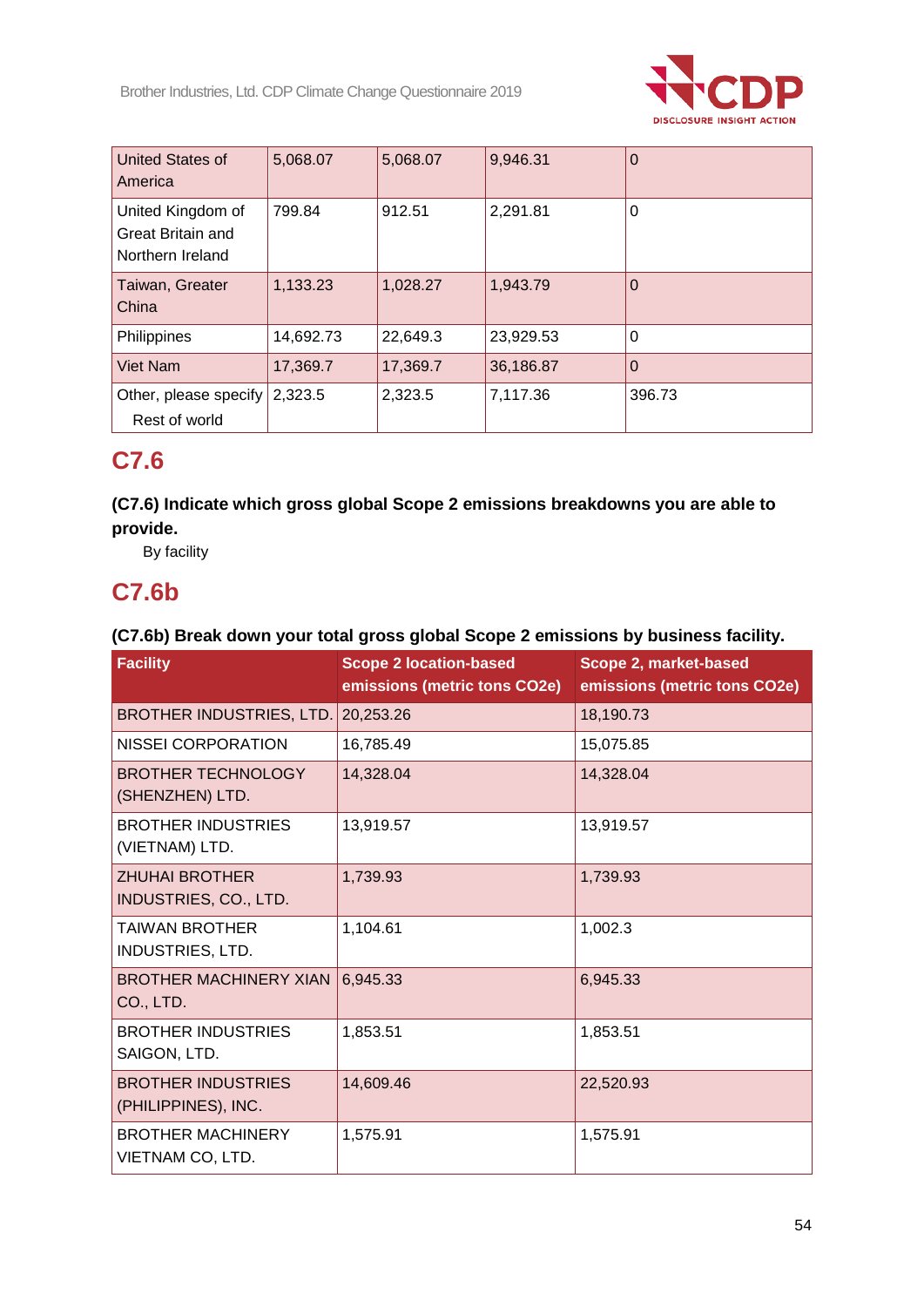

| Rest of world | 27,084.08 | 25.446.87 |
|---------------|-----------|-----------|
|               |           |           |

## **C7.9**

**(C7.9) How do your gross global emissions (Scope 1 and 2 combined) for the reporting year compare to those of the previous reporting year?**

Decreased

## **C7.9a**

**(C7.9a) Identify the reasons for any change in your gross global emissions (Scope 1 and 2 combined) and for each of them specify how your emissions compare to the previous year.**

|                                                 | <b>Change in</b><br>emissions<br>(metric tons<br>CO <sub>2</sub> e) | <b>Direction</b><br>of change | <b>Emissions</b><br>value<br>(percentage) | <b>Please explain calculation</b>                                                                                                                                                                                                                                                                                                                                                                                                                                                                                                                                                                                 |
|-------------------------------------------------|---------------------------------------------------------------------|-------------------------------|-------------------------------------------|-------------------------------------------------------------------------------------------------------------------------------------------------------------------------------------------------------------------------------------------------------------------------------------------------------------------------------------------------------------------------------------------------------------------------------------------------------------------------------------------------------------------------------------------------------------------------------------------------------------------|
| Change in<br>renewable<br>energy<br>consumption | $\mathbf 0$                                                         | No change                     | $\pmb{0}$                                 |                                                                                                                                                                                                                                                                                                                                                                                                                                                                                                                                                                                                                   |
| Other<br>emissions<br>reduction<br>activities   | 45,613.41                                                           | Decreased                     | 110.26                                    | The Brother Group's CO2 emissions are<br>primarily due to the use of electricity<br>and fuel at the plant. The Brother Group<br>continuously implements energy saving<br>measures. In addition to this activity, in<br>fiscal 2018 we succeeded in drastically<br>reducing the HFCs used in our plants by<br>process improvement. These<br>improvements are estimated<br>45,613.41t-CO2. The rate is calculated<br>110.26% for Scope1 and 2 reductions.<br>The formula is 45,613.41/ (185,592-<br>144,221) = 110.26%. 185,592 and<br>144,221 are subtotals of Scope 1 and 2<br>of FY2017 and FY2018 respectively. |
| <b>Divestment</b>                               | $\pmb{0}$                                                           | No change                     | $\pmb{0}$                                 |                                                                                                                                                                                                                                                                                                                                                                                                                                                                                                                                                                                                                   |
| Acquisitions                                    | $\mathbf 0$                                                         | No change                     | $\overline{0}$                            |                                                                                                                                                                                                                                                                                                                                                                                                                                                                                                                                                                                                                   |
| <b>Mergers</b>                                  | $\mathbf 0$                                                         | No change                     | $\overline{0}$                            |                                                                                                                                                                                                                                                                                                                                                                                                                                                                                                                                                                                                                   |
| Change in<br>output                             | 806.73                                                              | Decreased                     | 1.95                                      | GHG emissions related to production<br>decreased due to a decrease in<br>production of machine tools. Change in<br>emission at the two major plants is<br>estimated 806.73 t-CO2. The rate is                                                                                                                                                                                                                                                                                                                                                                                                                     |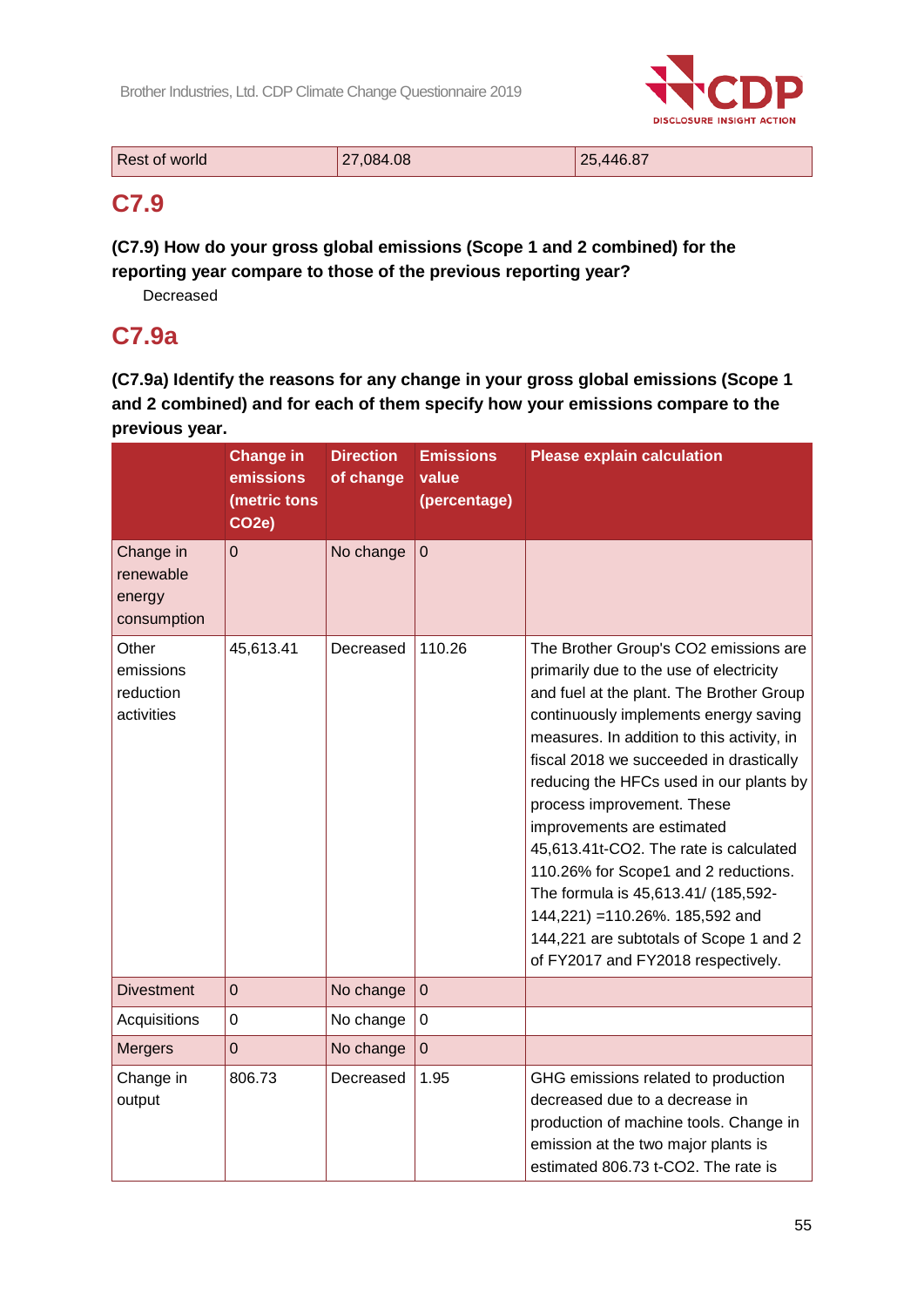

|                                                  |                |           |              | calculated 1.95%. The formula is                                                                                                                                                                                                                                                                                                                                          |
|--------------------------------------------------|----------------|-----------|--------------|---------------------------------------------------------------------------------------------------------------------------------------------------------------------------------------------------------------------------------------------------------------------------------------------------------------------------------------------------------------------------|
|                                                  |                |           |              | $806.73/$ (185,592-144,221) = 1.95%.                                                                                                                                                                                                                                                                                                                                      |
|                                                  |                |           |              | 185,592 and 144,221 are subtotals of                                                                                                                                                                                                                                                                                                                                      |
|                                                  |                |           |              | Scope1 and 2 of FY2017 and FY2018                                                                                                                                                                                                                                                                                                                                         |
|                                                  |                |           |              | respectively.                                                                                                                                                                                                                                                                                                                                                             |
| Change in<br>methodology                         | $\overline{0}$ | No change | $\mathbf 0$  |                                                                                                                                                                                                                                                                                                                                                                           |
| Change in<br>boundary                            | 486.39         | Increased | 1.18         | One new subsidiary has been<br>consolidated in Japan. The GHG<br>emissions from this subsidiary have<br>been included in the calculation. The<br>increase is estimated 486.39 t-CO2.<br>The rate is calculated 1.18%. The<br>formula is 486.39/ (185,592-144,221) =<br>1.18%. 185,592 and 144,221 are<br>subtotals of Scope 1 and 2 of FY2017<br>and FY2018 respectively. |
| Change in<br>physical<br>operating<br>conditions | $\Omega$       | No change | $\mathbf{0}$ |                                                                                                                                                                                                                                                                                                                                                                           |
| Unidentified                                     | 0              | No change | $\mathbf 0$  |                                                                                                                                                                                                                                                                                                                                                                           |
| Other                                            | 4,563.05       | Increased | 11.03        | In Asian facilities including Japan, the<br>heat wave attacked in 2018, and energy<br>consumption related to air conditioning<br>increased. And other residuals of<br>increase and decrease are included<br>here.                                                                                                                                                         |

## **C7.9b**

**(C7.9b) Are your emissions performance calculations in C7.9 and C7.9a based on a location-based Scope 2 emissions figure or a market-based Scope 2 emissions figure?**

Market-based

# **C8. Energy**

## **C8.1**

## **(C8.1) What percentage of your total operational spend in the reporting year was on energy?**

More than 0% but less than or equal to 5%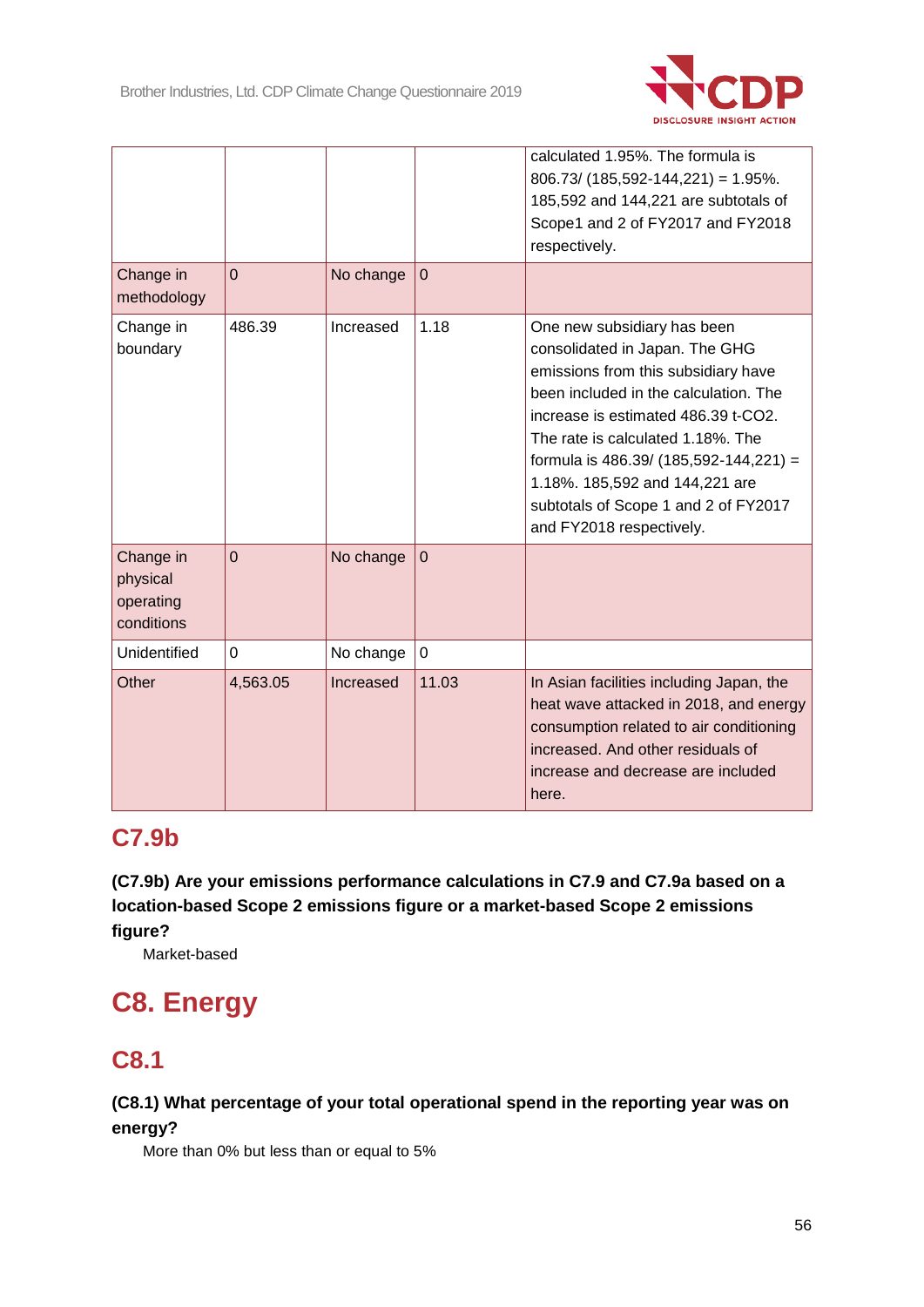

# **C8.2**

## **(C8.2) Select which energy-related activities your organization has undertaken.**

|                                                       | Indicate whether your organization undertakes this<br>energy-related activity |
|-------------------------------------------------------|-------------------------------------------------------------------------------|
| Consumption of fuel (excluding<br>feedstocks)         | <b>Yes</b>                                                                    |
| Consumption of purchased or<br>acquired electricity   | Yes                                                                           |
| Consumption of purchased or<br>acquired heat          | Yes                                                                           |
| Consumption of purchased or<br>acquired steam         | N <sub>o</sub>                                                                |
| Consumption of purchased or<br>acquired cooling       | <b>No</b>                                                                     |
| Generation of electricity, heat, steam,<br>or cooling | No.                                                                           |

## **C8.2a**

## **(C8.2a) Report your organization's energy consumption totals (excluding feedstocks) in MWh.**

|                                                     | <b>Heating value MWh from</b> | renewable<br><b>sources</b> | <b>MWh from non-</b><br>renewable sources | <b>Total</b><br><b>MWh</b> |
|-----------------------------------------------------|-------------------------------|-----------------------------|-------------------------------------------|----------------------------|
| Consumption of fuel<br>(excluding feedstock)        | LHV (lower<br>heating value)  | $\overline{0}$              | 80,376.72                                 | 80,376.72                  |
| Consumption of purchased<br>or acquired electricity |                               | 2,462.84                    | 217,388.31                                | 219,851.15                 |
| Consumption of purchased<br>or acquired heat        |                               | 0                           | 396.73                                    | 396.73                     |
| Total energy consumption                            |                               | 2,462.84                    | 298,161.77                                | 300,624.61                 |

## **C8.2b**

## **(C8.2b) Select the applications of your organization's consumption of fuel.**

|                                                          | Indicate whether your organization undertakes this<br>fuel application |
|----------------------------------------------------------|------------------------------------------------------------------------|
| Consumption of fuel for the generation of<br>electricity | No.                                                                    |
| Consumption of fuel for the generation of<br>heat        | No                                                                     |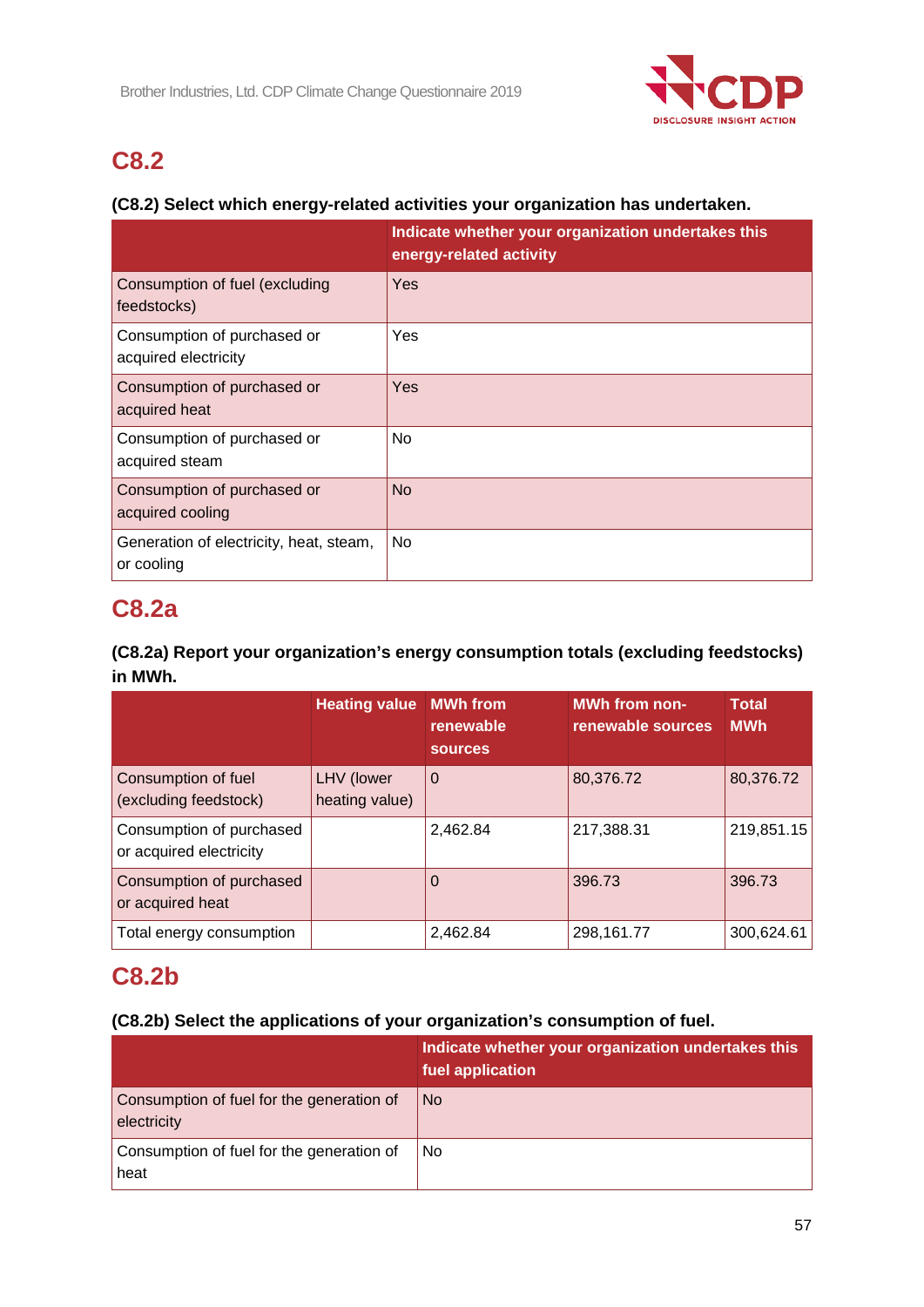

| Consumption of fuel for the generation of<br>steam         | <b>No</b> |
|------------------------------------------------------------|-----------|
| Consumption of fuel for the generation of<br>cooling       | No.       |
| Consumption of fuel for co-generation or<br>tri-generation | <b>No</b> |

## **C8.2c**

**(C8.2c) State how much fuel in MWh your organization has consumed (excluding feedstocks) by fuel type.**

**Fuels (excluding feedstocks)** Motor Gasoline

## **Heating value**

LHV (lower heating value)

## **Total fuel MWh consumed by the organization**

17,691.45

**Comment**

## **Fuels (excluding feedstocks)** Kerosene

## **Heating value**

LHV (lower heating value)

**Total fuel MWh consumed by the organization** 259.96

**Comment**

**Fuels (excluding feedstocks)** Diesel

## **Heating value**

LHV (lower heating value)

## **Total fuel MWh consumed by the organization**

11,749.57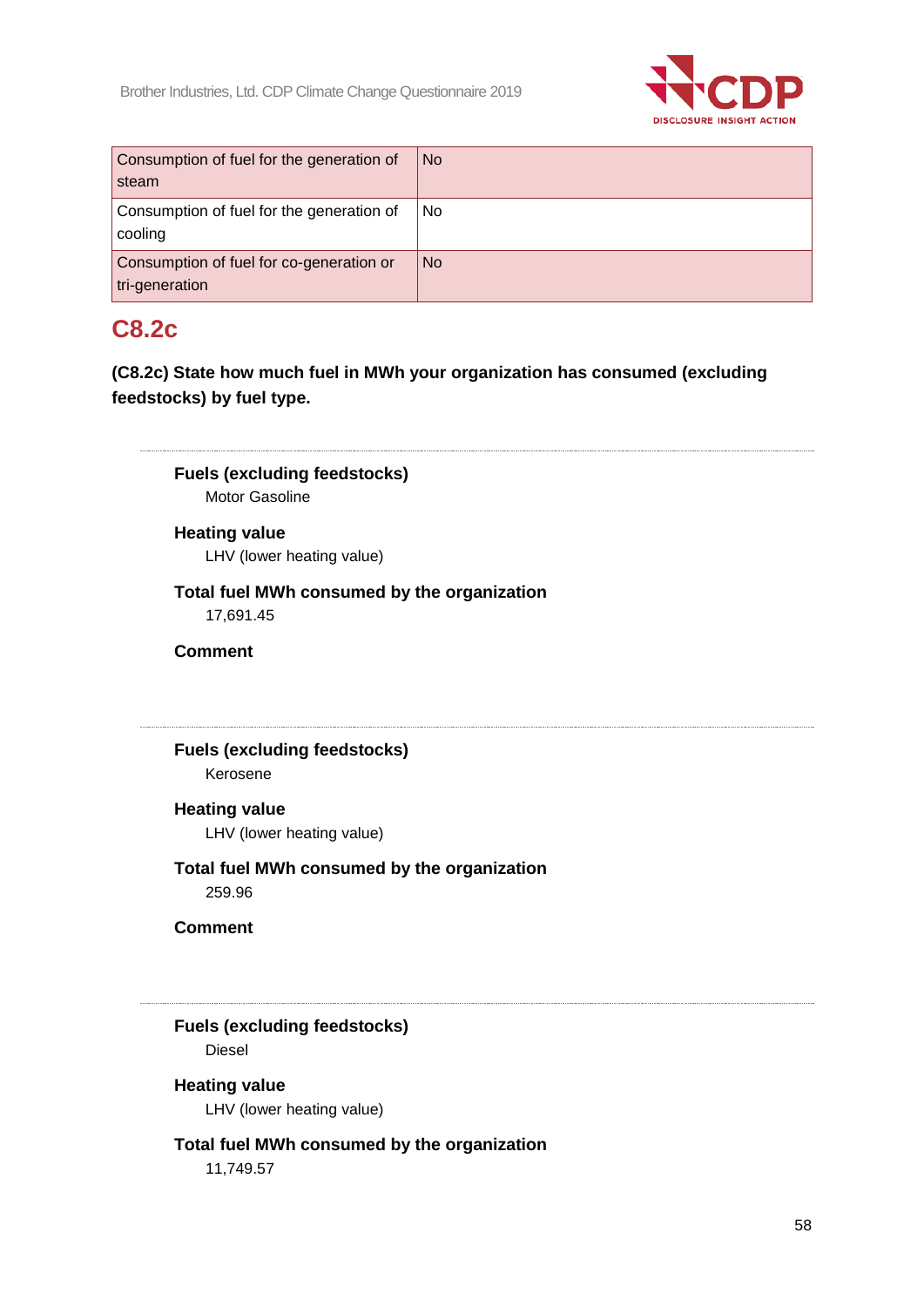

## **Comment**

**Fuels (excluding feedstocks)** Fuel Oil Number 2

**Heating value** LHV (lower heating value)

#### **Total fuel MWh consumed by the organization** 100.06

**Comment**

**Fuels (excluding feedstocks)**

Liquefied Petroleum Gas (LPG)

#### **Heating value**

LHV (lower heating value)

**Total fuel MWh consumed by the organization** 4,421.99

**Comment**

**Fuels (excluding feedstocks)** Town Gas

#### **Heating value**

LHV (lower heating value)

**Total fuel MWh consumed by the organization** 46,153.69

**Comment**

## **C8.2d**

**(C8.2d) List the average emission factors of the fuels reported in C8.2c.**

**Diesel**

**Emission factor**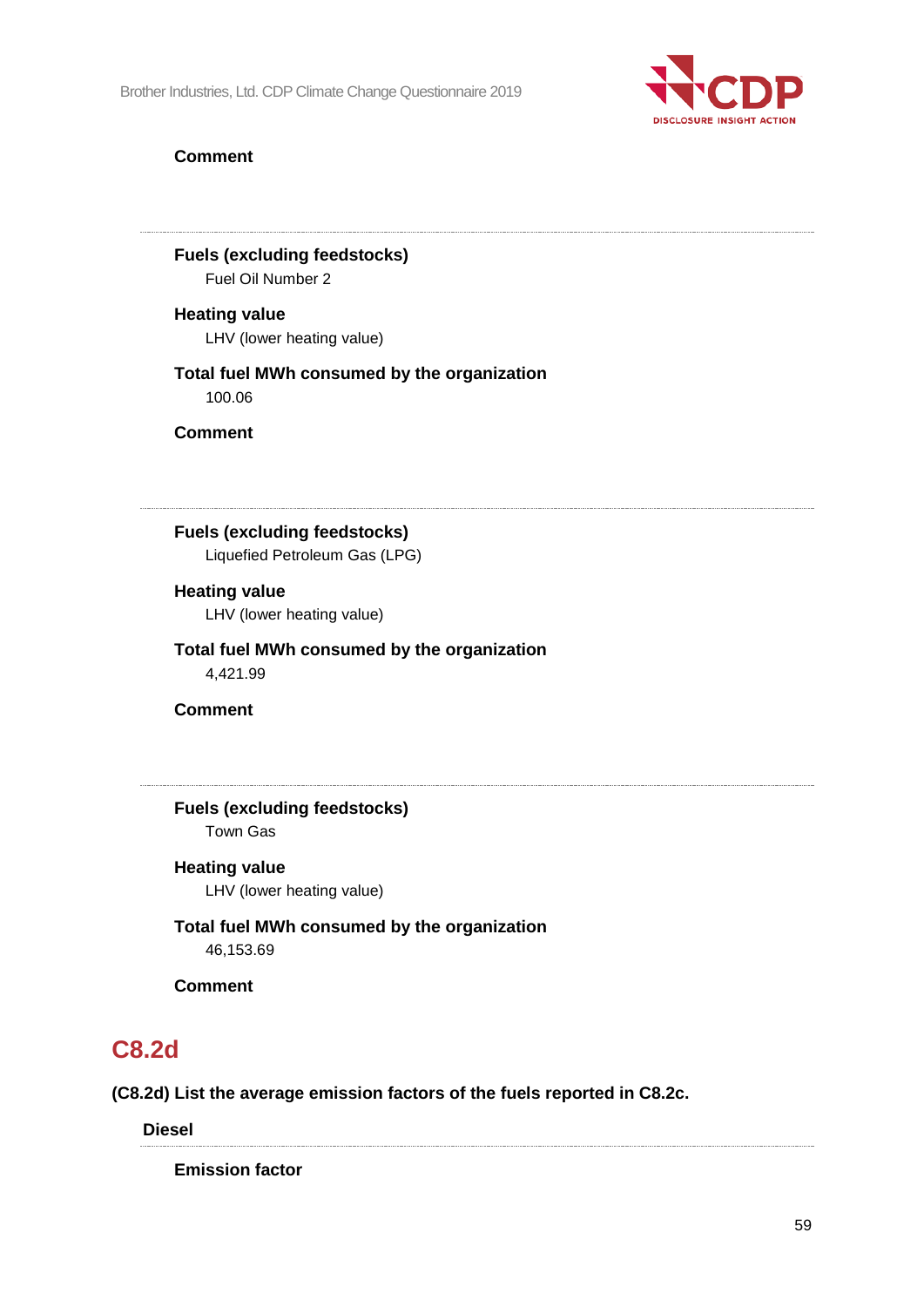

#### 2.69198

#### **Unit**

kg CO2e per liter

## **Emission factor source**

GHG Protocol - Calculation tools / Emission Factors from Cross-Sector Tools / Stationary combustion

## **Comment**

## **Fuel Oil Number 2**

**Emission factor** 2.95563

**Unit**

kg CO2e per liter

#### **Emission factor source**

GHG Protocol - Calculation tools / Emission Factors from Cross-Sector Tools / Stationary combustion

## **Comment**

## **Kerosene**

**Emission factor**

2.5344

#### **Unit**

kg CO2e per liter

#### **Emission factor source**

GHG Protocol - Calculation tools / Emission Factors from Cross-Sector Tools / Stationary combustion

## **Comment**

## **Liquefied Petroleum Gas (LPG)**

#### **Emission factor** 2.99195

**Unit**

metric tons CO2e per metric ton

#### **Emission factor source**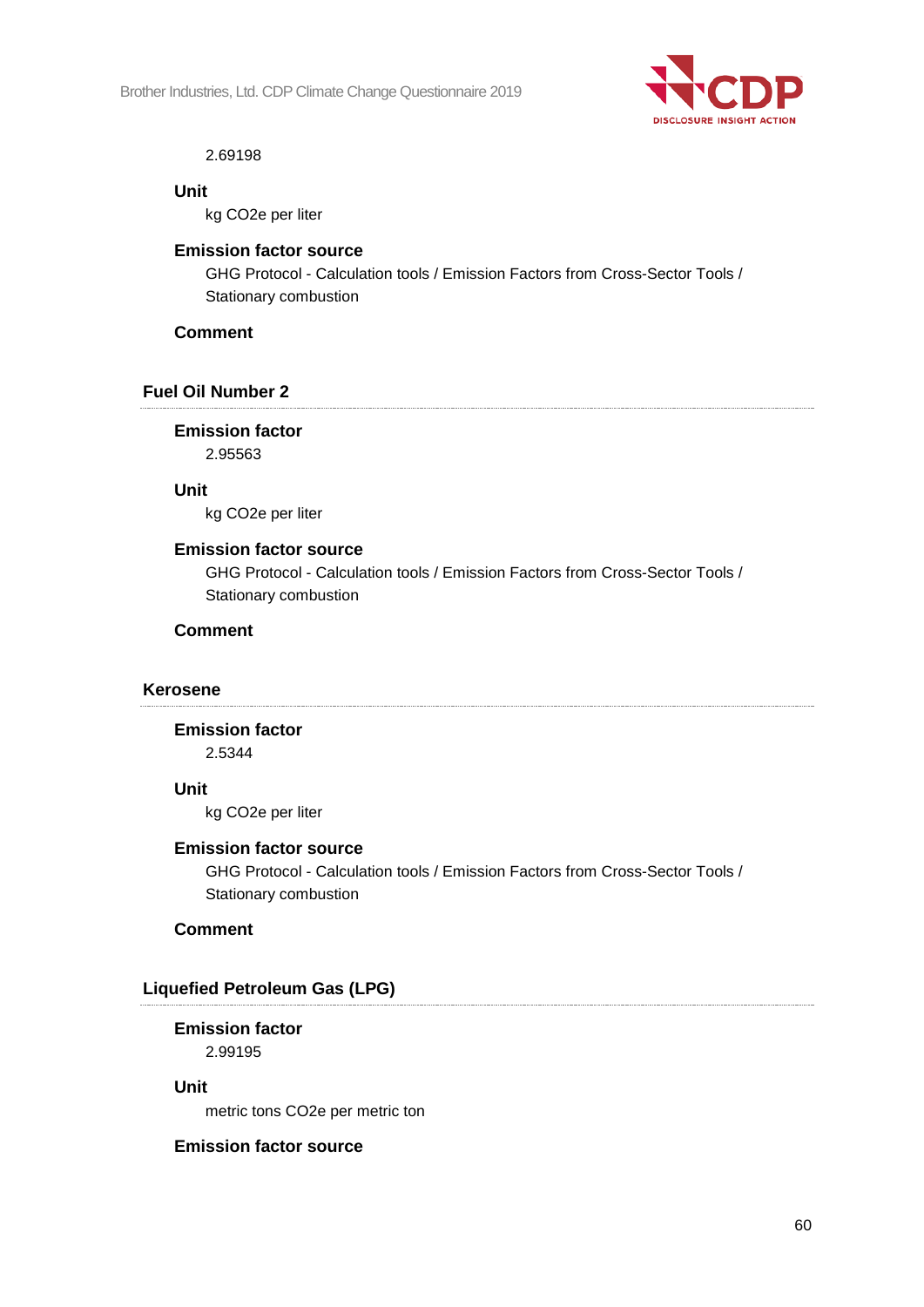

GHG Protocol - Calculation tools / Emission Factors from Cross-Sector Tools / Stationary combustion

#### **Comment**

#### **Motor Gasoline**

**Emission factor** 2.28585

**Unit**

kg CO2e per liter

#### **Emission factor source**

GHG Protocol - Calculation tools / Emission Factors from Cross-Sector Tools / Stationary combustion

#### **Comment**

#### **Town Gas**

**Emission factor**

1.89016

## **Unit**

kg CO2e per m3

#### **Emission factor source**

GHG Protocol - Calculation tools / Emission Factors from Cross-Sector Tools / Stationary combustion

#### **Comment**

## **C8.2f**

**(C8.2f) Provide details on the electricity, heat, steam and/or cooling amounts that were accounted for at a low-carbon emission factor in the market-based Scope 2 figure reported in C6.3.**

#### **Basis for applying a low-carbon emission factor**

Contract with suppliers or utilities (e.g. green tariff), supported by energy attribute certificates

#### **Low-carbon technology type**

Solar PV Wind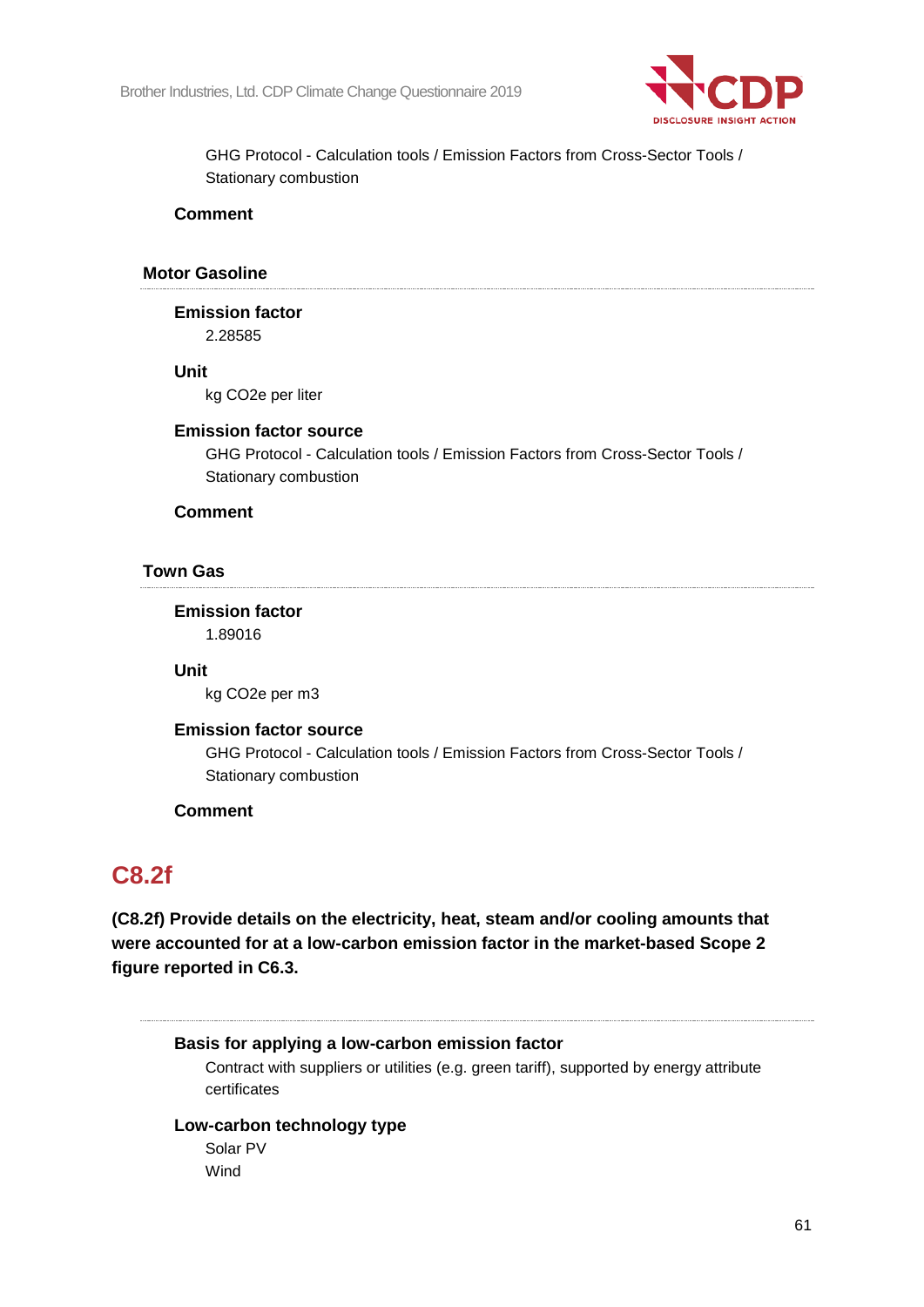

Hydropower Biomass (including biogas) Other low-carbon technology, please specify Geothermal power

- **Region of consumption of low-carbon electricity, heat, steam or cooling** Europe
- **MWh consumed associated with low-carbon electricity, heat, steam or cooling** 698

#### **Emission factor (in units of metric tons CO2e per MWh)**

 $\Omega$ 

#### **Comment**

BROTHER CENTRAL AND EASTERN EUROPE GmbH's Austrian headquarter purchases 100% hydroelectric power and has received the certificate. BROTHER INDUSTRIES (SLOVAKIA) s.r.o. purchases 100% renewable sources (water, wind, solar, geothermal, biomass, biogas, etc.) and has received the certificate.

#### **Basis for applying a low-carbon emission factor**

Contract with suppliers or utilities (e.g. green tariff), supported by energy attribute certificates

#### **Low-carbon technology type**

Hydropower

- **Region of consumption of low-carbon electricity, heat, steam or cooling** North America
- **MWh consumed associated with low-carbon electricity, heat, steam or cooling** 1,426
- **Emission factor (in units of metric tons CO2e per MWh)** 0.0006

#### **Comment**

BROTHER INTERNATIONAL CORPORATION (CANADA) purchases 100% hydroelectric power and has received the certificate.

## **C9. Additional metrics**

## **C9.1**

**(C9.1) Provide any additional climate-related metrics relevant to your business.**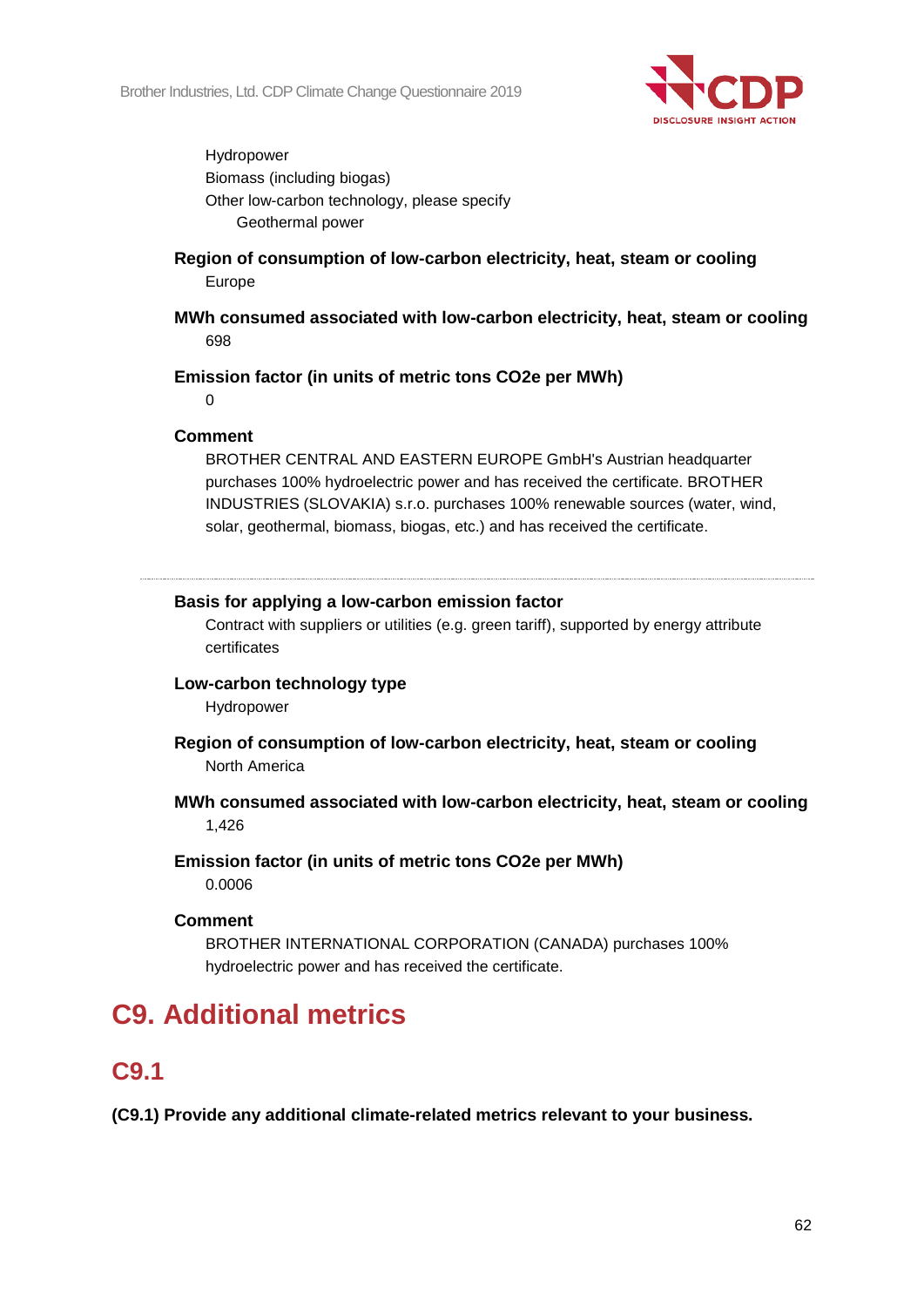

# **C10. Verification**

# **C10.1**

## **(C10.1) Indicate the verification/assurance status that applies to your reported emissions.**

|                                          | Verification/assurance status                          |
|------------------------------------------|--------------------------------------------------------|
| Scope 1                                  | Third-party verification or assurance process in place |
| Scope 2 (location-based or market-based) | Third-party verification or assurance process in place |
| Scope 3                                  | Third-party verification or assurance process in place |

## **C10.1a**

**(C10.1a) Provide further details of the verification/assurance undertaken for your Scope 1 and/or Scope 2 emissions and attach the relevant statements.**

| <b>Scope</b> | Scope 1                                                                   |
|--------------|---------------------------------------------------------------------------|
|              | Verification or assurance cycle in place<br>Annual process                |
|              | Status in the current reporting year<br>Complete                          |
|              | Type of verification or assurance<br>Limited assurance                    |
|              | <b>Attach the statement</b>                                               |
|              | <u><sup>U</sup></u> AssuranceStatement_Brother2018_1_EN_final20190610.pdf |
|              | Page/ section reference<br>page 2                                         |
|              | <b>Relevant standard</b><br>ISO14064-3                                    |
|              | Proportion of reported emissions verified (%)<br>100                      |
| <b>Scope</b> |                                                                           |

Scope 2 location-based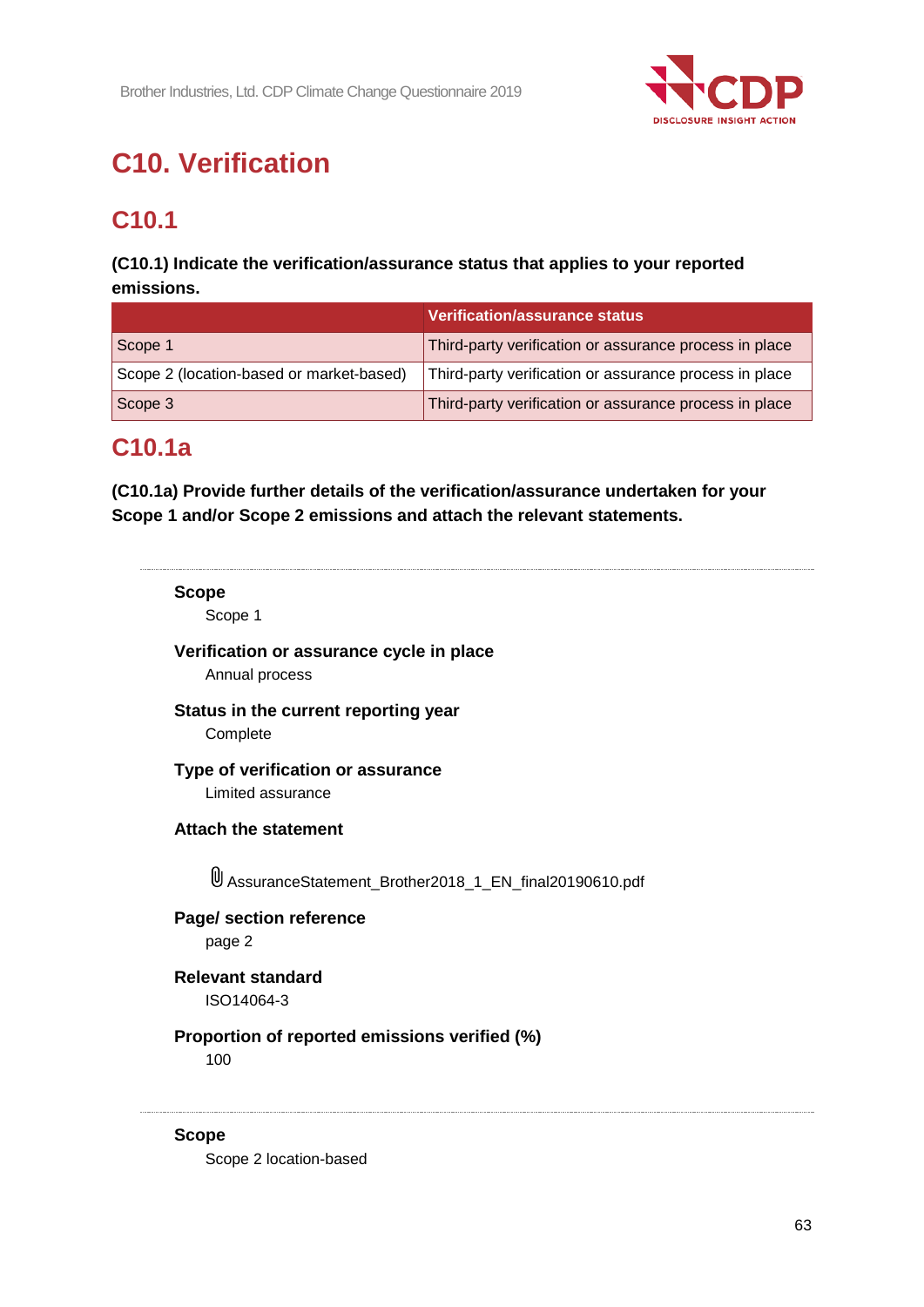Brother Industries, Ltd. CDP Climate Change Questionnaire 2019



#### **Verification or assurance cycle in place** Annual process

**Status in the current reporting year Complete** 

## **Type of verification or assurance**

Limited assurance

## **Attach the statement**

AssuranceStatement\_Brother2018\_1\_EN\_final20190610.pdf

## **Page/ section reference**

page 2

#### **Relevant standard** ISO14064-3

## **Proportion of reported emissions verified (%)**

100

AssuranceStatement\_Brother2018\_1\_EN\_final20190610.pdf

## **Scope**

Scope 2 market-based

## **Verification or assurance cycle in place**

Annual process

## **Status in the current reporting year**

**Complete** 

## **Type of verification or assurance**

Limited assurance

## **Attach the statement**

AssuranceStatement\_Brother2018\_1\_EN\_final20190610.pdf

## **Page/ section reference**

page 2

#### **Relevant standard** ISO14064-3

**Proportion of reported emissions verified (%)**

100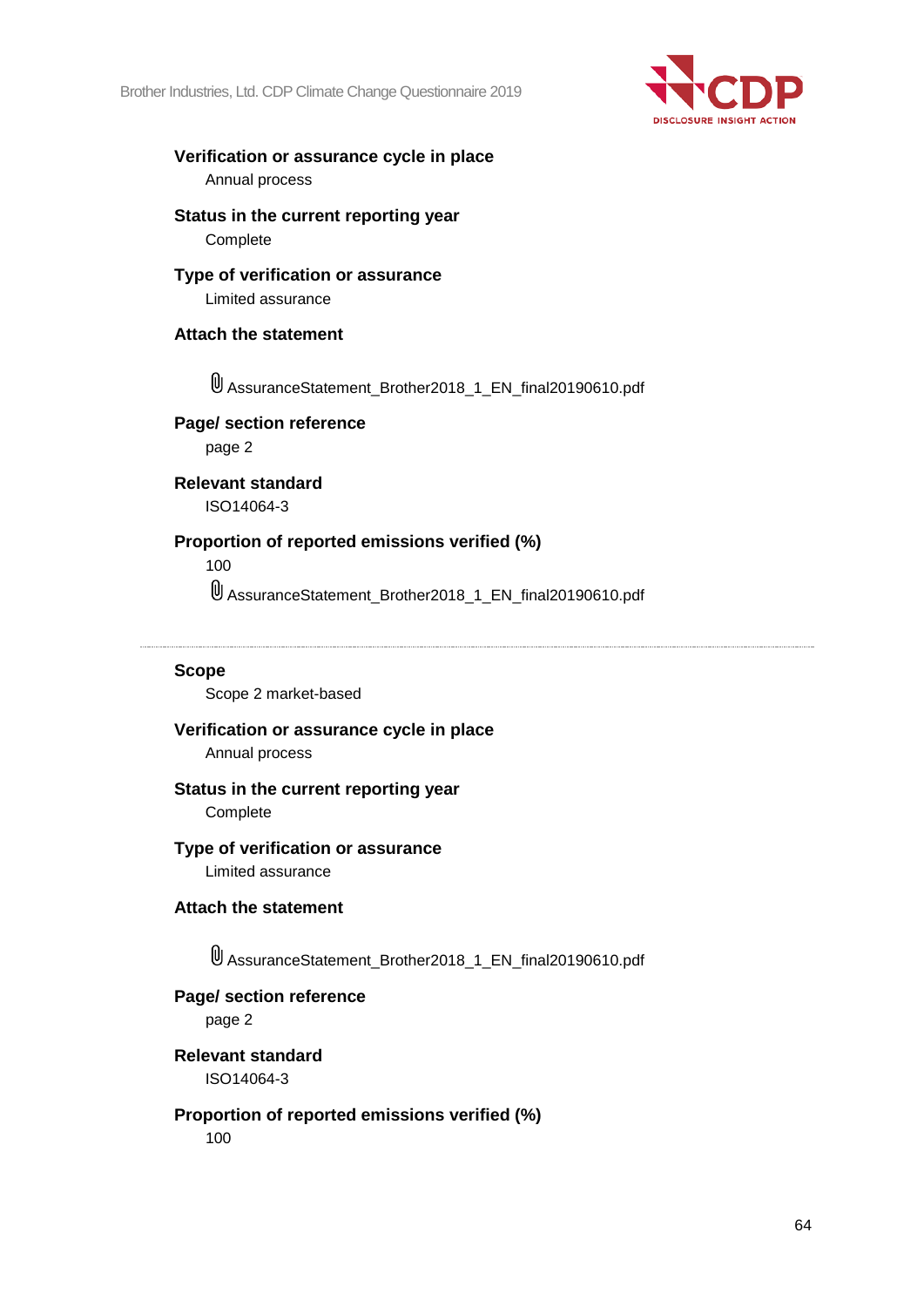

## **C10.1b**

**(C10.1b) Provide further details of the verification/assurance undertaken for your Scope 3 emissions and attach the relevant statements.**

**Scope** Scope 3- all relevant categories **Verification or assurance cycle in place** Annual process **Status in the current reporting year** Complete **Attach the statement** AssuranceStatement\_Brother2018\_1\_EN\_final20190610.pdf **Page/section reference** page 2

**Relevant standard** ISO14064-3

## **C10.2**

**(C10.2) Do you verify any climate-related information reported in your CDP disclosure other than the emissions figures reported in C6.1, C6.3, and C6.5?**

Yes

## **C10.2a**

**(C10.2a) Which data points within your CDP disclosure have been verified, and which verification standards were used?**

| <b>Disclosure</b><br>module<br>verification<br>relates to | <b>Data</b><br>verified              | <b>Verification standard</b>                                                                                                                            | <b>Please explain</b>                                                                                                                                                                                                                                                                                    |
|-----------------------------------------------------------|--------------------------------------|---------------------------------------------------------------------------------------------------------------------------------------------------------|----------------------------------------------------------------------------------------------------------------------------------------------------------------------------------------------------------------------------------------------------------------------------------------------------------|
| C <sub>6</sub> .<br>Emissions<br>data                     | Product<br>footprint<br>verification | EcoLeaf, ISO TYPE 3<br>environmental label awarded to<br>products whose environmental<br>load is shown quantitatively by<br>LCA (Life Cycle Assessment) | This eco-label is awarded to products<br>that disclose quantifiable information<br>about their environmental<br>characteristics. It is managed and<br>issued by the Japan Environmental<br>Management Association for Industry.<br><b>BIL has received "System</b><br>Certification"* in the Printer and |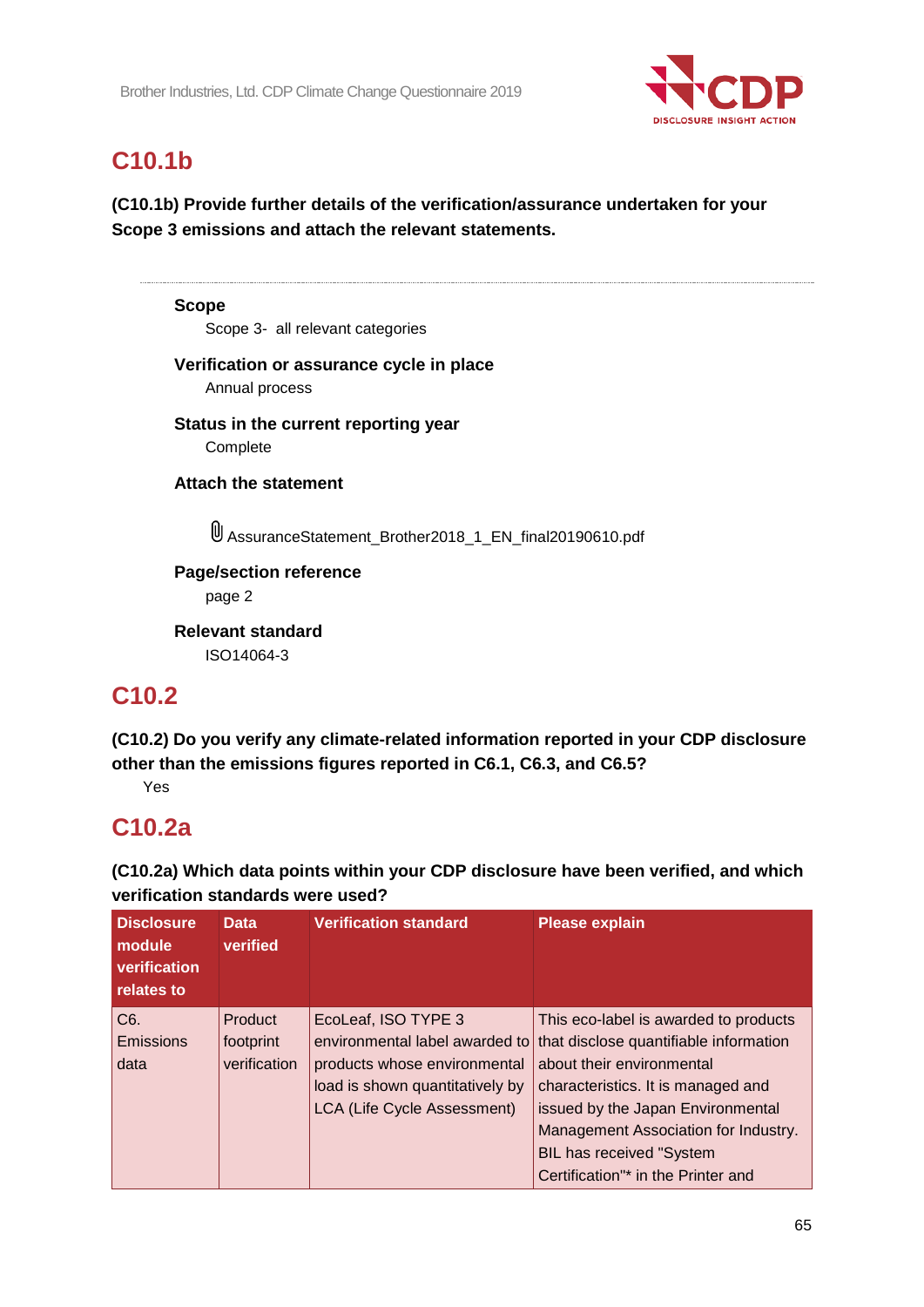

|                          |                                      |                                                                                                                                                                                                                                                                      | Facsimile Business (registered name)<br>and is working on acquiring the<br>EcoLeaf label for main products.<br>Brother's 235 product models were<br>certified by the end of FY2018.<br>Approval system for product<br>environmental data collection systems.<br>The Japan Environmental<br>Management Association for Industry<br>confirms that the system has the<br>necessary systems to create the<br>EcoLeaf label and that the system is<br>functioning properly and effectively. |
|--------------------------|--------------------------------------|----------------------------------------------------------------------------------------------------------------------------------------------------------------------------------------------------------------------------------------------------------------------|----------------------------------------------------------------------------------------------------------------------------------------------------------------------------------------------------------------------------------------------------------------------------------------------------------------------------------------------------------------------------------------------------------------------------------------------------------------------------------------|
| C6.<br>Emissions<br>data | Product<br>footprint<br>verification | The Carbon Footprint of<br>Products (CFP) is operated as<br>a CFP communication program<br>by JEMAI (Japan<br><b>Environmental Management</b><br>Association). Rules and<br>specification are enacted by<br>JEMAI. CFP is one of ISO<br>TYPE 3 environmental labels. | In May 2014, Brother received the first<br>certification as desktop type<br>monochrome laser multifunction<br>machine and desktop type<br>monochrome laser printer. We<br>received approval for 24 laser products<br>by the end of FY2018.                                                                                                                                                                                                                                             |

# **C11. Carbon pricing**

# **C11.1**

**(C11.1) Are any of your operations or activities regulated by a carbon pricing system (i.e. ETS, Cap & Trade or Carbon Tax)?**

Yes

## **C11.1a**

**(C11.1a) Select the carbon pricing regulation(s) which impacts your operations.** Shenzhen pilot ETS

## **C11.1b**

**(C11.1b) Complete the following table for each of the emissions trading systems in which you participate.**

**Shenzhen pilot ETS**

**% of Scope 1 emissions covered by the ETS** 100

**Period start date**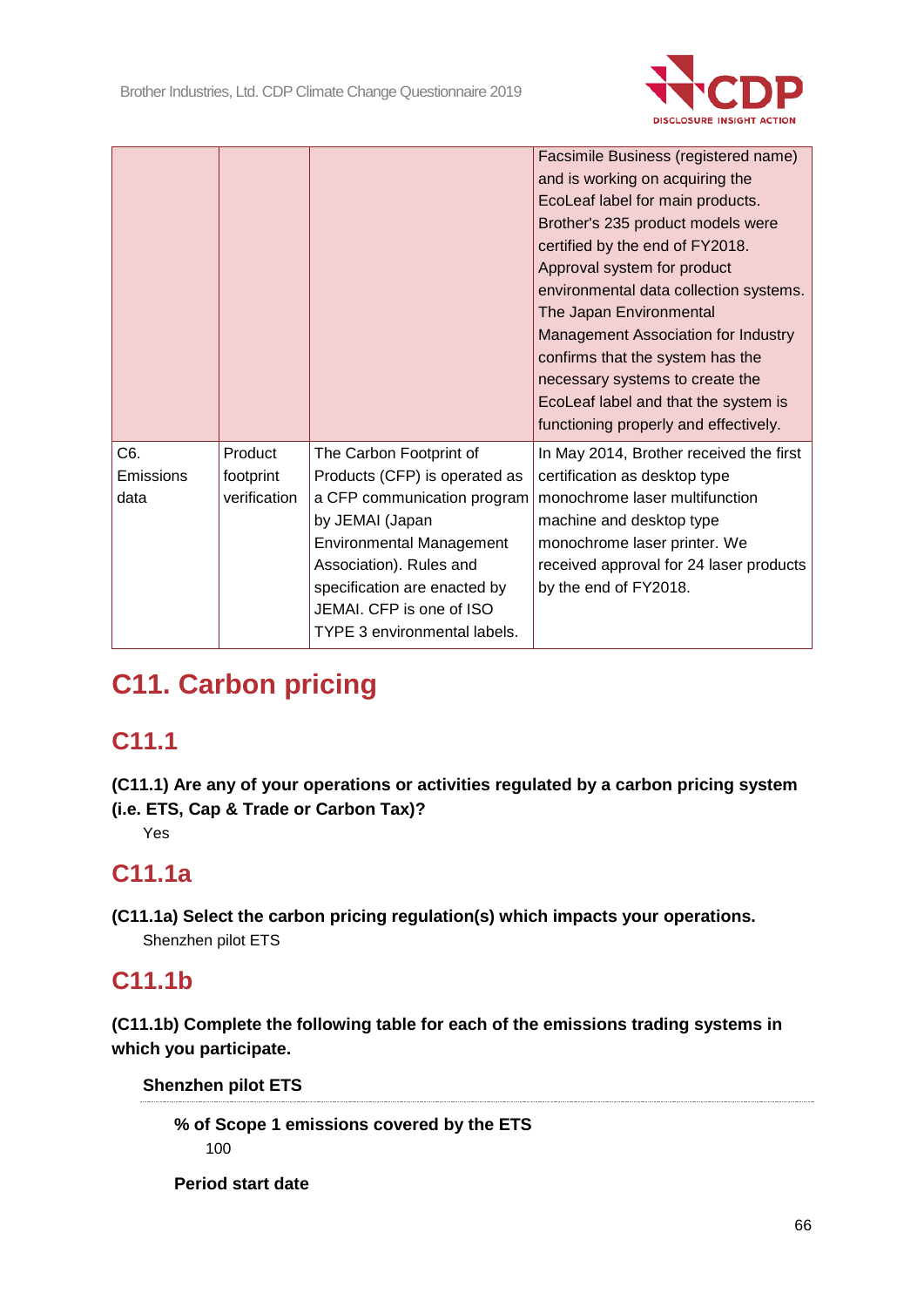

April 1, 2018

**Period end date** March 31, 2019

**Allowances allocated** 22,106

**Allowances purchased**

 $\Omega$ 

## **Verified emissions in metric tons CO2e**

21,953

## **Details of ownership**

Facilities we own and operate

## **Comment**

153 tons-CO2 were surplus in FY2018, and Brother's Shenzhen factory was able to sell it as emission credits.

## **C11.1d**

## **(C11.1d) What is your strategy for complying with the systems in which you participate or anticipate participating?**

Brother's Shenzhen plant utilizes Shenzhen emissions trading rights trading. The Shenzhen plant receives the carbon strength target of the year from the Shenzhen government. If the factory's CO2 emissions for this year exceed the target (upper limit), we purchase emissions credits from the Shenzhen carbon emissions trading market exceeding the factory, and if the current year's CO2 emissions are the target (upper limit) If less, we will sell the surplus.

## **C11.2**

## **(C11.2) Has your organization originated or purchased any project-based carbon credits within the reporting period?**

Yes

## **C11.2a**

**(C11.2a) Provide details of the project-based carbon credits originated or purchased by your organization in the reporting period.**

**Credit origination or credit purchase** Credit purchase

**Project type** Forests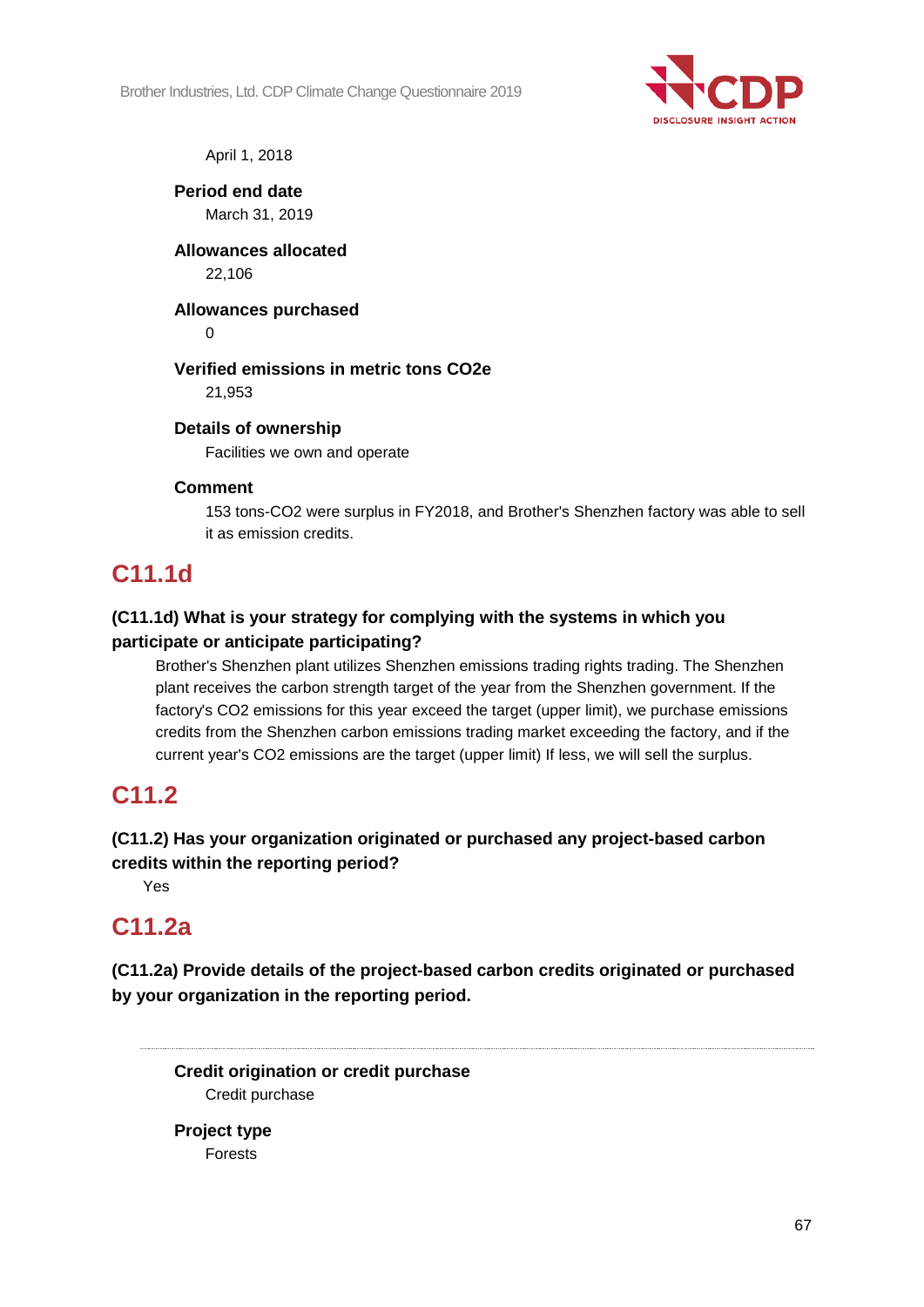

## **Project identification**

A J-VER project to promote thinning of a subdivision of forest by the Gifu Pref Forest Owners Association, called "Gifu Seiryu No Kuni-zukuri Project (Gifu making land of clear stream project)"

## **Verified to which standard**

VCS (Verified Carbon Standard)

#### **Number of credits (metric tonnes CO2e)**

6

**Number of credits (metric tonnes CO2e): Risk adjusted volume**

6

**Credits cancelled**

Yes

**Purpose, e.g. compliance** Voluntary Offsetting

## **Credit origination or credit purchase**

Credit purchase

## **Project type**

Fossil fuel switch

#### **Project identification**

Emission reduction business by changing fuel from hot water boiler and water heater in resort facility

#### **Verified to which standard**

VCS (Verified Carbon Standard)

## **Number of credits (metric tonnes CO2e)**

1,494

## **Number of credits (metric tonnes CO2e): Risk adjusted volume** 1,494

**Credits cancelled**

Yes

## **Purpose, e.g. compliance**

Voluntary Offsetting

## **C11.3**

## **(C11.3) Does your organization use an internal price on carbon?**

Yes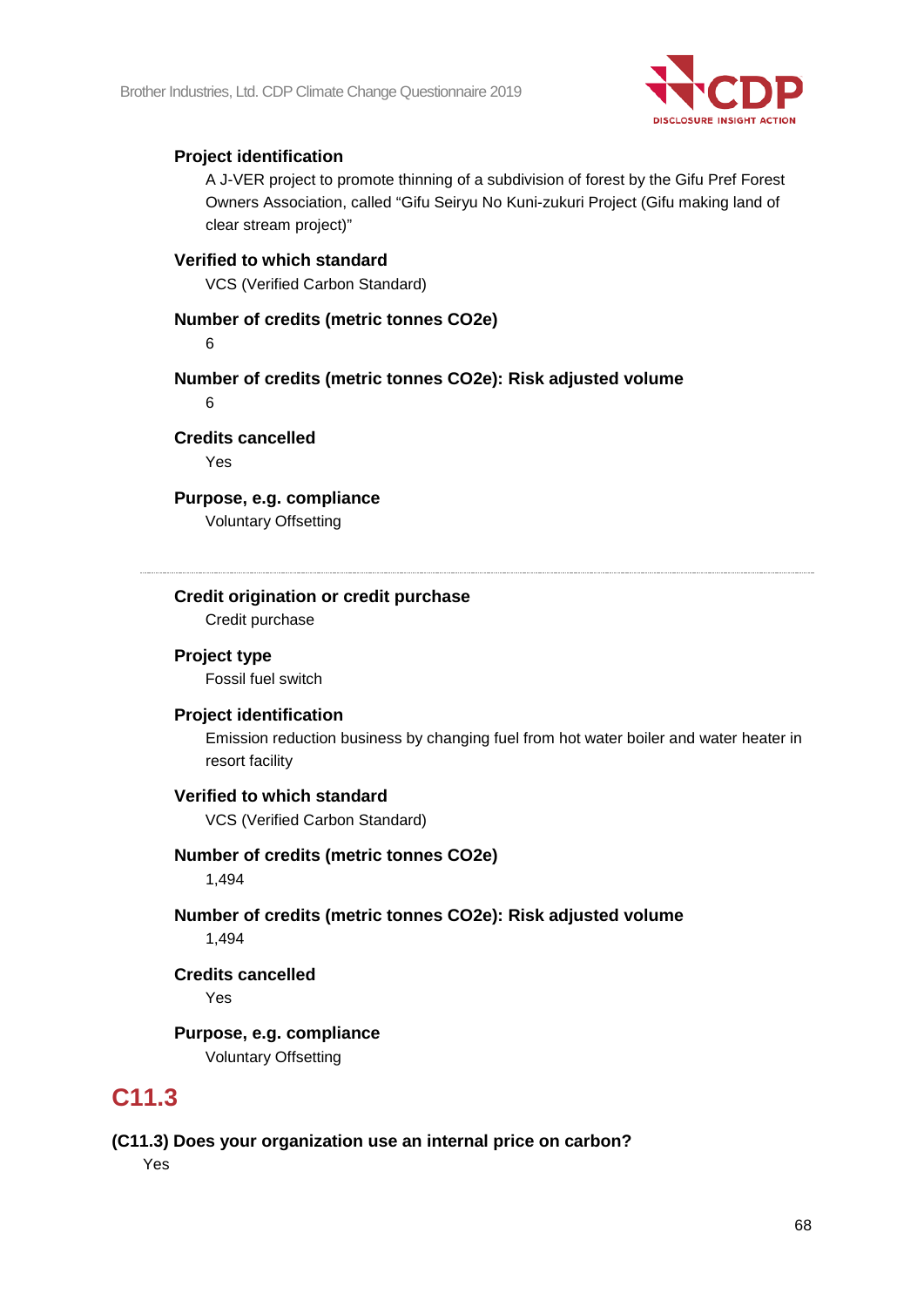

## **C11.3a**

**(C11.3a) Provide details of how your organization uses an internal price on carbon.**

## **Objective for implementing an internal carbon price**

Drive energy efficiency Drive low-carbon investment

## **GHG Scope**

Scope 1 Scope 2

## **Application**

It is an index for the GHG reduction policy for a single year or multiple years at Brother's headquarters in Japan. It can be a criterion for GHG reduction through process improvement, building accessories such as air conditioners and introduction of new energy.

## **Actual price(s) used (Currency /metric ton)**

1,000,000

#### **Variance of price(s) used**

When utilizing carbon offsets, 1,000 yen per 1 ton-CO 2 or more, when investing in purchasing equipment for energy conservation, 1,000,000 yen per 1 ton-CO 2 is a standard by assuming that it is depreciated in one year (if it is depreciated in 4 years, it will be 250,000 yen).

## **Type of internal carbon price**

Internal fee

## **Impact & implication**

To achieve GHG reduction targets for a single year and multiple years, investment to reduce energy used as self-help effort is indispensable. However, if the return on investment is not too rational, it is expected that the investment will be postponed and switched to another investment. Or, we need to achieve our goal by utilizing carbon credits. For that reason, it will be the common judgment standard within the company.

## **C12. Engagement**

## **C12.1**

#### **(C12.1) Do you engage with your value chain on climate-related issues?**

Yes, our suppliers

Yes, our customers

Yes, other partners in the value chain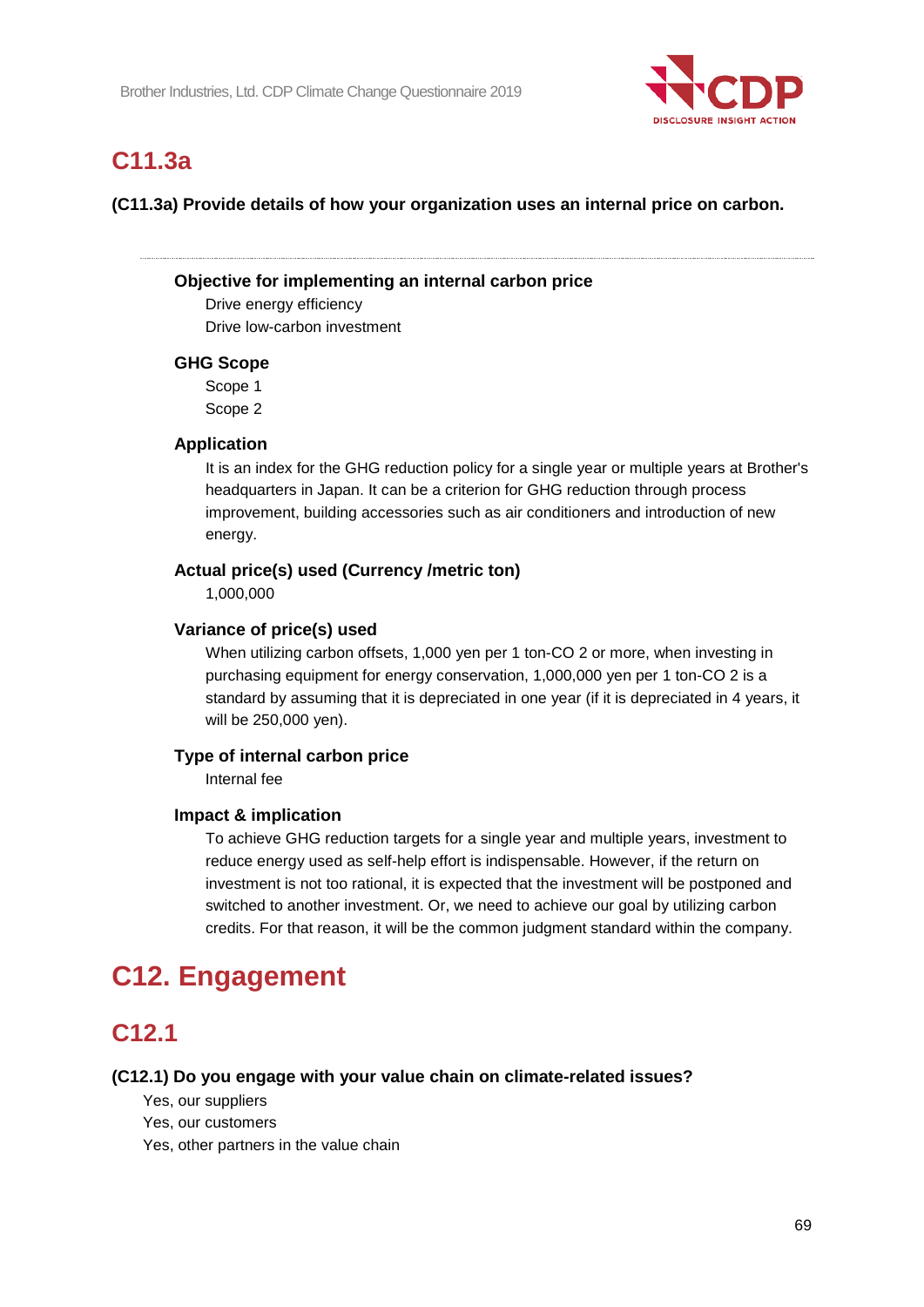

## **C12.1a**

**(C12.1a) Provide details of your climate-related supplier engagement strategy.**

#### **Type of engagement**

Engagement & incentivization (changing supplier behavior)

#### **Details of engagement**

Climate change performance is featured in supplier awards scheme

#### **% of suppliers by number**

 $\Omega$ 

#### **% total procurement spend (direct and indirect)**

 $\Omega$ 

## **% Scope 3 emissions as reported in C6.5**

 $\Omega$ 

#### **Rationale for the coverage of your engagement**

In 2015, Brother's three factories producing industrial sewing machines and other products for the Machinery business, including domestic Kariya Factory, BROTHER MACHINERY XIAN CO., LTD., and BROTHER MACHINERY VIETNAM CO., LTD., launched an awards program to recognize excellent CSR activities with the aim of further promoting CSR activities among their suppliers. This awards program involves investigation over two years. In the first year, it conducts a questionnaire survey and an on-site inspection of suppliers on seven categories, such as compliance, environmentfriendliness, and safety. In the second year, it invites these suppliers to present their CSR activities, and then recognizes excellent suppliers among them. This time, the program received entries from more than 30 companies. Among these entries, the most excellent CSR company and three excellent CSR companies were chosen after the evaluation by the representatives of the three Brother factories, from various perspectives, such as environment-friendliness, safety, and continuity. The awards ceremonies were held in March 2017, at Aiden Vietnam Ltd., the company that won the best CSR award, and at the social event for suppliers held in China for the companies which received CSR excellence awards. Brother also presented testimonials to all suppliers who joined this program. This CSR awards program helped Brother know its suppliers' stances toward CSR and their activities, receiving many reports on CSR activities addressed by respective suppliers, including the improvement of working environment, the reduction of waste, and the acquisition of the ISO 14001 certificate and efforts made based on it. The factories intend to continue this program, which reportedly contributed to increasing motivation among the employees of some suppliers by giving them recognition. The three Brother factories will promote expanding and enhancing its suppliers' CSR awareness and their activities through this awards program. The Brother Group will strive to foster relations of mutual trust with its business partners and grow together in order to speedily deliver superior value to customers.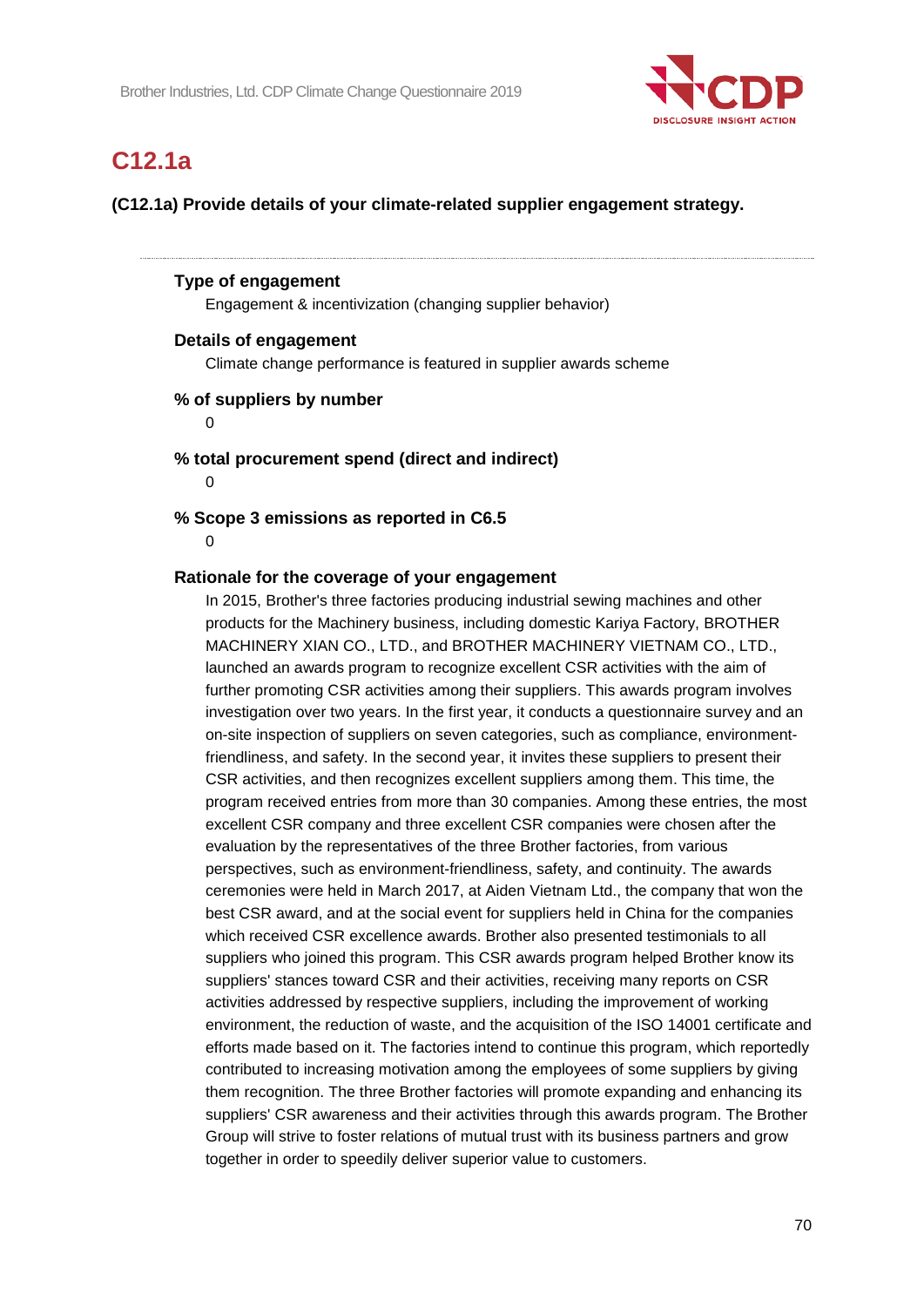

#### **Impact of engagement, including measures of success**

The Brother Group puts its "Procurement Policy" and "CSR Procurement Standards" on the website to share its CSR procurement concept with parts and materials suppliers. In addition to green procurement practices which give priority to purchasing environmentally friendly parts and materials, these policy and standards also cover a wide range of fields, from human rights and labour, employees' safety and health, fair trade and ethics, product quality and safety, information security, to social contribution. The Brother Group remains committed to promoting CSR activities together with its suppliers. "Procurement policy" describes the commitment of "promoting green procurement considering the global environment and reducing the environmental impact through product life cycle" and "CSR procurement standards" includes transactions I'm asking you to work positively on "considering the global environment" first.

#### **Comment**

The ratio to the number of suppliers, the ratio of total procurement costs, and the ratio to Scope3 emissions have not been known.

## **C12.1b**

## **(C12.1b) Give details of your climate-related engagement strategy with your customers.**

#### **Type of engagement**

Education/information sharing

#### **Details of engagement**

Share information about your products and relevant certification schemes (i.e. Energy STAR)

#### **% of customers by number**

 $\Omega$ 

#### **% Scope 3 emissions as reported in C6.5**

 $\Omega$ 

## **Please explain the rationale for selecting this group of customers and scope of engagement**

The Brother Group is committed to reducing environmental impact at all stages of the life cycle of its products. This is the guiding principle of the group's manufacturing activities. The Brother Group Environmental Action Plan 2018 (2016-2018) set everhigher targets for each of these stages to accelerate efforts. Specific activities included enhancing eco-conscious design processes and green procurement, continuous reduction in environmental impact at manufacturing facilities (such as CO2 emissions and water consumption), reduction in CO2 emissions in logistics (for example, by optimizing packaging), further improvements in energy saving performance during product use, and enhancement in the reusability, recyclability, and collection system for either products or consumables. We conduct various product lifecycle activities such as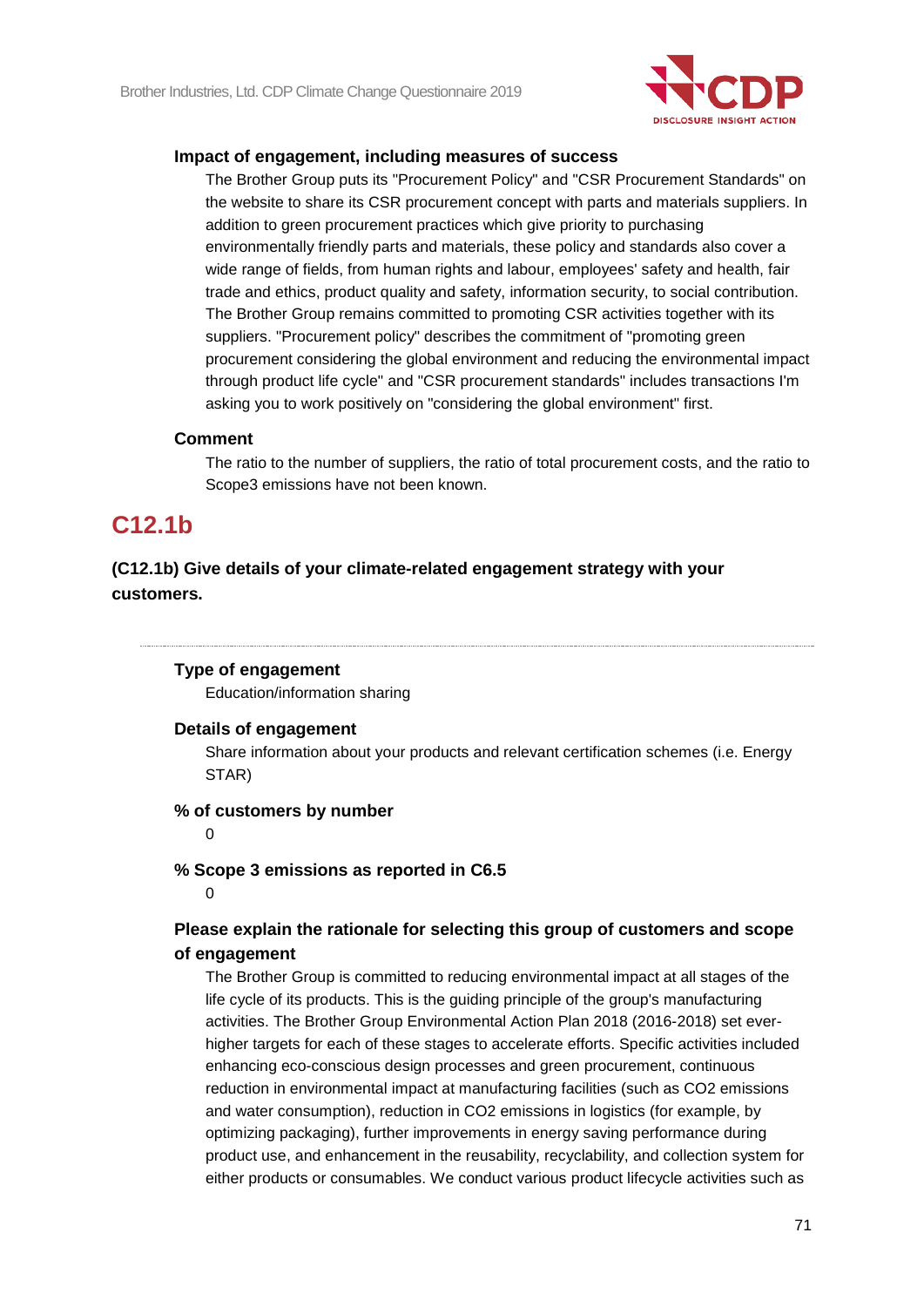

product design to improve environmental performance, disclosure of environmental label acquisition products, packaging downsizing, collection and recycling of used products and expendable items, along with video on our website It is open to the public. But the ratio to the number of customers and the ratio to Scope3 emissions have not been known.

#### **Impact of engagement, including measures of success**

EPEAT is an environmental rating for electronic products that is managed and administered by the Green Electronics Council (a non-profit organization). The environmental criteria underlying the EPEAT system are based on the full product lifecycle, from design and production to energy use and recycling. EPEAT criteria consist of required and optional ones; products are ranked Gold, Silver, or Bronze depending on the level of conformity with the optional criteria. In August 2016, the MFC-8950DW was registered as a Bronze product. As of April 2017, 53 models have been registered.

## **C12.1c**

## **(C12.1c) Give details of your climate-related engagement strategy with other partners in the value chain.**

The Brother Group has been reviewing delivery routes and adjusting the delivery service frequency, etc. as necessary to increase the efficiency of logistics in Japan. The logistics network was rearranged to unload products shipped from manufacturing facilities outside Japan (including those in China and ASEAN countries) at the Port of Tokyo and the Port of Osaka, which are closely located to large market areas, instead of the Port of Nagoya, which had been used before. In addition, some products are unloaded at the Port of Yokohama, which is close to customers and the group also delivers products from warehouses in Yokohama. Truck transportation was reduced, and delivery distances were significantly reduced by increasing warehousing facilities. As a result of these measures, CO2 emissions were cut by about 38% per shipped weight. The Brother Group has successfully kept CO2 emissions low ever since. Since 2013, a modal shift has been introduced for some product shipments to large customers by switching from trucks to railroad. As a result, CO2 emissions in FY2016 were reduced by 22 tons. Meanwhile, six external warehouses that had been used to store service parts were integrated into one factory, and the logistics and reverse logistics facilities for some products were consolidated to eliminate the need for transport between warehouses. In total logistics, this measure reduced the volume of transport by about 10%. 3PL (third party logistics) is also used in the sales logistics of Brother products. It is noteworthy that sales logistics are undertaken by companies that are committed to reducing CO2 emissions (e.g., use of small hybrid delivery trucks).

## **C12.3**

**(C12.3) Do you engage in activities that could either directly or indirectly influence public policy on climate-related issues through any of the following?**

Trade associations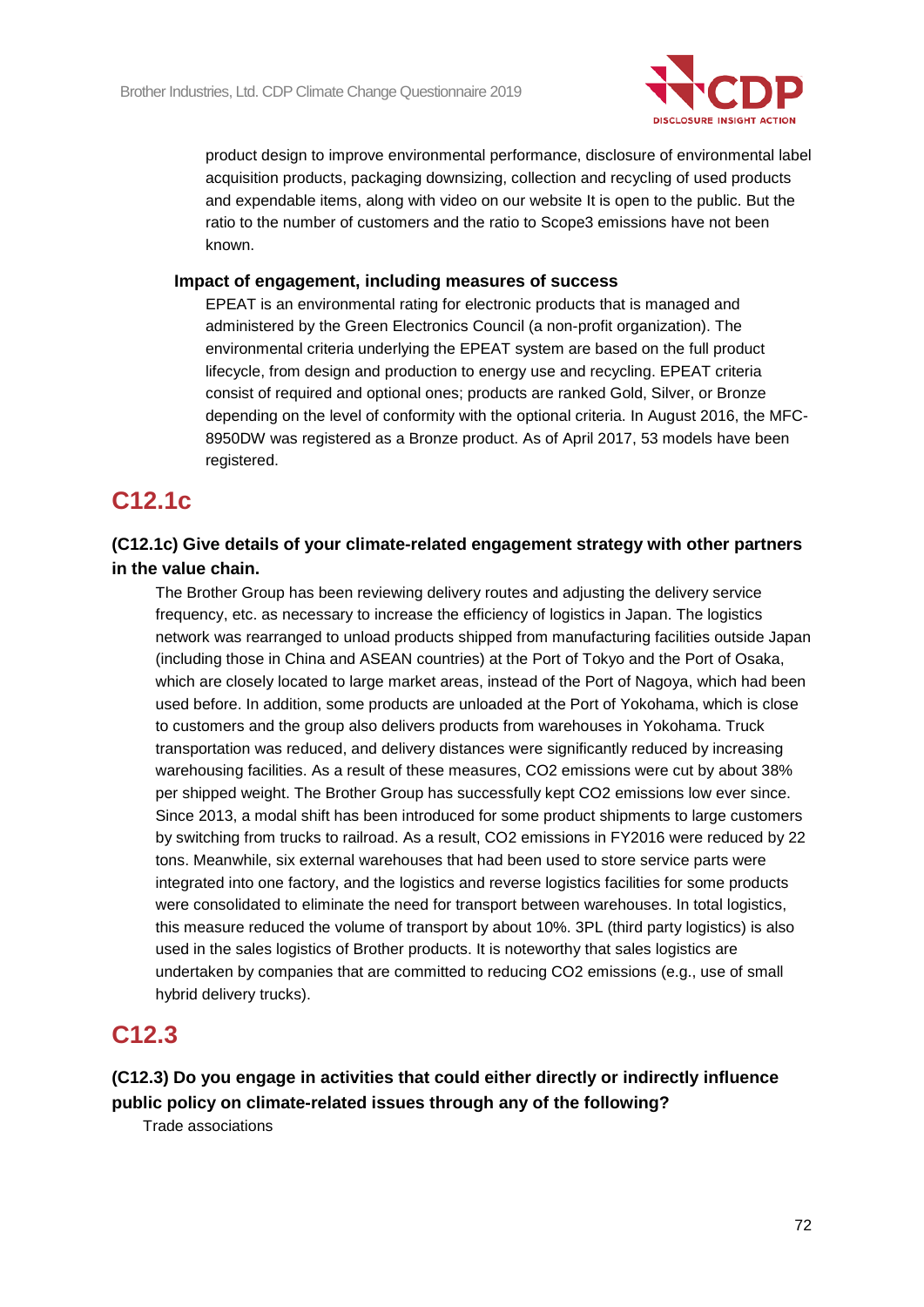

## **C12.3b**

**(C12.3b) Are you on the board of any trade associations or do you provide funding beyond membership?**

Yes

## **C12.3c**

**(C12.3c) Enter the details of those trade associations that are likely to take a position on climate change legislation.**

#### **Trade association**

JBMIA (Japan Business Machine and Information System Industries Association)

#### **Is your position on climate change consistent with theirs?**

**Consistent** 

#### **Please explain the trade association's position**

We are engaged in activities such as collecting information on climate change policies and regulations, suggesting opinions, following up on industry activities such as "Low Carbon Society Implementation Plan", reviewing industry long-term efforts, and are participating as a member of the specialized technical committee.

#### **How have you influenced, or are you attempting to influence their position?**

We are participating as a committee member since the establishment of the 2002 Energy Conservation Council Liaison Committee, the predecessor of the current climate change response expert committee, and we strive to share information on social trends, release our own GHG reduction activities, etc.

#### **Trade association**

EuroVAPrint

#### **Is your position on climate change consistent with theirs?** Consistent

#### **Please explain the trade association's position**

EuroVAPrint is a non-profit association grouping all major manufactures of imaging equipment that operate in Europe. The association promotes ErP Lot4 that is an industry voluntary agreement among EU Ecodesign Directive to improve the environmental performance by setting eco design requirements of imaging equipment. For example, promoting ecodesigns related to ENERGY STAR® such as duplex printing and energy consumption requirements, educating users on best practices for environmental printing such as using recycled paper and to secure better energy efficiency. These activities lead to develop and promote more eco-friendly products.

#### **How have you influenced, or are you attempting to influence their position?**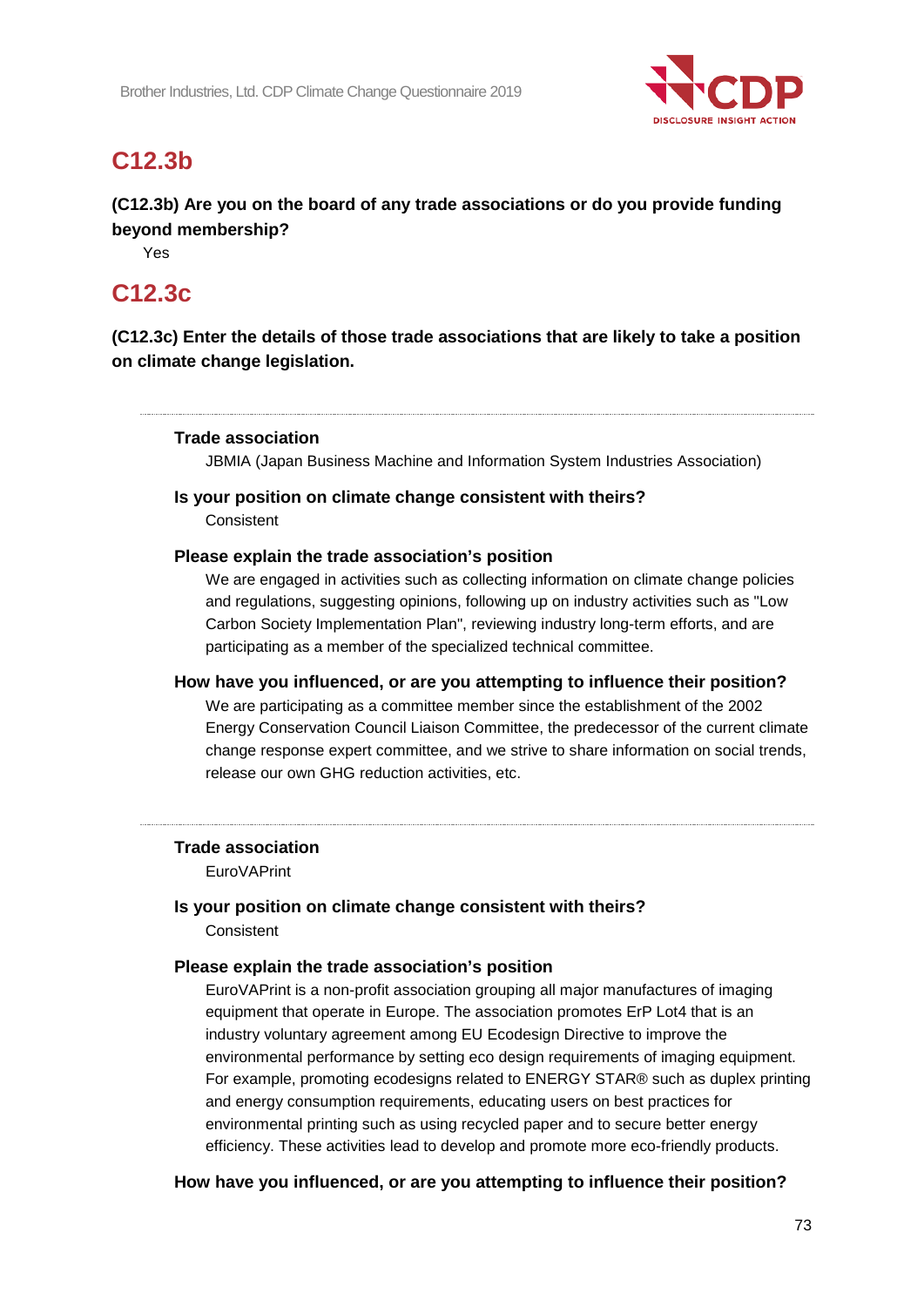

The Manager in Brother International Europe is a board member and plays a governance role actively. (http://www.eurovaprint.eu/pages/our-mission/) As a board member, he attends the Steering Committee and gave an overview presentation of how the VA has been delivering tangible energy savings.

(http://www.eurovaprint.eu/fileadmin/eurovaprint\_files/pdfs/Infographic\_2015.pdf) He also participated to set further targets for Tier 3 of the VA and will start discussions on the future of the VA and its environmental improvements from 2019 onwards.

#### **Trade association**

DIGITAL EUROPE

#### **Is your position on climate change consistent with theirs? Consistent**

#### **Please explain the trade association's position**

DIGITAL EUROPE is committed to reducing our industry's GHG emissions because it is good for the planet and it makes good business sense. As the voice of the digital industry in Europe, we work closely with EU policymakers to advocate for these views. DIGITALEUROPE is a recognised stakeholder in the Eco Design regulatory process. We also regularly meet with EU stakeholders to provide industry insight on the latest ICT products and services.

#### **How have you influenced, or are you attempting to influence their position?** Brother International Europe is the member of this association and we actively participate in activities for chemical and environmental design of products.

## **C12.3f**

#### **(C12.3f) What processes do you have in place to ensure that all of your direct and indirect activities that influence policy are consistent with your overall climate change strategy?**

When the JBMIA (Japan Business Machine and Information System Industries Association) submits recommendations to the Nippon Keidanren, the policy committee of this industry requires the process of determining the institution as a process. The Board of Directors of the Company participates in this policy committee as a committee member. For important decisions, reports are made to the directors from within the company's subordinate committee members in advance, and the opinions as individual companies are unified. The Group's CO2 reduction activities are reported by the Environment Committee and its risk management committee, and decisions are made at each meeting body.

### **C12.4**

**(C12.4) Have you published information about your organization's response to climate change and GHG emissions performance for this reporting year in places other than in your CDP response? If so, please attach the publication(s).**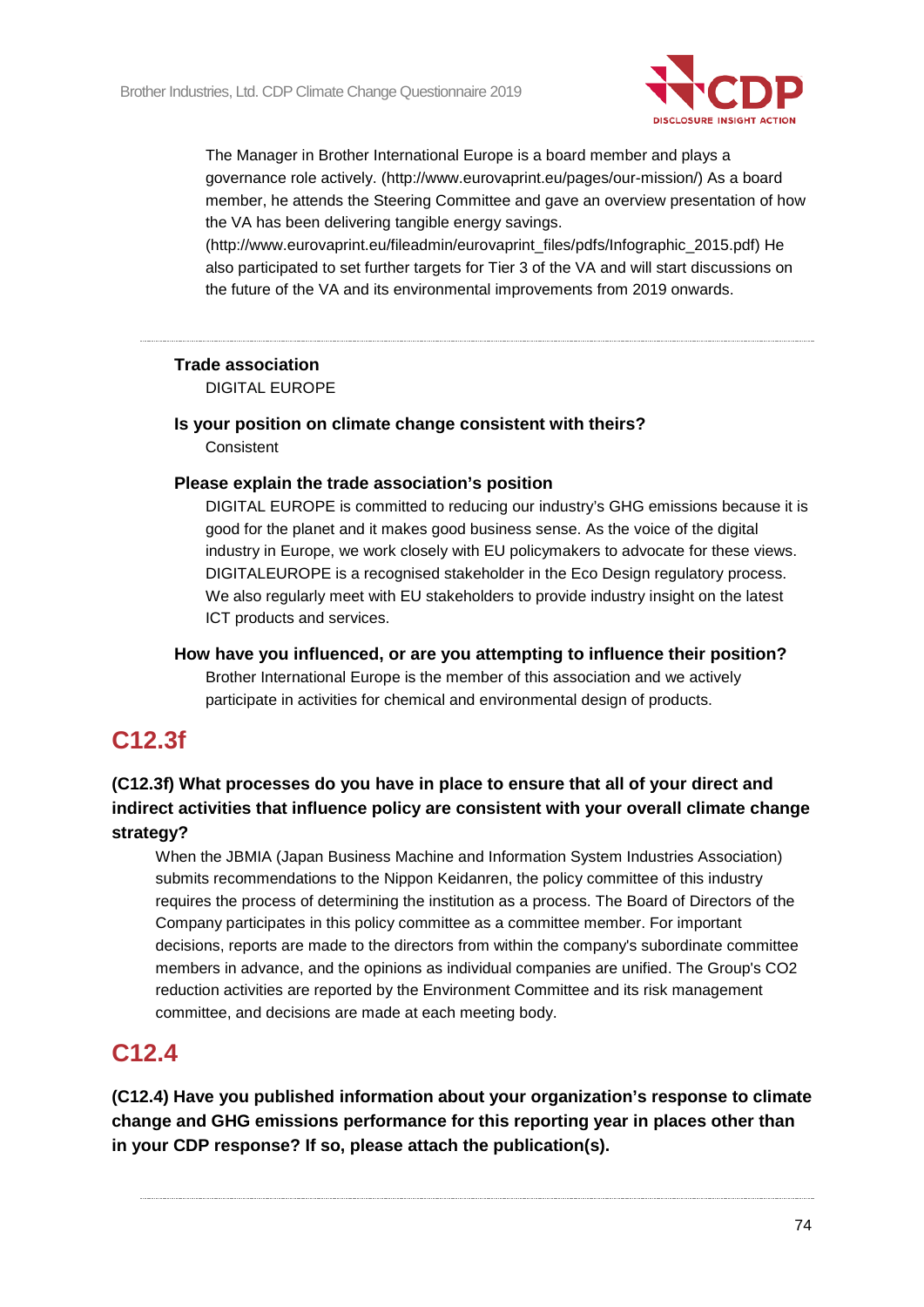

#### **Publication**

In voluntary sustainability report

#### **Status**

Underway – previous year attached

#### **Attach the document**

 $\mathbb{0}$  eco\_2018\_all.pdf

#### **Page/Section reference**

pp.2-4; Message from the Management (Environment) pp.5-8; Brother Group Environmental Vision 2050 pp.13-17; Brother Group's Environmental Strategy pp.50-58; CO2 Emission Reduction Activities

#### **Content elements**

**Governance Strategy** Emissions figures Emission targets

#### **Comment**

**Publication**

In mainstream reports

#### **Status**

**Complete** 

#### **Attach the document**

securities report\_2018.pdf

#### **Page/Section reference**

p.16; Environmental regulations

p.49; Corporate governance

p.50; Risk management system

#### **Content elements**

**Governance Strategy** Risks & opportunities

#### **Comment**